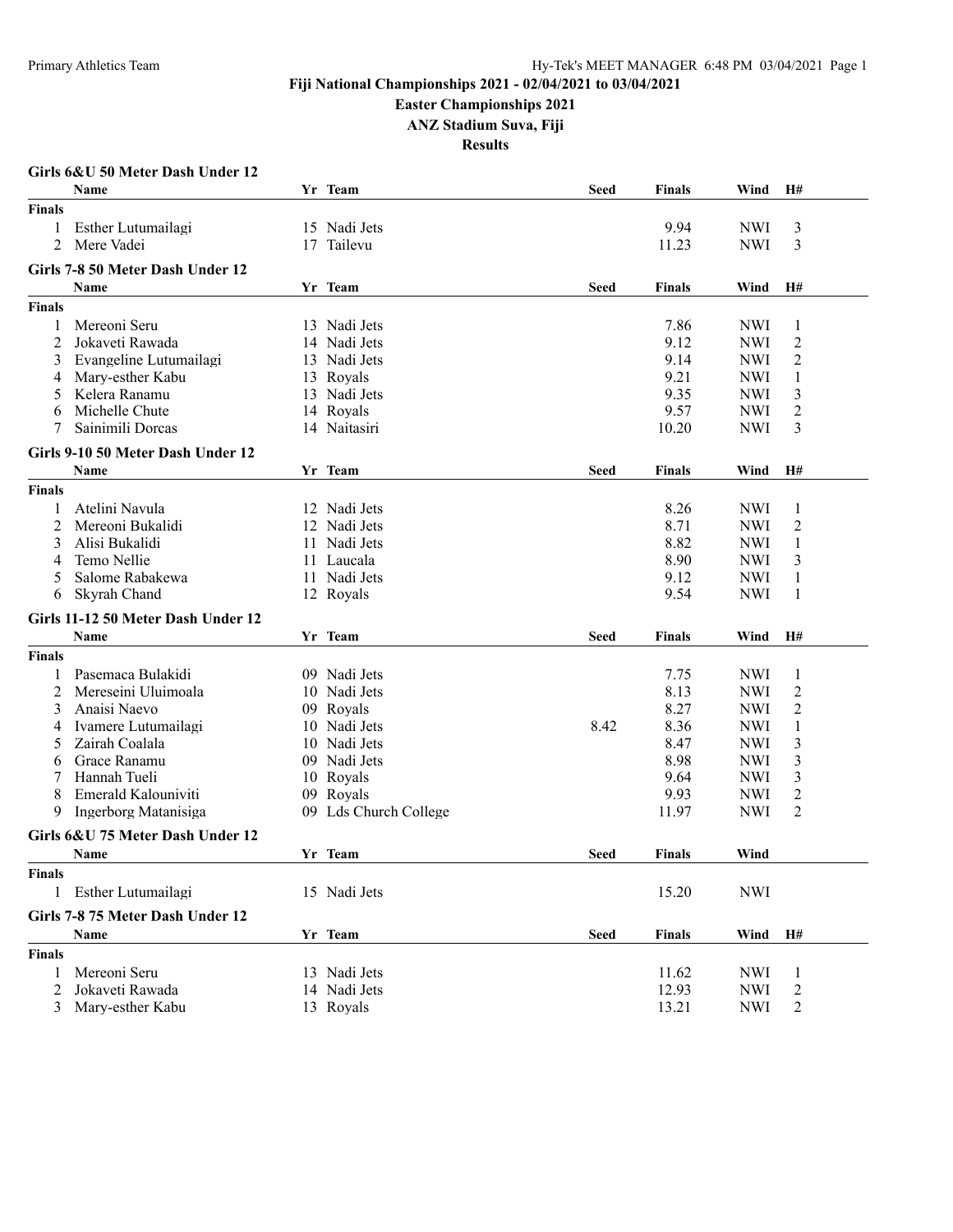**Easter Championships 2021**

**ANZ Stadium Suva, Fiji**

|                | Finals  (Girls 7-8 75 Meter Dash Under 12) |              |             |               |            |                |
|----------------|--------------------------------------------|--------------|-------------|---------------|------------|----------------|
|                | Name                                       | Yr Team      | <b>Seed</b> | <b>Finals</b> | Wind       | H#             |
| $\overline{4}$ | Kelera Ranamu                              | 13 Nadi Jets |             | 13.69         | <b>NWI</b> | 3              |
| 5              | Evangeline Lutumailagi                     | 13 Nadi Jets |             | 13.88         | NWI        | 1              |
| 6              | Michelle Chute                             | 14 Royals    |             | 14.74         | NWI        | 1              |
| 7              | Sainimili Dorcas                           | 14 Naitasiri |             | 15.28         | NWI        | 1              |
|                | Girls 9-10 75 Meter Dash Under 12          |              |             |               |            |                |
|                | <b>Name</b>                                | Yr Team      | <b>Seed</b> | <b>Finals</b> | Wind       | H#             |
| <b>Finals</b>  |                                            |              |             |               |            |                |
| 1              | Atelini Navula                             | 12 Nadi Jets |             | 11.93         | <b>NWI</b> | $\overline{2}$ |
| $\overline{2}$ | Mereoni Bukalidi                           | 12 Nadi Jets |             | 12.64         | NWI        | 3              |
| 3              | Alisi Bukalidi                             | 11 Nadi Jets |             | 13.14         | <b>NWI</b> | 1              |
| 4              | Salome Rabakewa                            | 11 Nadi Jets |             | 13.46         | <b>NWI</b> | 3              |
|                | Girls 11-12 75 Meter Dash Under 12         |              |             |               |            |                |
|                | Name                                       | Yr Team      | <b>Seed</b> | <b>Finals</b> | Wind       | H#             |
| <b>Finals</b>  |                                            |              |             |               |            |                |
| 1              | Pasemaca Bulakidi                          | 09 Nadi Jets |             | 11.28         | <b>NWI</b> | 1              |
| 2              | Grace Ranamu                               | 09 Nadi Jets |             | 11.55         | <b>NWI</b> | $\overline{2}$ |
| 3              | Mereseini Uluimoala                        | 10 Nadi Jets |             | 11.61         | NWI        | 3              |
| 4              | Anaisi Naevo                               | 09 Royals    |             | 11.85         | NWI        | 3              |
| 5.             | Ivamere Lutumailagi                        | 10 Nadi Jets |             | 11.87         | NWI        | $\overline{2}$ |
| 6              | Zairah Coalala                             | 10 Nadi Jets |             | 12.06         | NWI        | 3              |
| 7              | Emerald Kalouniviti                        | 09 Royals    |             | 14.66         | <b>NWI</b> | 3              |
|                |                                            |              |             |               |            |                |
|                | <b>Women 25+ Shot Put Masters</b>          |              |             |               |            |                |
|                | Name                                       | Yr Team      | <b>Seed</b> | <b>Finals</b> |            |                |
| <b>Finals</b>  |                                            |              |             |               |            |                |
| 1              | Siniva Masters                             | 80 Laucala   |             | 11.02m        |            |                |
|                | <b>Women 25+ Discus Throw Masters</b>      |              |             |               |            |                |
|                | <b>Name</b>                                | Yr Team      | <b>Seed</b> | <b>Finals</b> |            |                |
| <b>Finals</b>  |                                            |              |             |               |            |                |
| $\mathbf{1}$   | Siniva Masters                             | 80 Laucala   |             | 24.51m        |            |                |
|                | <b>Women Hammer Throw Masters</b>          |              |             |               |            |                |
|                | <b>Name</b>                                | Yr Team      | <b>Seed</b> | <b>Finals</b> |            |                |
| <b>Finals</b>  |                                            |              |             |               |            |                |
| 1              | Siniva Masters                             | 80 Laucala   |             | 22.39m        |            |                |
|                | Women 100 Meter Dash Open                  |              |             |               |            |                |
|                | Name                                       | Yr Team      | <b>Seed</b> | <b>Finals</b> | Wind       |                |
| <b>Finals</b>  |                                            |              |             |               |            |                |
| 1              | Sereana Vulaono                            | 04 Laucala   | 13.71       | 12.87         | NWI        |                |
| 2              | Tokasa Gukirewa                            | 04 Laucala   | 13.69       | 12.98         | NWI        |                |
| 3              | Marian O'Neill                             | 03 Laucala   | 14.21       | 13.24         | <b>NWI</b> |                |
| 4              | Adi Asenaca Tuipelehaki                    | 05 Laucala   | 14.23       | 13.36         | <b>NWI</b> |                |
| 5              | Sereana Seeto                              | 03 Laucala   |             | 13.51         | <b>NWI</b> |                |
|                |                                            |              |             |               |            |                |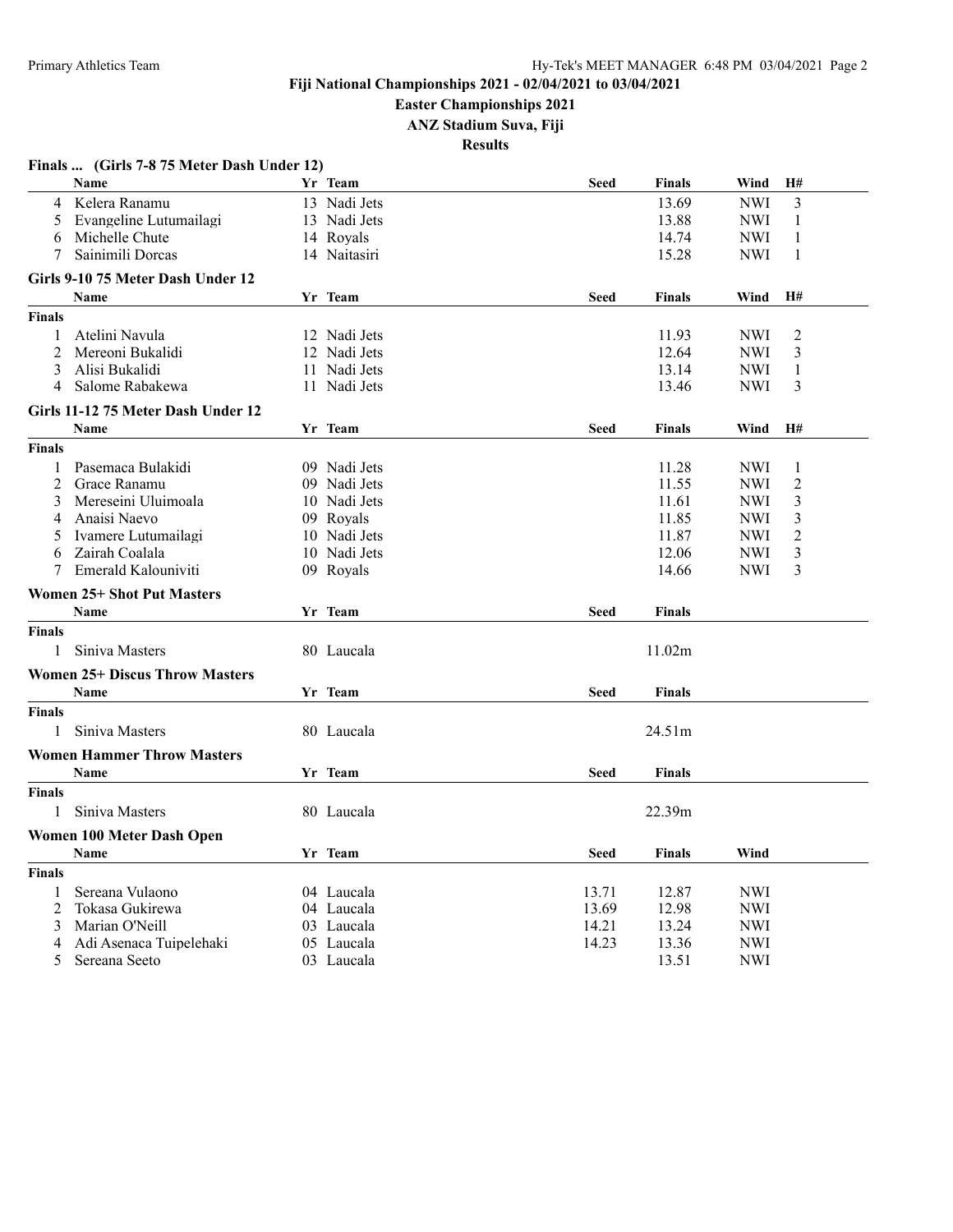#### **Easter Championships 2021**

**ANZ Stadium Suva, Fiji**

**Results**

#### **Women 200 Meter Dash Open**

|                   | Name                          | Yr Team          | <b>Seed</b>       | <b>Finals</b>     | Wind       |  |
|-------------------|-------------------------------|------------------|-------------------|-------------------|------------|--|
| <b>Finals</b>     |                               |                  |                   |                   |            |  |
| 1                 | Sereana Vulaono               | 04 Laucala       | 26.20             | 26.21             | <b>NWI</b> |  |
| 2                 | Marian O'Neill                | 03 Laucala       | 28.76             | 27.02             | <b>NWI</b> |  |
| 3                 | Adi Asenaca Tuipelehaki       | 05 Laucala       | 28.55             | 27.11             | <b>NWI</b> |  |
| 4                 | Sereana Seeto                 | 03 Laucala       |                   | 27.83             | <b>NWI</b> |  |
|                   | Women 800 Meter Run Open      |                  |                   |                   |            |  |
|                   |                               |                  |                   |                   |            |  |
|                   | Name                          | Yr Team          | <b>Seed</b>       | <b>Finals</b>     |            |  |
| <b>Finals</b>     |                               |                  |                   |                   |            |  |
| 1                 | Ateca Rakavosa                | 05 Dakua         |                   | 2:44.62           |            |  |
| $\overline{2}$    | Amele Likuwaqa                | 02 Serua         | 2:58.12           | 2:49.45           |            |  |
|                   | Women 1500 Meter Run Open     |                  |                   |                   |            |  |
|                   | Name                          | Yr Team          | <b>Seed</b>       | <b>Finals</b>     |            |  |
| <b>Finals</b>     |                               |                  |                   |                   |            |  |
| 1                 | Ateca Rakavosa                | 05 Dakua         |                   | 5:37.21           |            |  |
| 2                 | Amele Likuwaqa                | 02 Serua         | 5:55.28           | 6:13.37           |            |  |
|                   | Women 3000 Meter Run Open     |                  |                   |                   |            |  |
|                   |                               | Yr Team          |                   |                   |            |  |
|                   | Name                          |                  | <b>Seed</b>       | <b>Finals</b>     |            |  |
| <b>Finals</b>     |                               |                  |                   |                   |            |  |
| 1                 | Vilimaina Naituku             | 04 Suva Marathon | 11:57.89          | 12:00.06          |            |  |
| 2                 | Loraini Vunakece              | 02 Tailevu       | 11:15.79          | 12:39.90          |            |  |
| 3                 | Nanise Vakacegu               | 03 Dakua         |                   | 12:40.01          |            |  |
| 4                 | Siliva Nabusa                 | 06 RA            |                   | 13:24.90          |            |  |
| 5                 | Paulini Latileta              | 07 Nausori       |                   | 14:51.42          |            |  |
|                   | <b>Women High Jump Open</b>   |                  |                   |                   |            |  |
|                   | Name                          | Yr Team          | <b>Seed</b>       | <b>Finals</b>     |            |  |
| <b>Finals</b>     |                               |                  |                   |                   |            |  |
| 1                 | Reama Verekauta               | 03 Laucala       | 1.51 <sub>m</sub> | 1.45m             |            |  |
| 2                 | Nina Nakula                   | 05 Dakua         | 1.40m             | J1.45m            |            |  |
| 3                 | Sisilia Tukidia               | 03 Laucala       | 1.35m             | 1.30 <sub>m</sub> |            |  |
| $\qquad \qquad -$ | Kenya Bentley                 | 03 Laucala       | 1.30 <sub>m</sub> | NH                |            |  |
|                   |                               |                  |                   |                   |            |  |
|                   | <b>Women Long Jump Open</b>   |                  |                   |                   |            |  |
|                   | Name                          | Yr Team          | <b>Seed</b>       | <b>Finals</b>     | Wind       |  |
| <b>Finals</b>     |                               |                  |                   |                   |            |  |
| 1                 | Avelina Navue                 | 03 Laucala       | 4.22m             | 5.28m             | <b>NWI</b> |  |
|                   | <b>Women Triple Jump Open</b> |                  |                   |                   |            |  |
|                   | Name                          | Yr Team          | Seed              | Finals            | Wind       |  |
| <b>Finals</b>     |                               |                  |                   |                   |            |  |
| 1                 | Veronica Baro                 | 03 Royals        |                   | 10.47m            | <b>NWI</b> |  |
| 2                 | Estelle Kainamoli             | 03 Laucala       | 10.82m            | 10.29m            | <b>NWI</b> |  |
|                   |                               |                  |                   |                   |            |  |
|                   | <b>Women Shot Put Open</b>    | Yr Team          |                   |                   |            |  |
|                   | Name                          |                  | Seed              | <b>Finals</b>     |            |  |
| <b>Finals</b>     |                               |                  |                   |                   |            |  |
| 1                 | Hanisi Mausio                 | 03 Laucala       | 8.46m             | 8.38m             |            |  |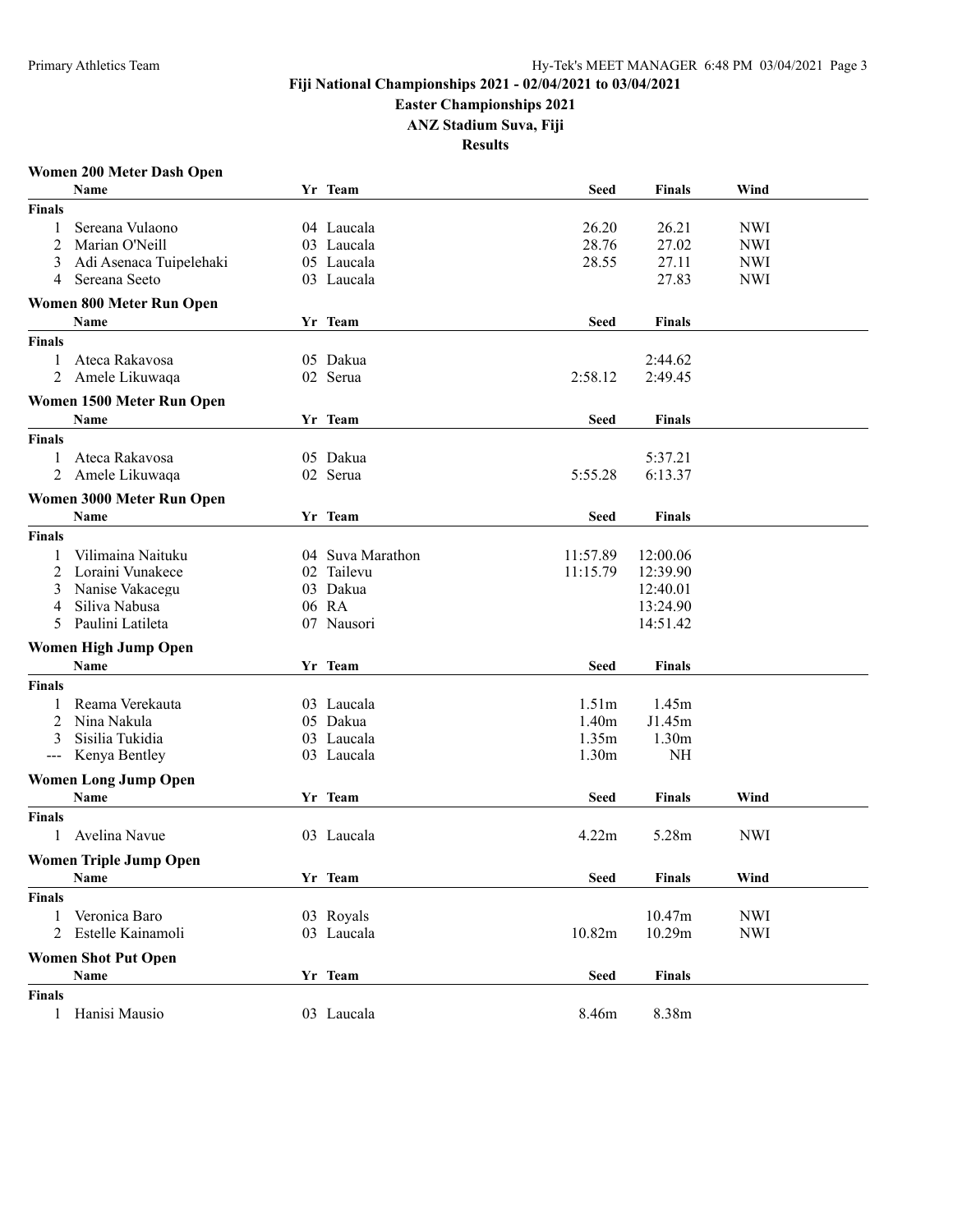**Easter Championships 2021**

**ANZ Stadium Suva, Fiji**

|               | Finals  (Women Shot Put Open)       |                       |             |                |                          |                       |
|---------------|-------------------------------------|-----------------------|-------------|----------------|--------------------------|-----------------------|
|               | Name                                | Yr Team               | <b>Seed</b> | <b>Finals</b>  |                          |                       |
|               | 2 Annemary Raduva                   | 03 Laucala            |             | 8.36m          |                          |                       |
| 3             | Maria Nawaqabuli                    | 03 Laucala            |             | 7.69m          |                          |                       |
| 4             | Naibili Vatunisolo                  | 90 Para Athletics     |             | 5.36m          |                          |                       |
|               |                                     |                       |             |                |                          |                       |
|               | <b>Women Discus Throw Open</b>      |                       |             |                |                          |                       |
|               | Name                                | Yr Team               | <b>Seed</b> | <b>Finals</b>  |                          |                       |
| <b>Finals</b> |                                     |                       |             |                |                          |                       |
| 1             | Seini Caucauqoli                    | 03 Laucala            | 30.47m      | 30.60m         |                          |                       |
| 2             | Elenoa Dauni                        | 03 Laucala            |             | 25.53m         |                          |                       |
| 3             | Hanisi Mausio                       | 03 Laucala            |             | 23.78m         |                          |                       |
|               | Girls 13-14 100 Meter Dash Under 20 |                       |             |                |                          |                       |
|               | Name                                | Yr Team               | <b>Seed</b> | <b>Finals</b>  | Wind                     | H#                    |
|               |                                     |                       |             |                |                          |                       |
| <b>Finals</b> |                                     |                       |             |                |                          |                       |
| 1             | Torika Radovu                       | 07 Laucala            |             | 13.30          | <b>NWI</b>               | 9                     |
| 2             | Filomena Navula                     | 08 Nadi Jets          | 14.55       | 13.41          | <b>NWI</b>               | 9                     |
| 3             | Leilani Naiyaga                     | 07 Dakua              | 13.95       | 13.66          | <b>NWI</b>               | 4                     |
| 4             | Ilisapeci Adi                       | 07 Tailevu            |             | 13.84          | <b>NWI</b>               | 4                     |
| 5             | Rosie Batimala                      | 07 Nadroga            |             | 13.84          | <b>NWI</b>               | 6                     |
| 6             | Milinia Kamanalagi                  | 07 Dakua              | 14.56       | 14.02          | <b>NWI</b>               | 5                     |
| 7             | Maria Siriako                       | 07 Dakua              | 14.26       | 14.11          | <b>NWI</b>               | 2                     |
| 8             | Adi Mea Vasunidavutukia             | 07 Nadroga            |             | 14.14          | <b>NWI</b>               | $\mathbf{1}$          |
| 9             | Marica Saukuru                      | 07 Laucala            |             | 14.26          | <b>NWI</b>               | 7                     |
| 10            | Nina Degei                          | 07 Nausori            |             | 14.33          | <b>NWI</b>               | 6                     |
| 11            | Veronika Navura                     | 07 Laucala            |             | 14.37          | <b>NWI</b>               | 9                     |
| 12            | Ilisapeci Sagacoro                  | 07 Dakua              |             | 14.66          | <b>NWI</b>               | $\mathbf{1}$          |
| 13            | Tamarisi Nadaro                     | 07 Gospel Saints      |             | 14.70          | <b>NWI</b>               | $\overline{c}$        |
| 14            | Kelera Volau                        | 07 Gospel Saints      |             | 14.75          | <b>NWI</b>               | 5                     |
| 15            | Suluia Maravulevu                   | 07 Veiuto             |             | 14.77          | <b>NWI</b>               | 7                     |
| 16            | Josephine Gaunavou                  | 07 Gospel Saints      |             | 15.47          | <b>NWI</b>               | $8\,$                 |
| 17            | Lusiana Qica                        | 07 Gospel Saints      |             | 15.58          | <b>NWI</b>               | $\overline{c}$        |
| 18            | Alumita Salavuwai                   | 07 Lds Church College |             | 16.81          | <b>NWI</b>               | 7                     |
|               | Women 15-16 100 Meter Dash Under 20 |                       |             |                |                          |                       |
|               | Name                                | Yr Team               | <b>Seed</b> | <b>Finals</b>  | Wind                     | H#                    |
| <b>Finals</b> |                                     |                       |             |                |                          |                       |
|               | Domitila Naita                      | 06 Dakua              |             |                |                          |                       |
| 2             | Anaseini Draveisau                  | 06 Delaituraki        | 13.44       | 13.44          | <b>NWI</b>               | 6                     |
| 3             | Ro Tirisiane Kiliraki               | 06 Dakua              | 13.69       | 13.61<br>13.70 | <b>NWI</b><br><b>NWI</b> | 6<br>$\boldsymbol{7}$ |
|               |                                     |                       |             |                |                          |                       |
| 4             | Tokasa Turuva                       | 06 Dakua              | 13.70       | 13.78          | <b>NWI</b>               | 9                     |
| 5             | Vilisi Rawaqa                       | 06 RA                 |             | 13.88          | <b>NWI</b>               | 9                     |
| 6             | Maria Mousio                        | 05 Veiuto             | 14.30       | 14.12          | <b>NWI</b>               | 8                     |
| 7             | Catherine Babale                    | 05 Laucala            |             | 14.13          | <b>NWI</b>               | 1                     |
| 8             | Hannah Sovatabua                    | 06 Nausori            |             | 14.21          | <b>NWI</b>               | 9                     |
| 9             | Mereoni Qumi                        | 06 Nausori            |             | 14.21          | <b>NWI</b>               | 7                     |
| 10            | Akosita Turaganivalu                | 05 Gospel Saints      |             | 14.25          | <b>NWI</b>               | $\overline{c}$        |
| 11            | Lidgemontae Koroi                   | 06 Veiuto             |             | 14.35          | <b>NWI</b>               | 5                     |
| 12            | Eseta Dobui                         | 06 Nausori            |             | 14.36          | <b>NWI</b>               | 6                     |
| 13            | Esther Tugaga                       | 06 Laucala            |             | 14.46          | <b>NWI</b>               | 7                     |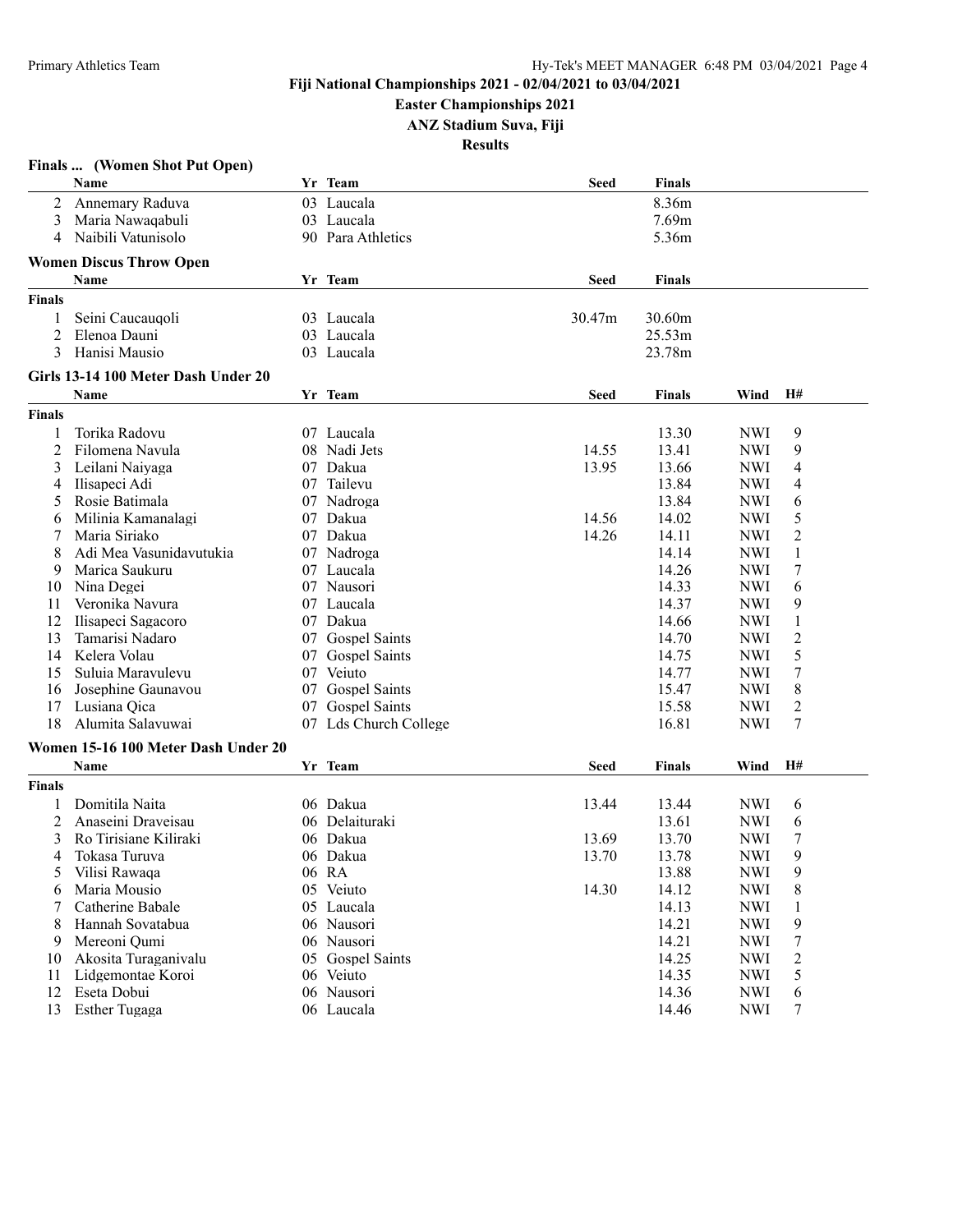**Easter Championships 2021**

**ANZ Stadium Suva, Fiji**

|                   | Finals  (Women 15-16 100 Meter Dash Under 20) |    |                 |             |            |            |                  |
|-------------------|-----------------------------------------------|----|-----------------|-------------|------------|------------|------------------|
|                   | Name                                          |    | Yr Team         | <b>Seed</b> | Finals     | Wind       | H#               |
|                   | 14 Elena Labavakatini                         |    | 06 Laucala      |             | 14.47      | <b>NWI</b> | 3                |
| 15                | Elina Drikibau                                |    | 05 Veiuto       | 14.32       | 14.60      | <b>NWI</b> | $\overline{c}$   |
| 16                | Anatolia Nuku                                 |    | 06 Veiuto       |             | 14.68      | <b>NWI</b> | 7                |
| 17                | Ilivani Bulivou                               |    | 06 Veiuto       |             | 15.15      | <b>NWI</b> | $\overline{4}$   |
|                   | Women 17-18 100 Meter Dash Under 20           |    |                 |             |            |            |                  |
|                   | Name                                          |    | Yr Team         | <b>Seed</b> | Finals     | Wind       | H#               |
| <b>Finals</b>     |                                               |    |                 |             |            |            |                  |
| 1                 | Meredani Qoro                                 |    | 04 Lautoka      | 14.03       | 13.64      | <b>NWI</b> | 6                |
| 2                 | Repeka Rosi                                   |    | 04 Dakua        | 14.59       | 13.80      | <b>NWI</b> | $\overline{2}$   |
| 3                 | Keleni Tabuaca                                |    | 04 Nausori      |             | 13.82      | <b>NWI</b> | 8                |
| 4                 | Vani Tuinatewa                                |    | 04 Tailevu      | 14.45       | 13.84      | <b>NWI</b> | 5                |
| 5                 | Koini Waseanavanua                            |    | 04 Tailevu      |             | 13.93      | <b>NWI</b> | 8                |
| 6                 | Marica Korovulavula                           |    | 03 Dakua        | 14.42       | 13.94      | <b>NWI</b> | 5                |
|                   | Jimaima Rabo                                  |    | 04 Dakua        |             | 14.34      | <b>NWI</b> | 6                |
| 8                 | Filomena Nasilivata                           |    | 03 Delaituraki  |             | 14.39      | <b>NWI</b> | 1                |
| 9                 | Mereadani Baravilala                          |    | 03 Dakua        |             | 14.57      | <b>NWI</b> | 7                |
| 10                | Akeneta Maca                                  |    | 03 Nausori      |             | 14.65      | <b>NWI</b> | 8                |
| $\qquad \qquad -$ | Amele Navabale                                |    | 03 Dakua        | 13.78       | <b>DNF</b> | <b>NWI</b> | 8                |
|                   |                                               |    |                 |             |            |            |                  |
|                   | Women 19-20 100 Meter Dash Under 20           |    |                 |             |            |            |                  |
|                   | Name                                          |    | Yr Team         | <b>Seed</b> | Finals     | Wind       | H#               |
| <b>Finals</b>     |                                               |    |                 |             |            |            |                  |
| 1                 | Alumita Diunisi                               |    | 02 Veiuto       |             | 13.53      | <b>NWI</b> | 6                |
|                   | 2 Alitia Druguta                              |    | 02 Nadi Jets    |             | 14.26      | <b>NWI</b> | 3                |
|                   | Girls 13-14 400 Meter Dash Under 20           |    |                 |             |            |            |                  |
|                   | Name                                          |    | Yr Team         | <b>Seed</b> | Finals     |            | H#               |
| <b>Finals</b>     |                                               |    |                 |             |            |            |                  |
| 1                 | Torika Radovu                                 |    | 07 Laucala      |             | 1:01.37    |            | 10               |
| 2                 | Litia Lala                                    |    | 07 Tailevu      |             | 1:05.76    |            | $\overline{2}$   |
| 3                 | Arieta Naulumatua                             |    | 07 Naitasiri    |             | 1:06.78    |            | $\boldsymbol{7}$ |
| 4                 | Senikau Taleitaki                             |    | 07 Dakua        |             | 1:07.37    |            | $\boldsymbol{7}$ |
| 5                 | Adi Alisi Neisulu                             |    | 07 Dakua        |             | 1:07.50    |            | 1                |
| 6                 | Seini Basa                                    |    | 07 Serua        |             | 1:07.51    |            | 6                |
|                   | Maopa Vere                                    |    | 07 Laucala      |             | 1:07.58    |            | 9                |
| 8                 | Vasenai Gusukari                              |    | 07 Naitasiri    |             | 1:08.05    |            | 9                |
| 9                 | Rosie Batimala                                | 07 | Nadroga         |             | 1:08.32    |            | 10               |
| 10                | Siteri Bale                                   |    | 07 BA           |             | 1:08.90    |            | 7                |
| 11                | Seruwaia Rakuvau                              |    | 07 Naitasiri    |             | 1:09.03    |            | 5                |
| 12                | Noelahni Rodan                                |    | 07 Trailblazers |             | 1:09.87    |            |                  |
| 13                | Audrey Work                                   |    | 07 Trailblazers |             | 1:09.95    |            | 5                |
| 14                | Akesa Marama                                  |    | 07 Tailevu      |             | 1:10.03    |            | $\mathbf{1}$     |
| 15                | Adi Unaisi Draunibaka                         |    | 07 Dakua        |             | 1:10.19    |            | $\boldsymbol{2}$ |
| 16                | Vani Qaranaca                                 |    | 07 Naitasiri    |             | 1:11.53    |            | $10\,$           |
| 17                | Taina Raliwalala                              |    | 07 Tailevu      |             | 1:11.85    |            | $\overline{2}$   |
| 18                | Selina Gasai                                  |    | 07 BA           |             | 1:12.18    |            | 6                |
| 19                | Suluia Maravulevu                             |    | 07 Veiuto       |             | 1:13.55    |            | 6                |
| 20                | Evia Tabualevu                                |    | 07 Veiuto       |             | 1:13.91    |            | 11               |
|                   |                                               |    |                 |             |            |            |                  |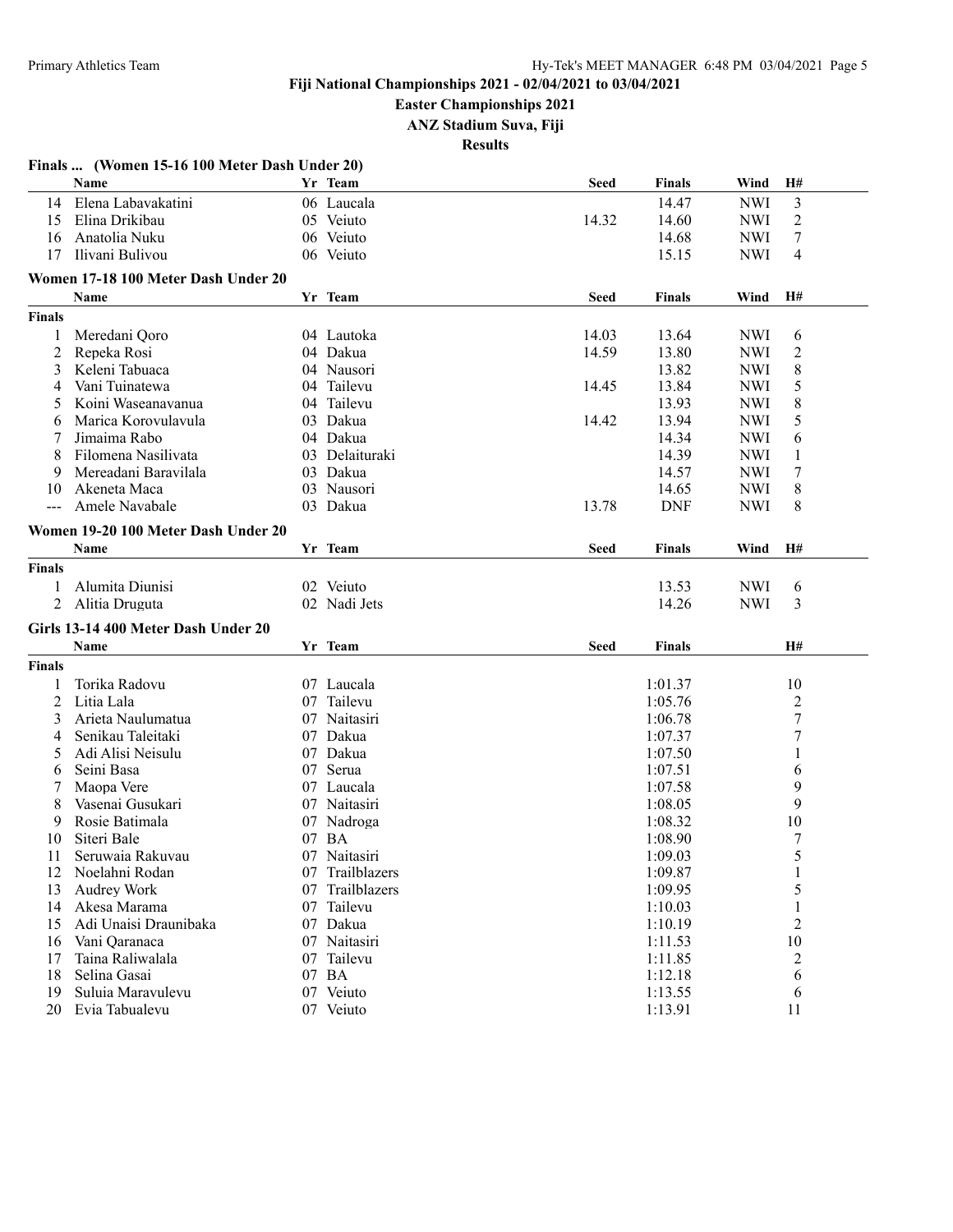#### **Easter Championships 2021**

**ANZ Stadium Suva, Fiji**

**Results**

#### **Finals ... (Girls 13-14 400 Meter Dash Under 20)**

|                | Name                                |     | Yr Team      | <b>Seed</b> | <b>Finals</b> | H#                      |
|----------------|-------------------------------------|-----|--------------|-------------|---------------|-------------------------|
| 21             | Ravaela Koroiravudi                 |     | 07 Laucala   |             | 1:14.22       | 10                      |
| 22             | Fane Fifita                         |     | 07 Veiuto    |             | 1:14.63       | 8                       |
| 23             | Adi Elizabeth Masau                 |     | 07 Laucala   |             | 1:16.09       | 11                      |
| 24             | Ana Seuseu                          |     | 07 Serua     |             | 1:16.76       | 9                       |
| 25             | Sisilia Saqanavere                  |     | 07 Serua     |             | 1:16.83       | 5                       |
| 26             | Mareta Kaliova                      | 07  | Serua        |             | 1:20.38       | 4                       |
| 27             | Sereima Raisuqe                     |     | 07 Naitasiri |             | 1:24.17       | 6                       |
|                |                                     |     |              |             |               |                         |
|                | Women 15-16 400 Meter Dash Under 20 |     |              |             |               |                         |
|                | Name                                |     | Yr Team      | <b>Seed</b> | Finals        | H#                      |
| <b>Finals</b>  |                                     |     |              |             |               |                         |
| 1              | Vani Tulele                         |     | 06 Dakua     |             | 1:04.29       | 4                       |
| $\overline{c}$ | Merewai Tinadranaivalu              |     | 05 Naitasiri |             | 1:04.97       | $\mathbf{1}$            |
| 3              | Frances Tuva                        |     | 06 Dakua     |             | 1:04.99       | 5                       |
| 4              | Melania Ranadi                      |     | 05 Dakua     | 1:06.53     | 1:05.00       | $\,$ 8 $\,$             |
| 5              | Salacieli Molidegei                 |     | 05 Naitasiri |             | 1:05.06       | $\overline{\mathbf{3}}$ |
| 6              | Vani Sulua                          |     | 05 Veiuto    | 1:01.37     | 1:05.54       | 3                       |
| 7              | Varanisese Navakula                 |     | 05 Dakua     | 1:02.91     | 1:05.92       | 8                       |
| 8              | Karalaini Ranamu                    |     | 06 Dakua     |             | 1:06.12       | $\overline{3}$          |
| 9              | David Chloe                         |     | 05 Veiuto    |             | 1:06.69       | 11                      |
| 10             | Susana Lewakeli                     |     | 05 BA        |             | 1:06.97       | $\overline{2}$          |
| 11             | Ann Matthias                        |     | 06 Veiuto    |             | 1:06.98       | 6                       |
| 12             | Morea Kalou                         |     | 05 Veiuto    |             | 1:07.22       | 8                       |
| 13             | Mereoni Kaitani                     |     | 06 Namosi    |             | 1:07.33       | $\overline{c}$          |
| 14             | Vani Delai                          |     | 06 Serua     |             | 1:07.72       | 5                       |
| 15             | Ema Ketewai                         |     | 06 Veiuto    |             | 1:07.99       | 9                       |
| 16             | Kasanita Drodrolagi                 |     | 05 Dakua     |             | 1:09.23       | $\overline{3}$          |
| 17             | Rusila Tabuyawa                     |     | 06 Naitasiri |             | 1:09.52       | 11                      |
| 18             | Liliviwa Ake                        | 05  | Naitasiri    |             | 1:09.83       | 10                      |
| 19             | Anaseini Likubai                    |     | 05 Naitasiri |             | 1:10.33       | 7                       |
| 20             | Laite Likulaba                      |     | 06 Dakua     |             | 1:10.48       | 4                       |
| 21             | Teresia Nasau                       |     | 06 BA        |             | 1:10.92       | 8                       |
| 22             | Akisi Sauvana                       |     | 06 Naitasiri |             | 1:10.94       | 9                       |
| 23             | <b>Bulou Momo</b>                   |     | 06 BA        |             | 1:11.43       | 10                      |
| 24             | Apikali Lalaqila                    | 06. | Tailevu      |             | 1:13.07       | 9                       |
| 25             | Vonokula Wainikiti                  |     | 06 Naitasiri |             | 1:13.61       | 11                      |
| 26             | Litiana Raisuqe                     |     | 06 Naitasiri |             | 1:13.73       | 11                      |
| 27             | Sainiana Buainavono                 |     | 06 Naitasiri |             | 1:13.96       | 1                       |
| 28             | Miliana Wati                        | 06  | Tailevu      |             | 1:14.29       | 4                       |
| 29             | Elizabeth Waqavou                   | 05  | Serua        |             | 1:18.43       | 8                       |
|                | 30 Sisilia Leawere                  |     | 06 Serua     |             | 1:23.69       | 9                       |
|                |                                     |     |              |             |               |                         |
|                | Women 17-18 400 Meter Dash Under 20 |     |              |             |               |                         |
|                | Name                                |     | Yr Team      | <b>Seed</b> | <b>Finals</b> | H#                      |
| Finals         |                                     |     |              |             |               |                         |
| 1              | Naibena Tuilawaki                   |     | 03 Dakua     |             | 1:02.75       | 4                       |
| 2              | Adi Ama Masau                       |     | 04 Laucala   | 1:03.47     | 1:02.87       | 11                      |
| 3              | Livia Nabolu                        |     | 03 Veiuto    |             | 1:03.60       | 7                       |
| 4              | Josifini Ana                        |     | 04 Namosi    | 1:07.03     | 1:04.02       | $\overline{3}$          |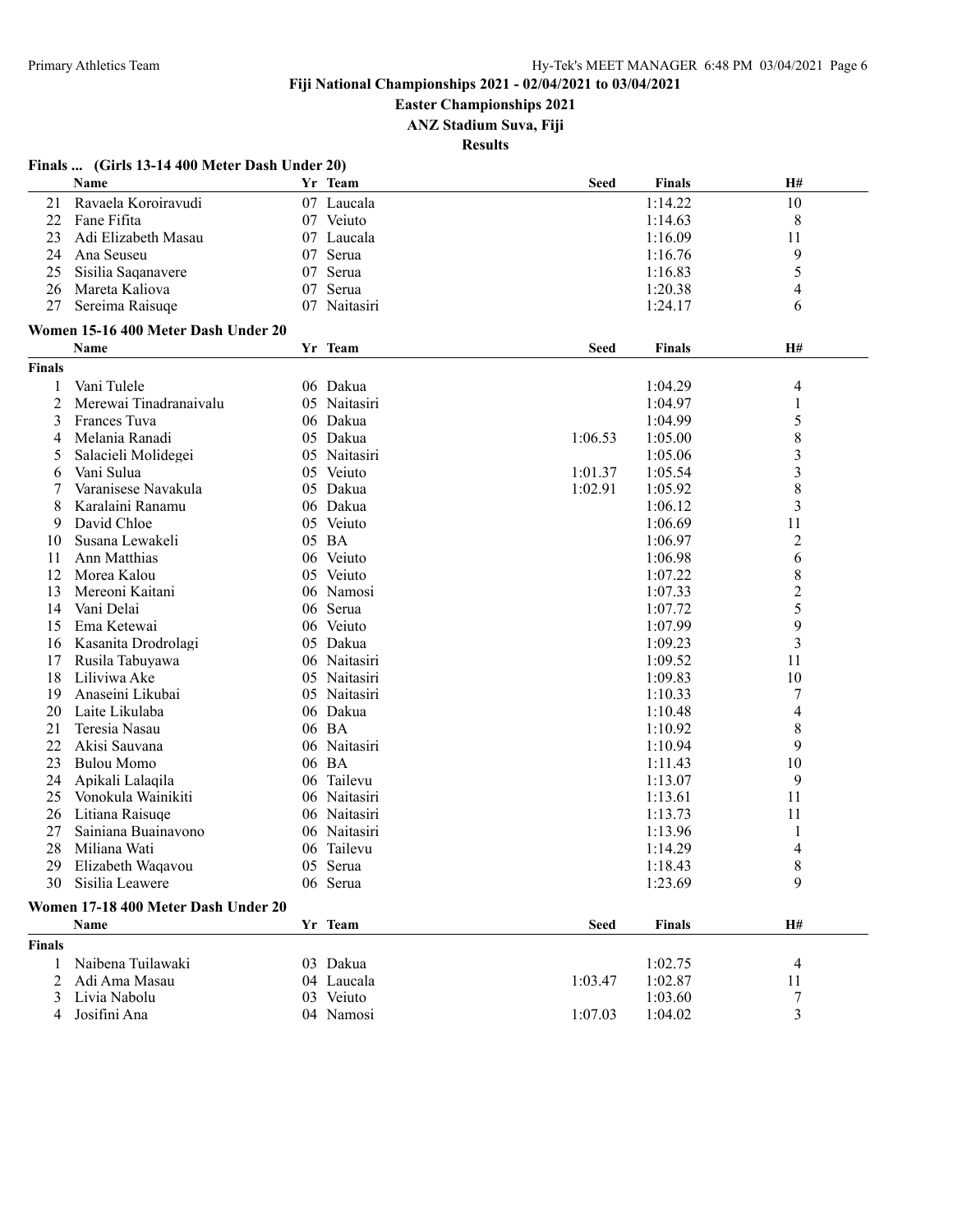#### **Easter Championships 2021**

**ANZ Stadium Suva, Fiji**

**Results**

#### **Finals ... (Women 17-18 400 Meter Dash Under 20)**

|               | Name                                |     | Yr Team      | <b>Seed</b> | <b>Finals</b> |            | H#                      |
|---------------|-------------------------------------|-----|--------------|-------------|---------------|------------|-------------------------|
| 5             | Nunia Thomas                        |     | 04 Laucala   | 1:05.55     | 1:05.85       |            | 6                       |
| 6             | Lina Voutua                         |     | 03 Lautoka   |             | 1:06.13       |            | 8                       |
| 7             | Siteri Nokelevu                     |     | 04 Dakua     |             | 1:06.33       |            | 8                       |
| 8             | Roela Kaloumaira                    |     | 04 Namosi    | 1:00.88     | 1:06.59       |            | 11                      |
| 9             | Kesaia Boletakanakadavu             |     | 04 Dakua     | 59.52       | 1:06.72       |            | 10                      |
| 10            | Sereima Seniroqa                    |     | 03 Veiuto    | 1:04.02     | 1:07.34       |            | 5                       |
| 11            | Mea Vesikula                        |     | 03 Veiuto    |             | 1:07.42       |            | 1                       |
| 12            | Josivini Koroi                      |     | 03 Laucala   |             | 1:08.30       |            | 10                      |
| 13            | Elenoa Rasaubale                    |     | 03 Veiuto    | 1:16.15     | 1:08.62       |            | 9                       |
| 14            | Maria Elena                         |     | 03 Serua     |             | 1:09.80       |            | $\overline{c}$          |
| 15            | Rachael Tabualevu                   |     | 03 Veiuto    | 1:07.69     | 1:11.70       |            | $\overline{7}$          |
| 16            | Nanise Vakacegu                     | 03  | Dakua        |             | 1:12.97       |            | $\overline{\mathbf{3}}$ |
| 17            | Anna Kamaia                         | 03. | Serua        |             | 1:13.88       |            | 6                       |
| 18            | Rachel Grace                        |     | 03 Serua     |             | 1:17.22       |            | 4                       |
|               |                                     |     |              |             |               |            |                         |
|               | Women 19-20 400 Meter Dash Under 20 |     |              |             |               |            |                         |
|               | Name                                |     | Yr Team      | <b>Seed</b> | <b>Finals</b> |            | <b>H#</b>               |
| <b>Finals</b> |                                     |     |              |             |               |            |                         |
|               | 1 Repeke Diroro                     |     | 02 Serua     |             | 1:11.75       |            | 3                       |
|               | Girls 13-14 200 Meter Run Under 20  |     |              |             |               |            |                         |
|               | Name                                |     | Yr Team      | <b>Seed</b> | Finals        | Wind       | H#                      |
| <b>Finals</b> |                                     |     |              |             |               |            |                         |
| 1             | Torika Radovu                       |     | 07 Laucala   |             | 26.97         | <b>NWI</b> | 9                       |
| 2             | Filomena Navula                     | 08  | Nadi Jets    |             | 27.06         | <b>NWI</b> | 9                       |
| 3             | Leilani Naiyaga                     | 07  | Dakua        |             | 27.61         | <b>NWI</b> | 3                       |
| 4             | Claudy David                        |     | 07 Veiuto    |             | 27.80         | <b>NWI</b> | $\overline{c}$          |
| 5             | Maria Siriako                       |     | 07 Dakua     |             | 28.35         | <b>NWI</b> | 4                       |
|               | Adi Mea Vasunidavutukia             |     | 07 Nadroga   |             | 28.89         | <b>NWI</b> | 8                       |
| 6             |                                     |     |              |             | 29.20         |            | 5                       |
| 7             | Nina Degei                          |     | 07 Nausori   |             |               | <b>NWI</b> |                         |
| 8             | Siteri Bale                         | 07  | <b>BA</b>    |             | 29.31         | <b>NWI</b> | $\overline{2}$          |
| 9             | Adi Ceva Lutumailagi                |     | 08 Nadi Jets |             | 29.54         | <b>NWI</b> | $\mathbf{1}$            |
| 10            | Le'tiara Alfred                     |     | 07 Laucala   |             | 29.54         | <b>NWI</b> | 5                       |
| 11            | Ilisapeci Sagacoro                  |     | 07 Dakua     |             | 29.71         | <b>NWI</b> | 7                       |
| 12            | Rosaba Kalouniviti                  |     | 08 Royals    |             | 29.90         | <b>NWI</b> | 6                       |
| 13            | Salote Nawawabalavu                 |     | 07 Veiuto    |             | 30.12         | <b>NWI</b> | 8                       |
| 14            | Vaseva Ciwanayabaki                 |     | 07 Veiuto    |             | 33.54         | <b>NWI</b> | 7                       |
|               | Women 15-16 200 Meter Run Under 20  |     |              |             |               |            |                         |
|               | <b>Name</b>                         |     | Yr Team      | <b>Seed</b> | Finals        | Wind       | H#                      |
| Finals        |                                     |     |              |             |               |            |                         |
|               | Frances Tuva                        |     | 06 Dakua     |             | 26.33         | <b>NWI</b> | 9                       |
| 2             | Vilisi Rawaqa                       |     | 06 RA        |             | 27.54         | <b>NWI</b> | 6                       |
| 3             | Esther Tikotikoca                   |     | 06 Veiuto    |             | 27.60         | <b>NWI</b> | 6                       |
| 4             | Tokasa Turuva                       |     | 06 Dakua     |             | 27.82         | <b>NWI</b> | 3                       |
| 5             | Hannah Sovatabua                    |     | 06 Nausori   |             | 28.14         | <b>NWI</b> | $\mathbf{1}$            |
| 6             | Unaisi Gacevi                       |     | 06 Royals    |             | 28.21         | <b>NWI</b> | 6                       |
| 7             | Mary Toga                           |     | 06 Royals    |             | 28.22         | <b>NWI</b> | $\mathbf{1}$            |
| 8             | Domitila Naita                      |     | 06 Dakua     |             | 28.29         | <b>NWI</b> | 7                       |
|               |                                     |     |              |             |               |            |                         |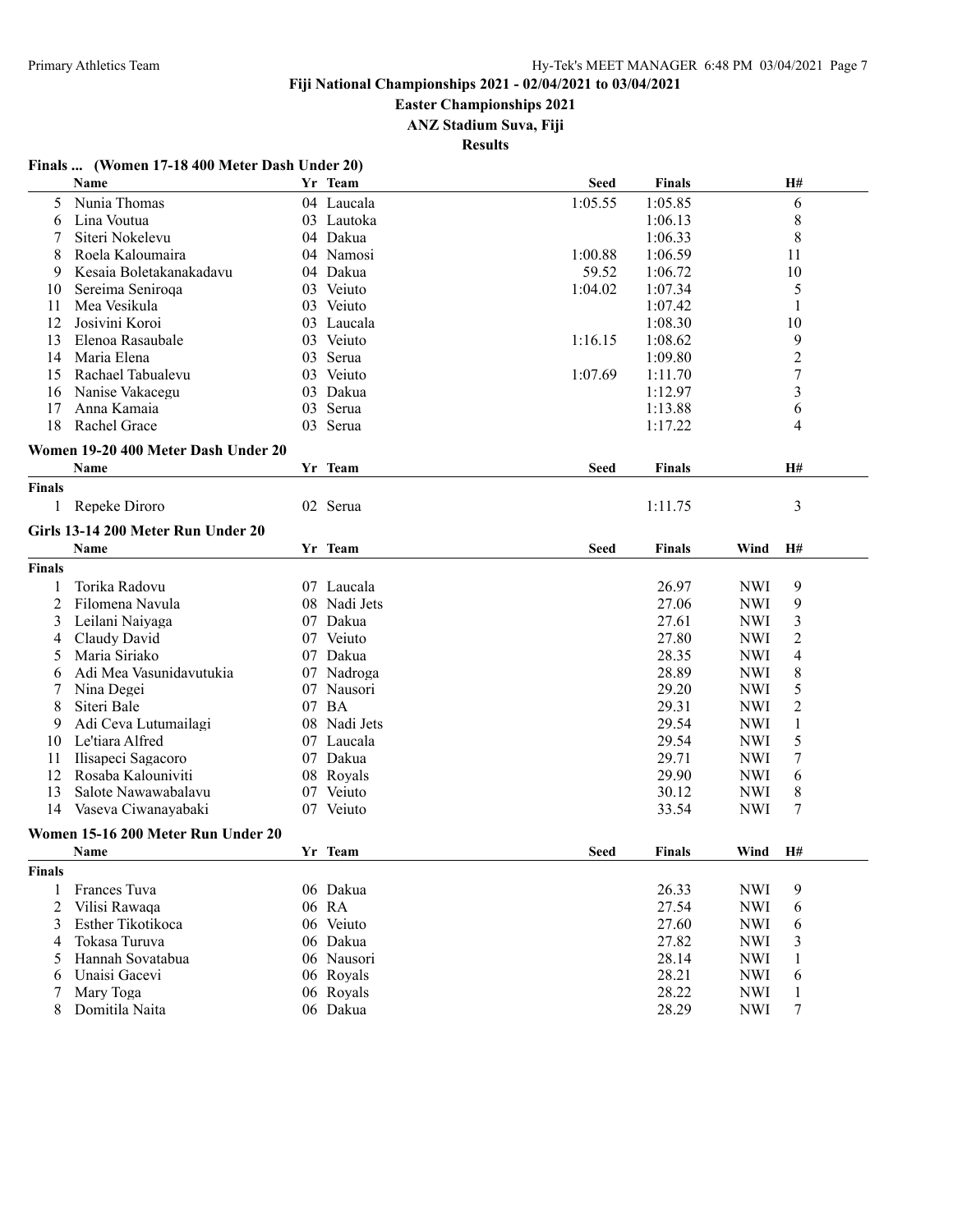**Easter Championships 2021**

**ANZ Stadium Suva, Fiji**

|               | Name                               | Yr Team               | <b>Seed</b> | <b>Finals</b>      | Wind       | H#             |
|---------------|------------------------------------|-----------------------|-------------|--------------------|------------|----------------|
| 9             | Ateca Vatubai                      | 06 Lds Church College |             | 28.54              | <b>NWI</b> | 6              |
| 10            | Ro Tirisiane Kiliraki              | 06 Dakua              |             | 28.61              | <b>NWI</b> | 7              |
| 11            | Akata Salavolo                     | 06 Laucala            |             | 28.86              | <b>NWI</b> | 3              |
| 12            | Adi Arieta Uluiviti                | 06 Nausori            |             | 28.94              | <b>NWI</b> | 9              |
| 13            | Ann Matthias                       | 06 Veiuto             |             | 29.67              | <b>NWI</b> | 3              |
| 14            | Talei Rosemary                     | 06 Royals             |             | 29.83              | <b>NWI</b> | 7              |
| 15            | Makeeda Tawakilai                  | 05 Laucala            |             | 30.49              | <b>NWI</b> | $\overline{4}$ |
| 16            | Eseta Dobui                        | 06 Nausori            |             | 30.93              | <b>NWI</b> | 6              |
|               | Women 17-18 200 Meter Run Under 20 |                       |             |                    |            |                |
|               | Name                               | Yr Team               | <b>Seed</b> | <b>Finals</b>      | Wind       | H#             |
| <b>Finals</b> |                                    |                       |             |                    |            |                |
|               |                                    |                       |             |                    |            |                |
| 1             | Repeka Rosi                        | 04 Dakua              |             | 27.96              | <b>NWI</b> | 5              |
| 2             | Torika Ducia                       | 04 Veiuto             |             | 27.97              | <b>NWI</b> | 5              |
| 3             | Unaisi Tagabale                    | 03 Veiuto             |             | 28.13              | <b>NWI</b> | 8              |
| 4             | Akeneta Maca                       | 03 Nausori            |             | 28.51              | <b>NWI</b> | $\overline{4}$ |
| 5             | Koini Waseanavanua                 | 04 Tailevu            |             | 28.72              | <b>NWI</b> | 3              |
| 6             | Ruci Matakarawa                    | 03 BA                 |             | 28.92              | <b>NWI</b> | 1              |
|               | Vani Tuinatewa                     | 04 Tailevu            |             | 29.03              | <b>NWI</b> | 5              |
| 8             | Salote Natuna                      | 03 Naitasiri          |             | 29.22              | <b>NWI</b> | 6              |
| 9             | Josivini Koroi                     | 03 Laucala            |             | 29.75              | <b>NWI</b> | 7              |
| 10            | Mereadani Baravilala               | 03 Dakua              |             | 31.19              | <b>NWI</b> | 6              |
| 11            | Meredani Qoro                      | 04 Lautoka            |             | 32.51              | <b>NWI</b> | 7              |
|               | Women 19-20 200 Meter Run Under 20 |                       |             |                    |            |                |
|               |                                    |                       |             |                    |            |                |
|               | Name                               | Yr Team               | Seed        | Finals             | Wind       | H#             |
| <b>Finals</b> |                                    |                       |             |                    |            |                |
| 1             |                                    |                       |             |                    |            | 4              |
|               | Alitia Druguta                     | 02 Nadi Jets          |             | 29.57              | <b>NWI</b> |                |
|               | Girls 13-14 800 Meter Run Under 20 |                       |             |                    |            |                |
|               | Name                               | Yr Team               | Seed        | <b>Finals</b>      |            | H#             |
| <b>Finals</b> |                                    |                       |             |                    |            |                |
| 1             | Unaisi Maivale                     | 07 Dakua              |             | 2:38.39            |            | 4              |
| 2             | Vasenai Gusukari                   | 07 Naitasiri          |             | 2:43.65            |            | 4              |
| 3             | Vani Qaranaca                      | 07 Naitasiri          |             | 2:44.28            |            | 5              |
| 4             | Selina Gasai                       | 07 BA                 |             | 2:48.45            |            | 5              |
| 5             | Salanieta Veisa                    | 07 BA                 |             | 2:49.99            |            | 1              |
| 6             | Arieta Naulumatua                  | 07 Naitasiri          |             | 2:52.06            |            | 3              |
|               | Litia Lala                         | 07 Tailevu            |             | 2:53.20            |            | 3              |
|               | Seruwaia Rakuvau                   | 07 Naitasiri          |             | 2:56.89            |            | 4              |
| 9             | Sereima Raisuqe                    | 07 Naitasiri          |             | 3:13.70            |            |                |
|               | 10 Adi Motea Keteivalu             | 07 Dakua              |             | 3:16.38            |            | 2              |
|               |                                    |                       |             |                    |            |                |
|               | Women 15-16 800 Meter Run Under 20 |                       |             |                    |            | H#             |
|               | Name                               | Yr Team               | <b>Seed</b> | <b>Finals</b>      |            |                |
| <b>Finals</b> |                                    |                       |             |                    |            |                |
| 1             | Jennifer Tikoikabara               | 06 Tailevu            |             | 2:38.57            |            | 4              |
| 2             | Iva Seniwakula                     | 06 Nausori            |             | 2:38.85            |            | 5              |
| 3<br>4        | Siteri Makarita<br>Vani Delai      | 06 Namosi<br>06 Serua |             | 2:39.06<br>2:39.63 |            | 5<br>4         |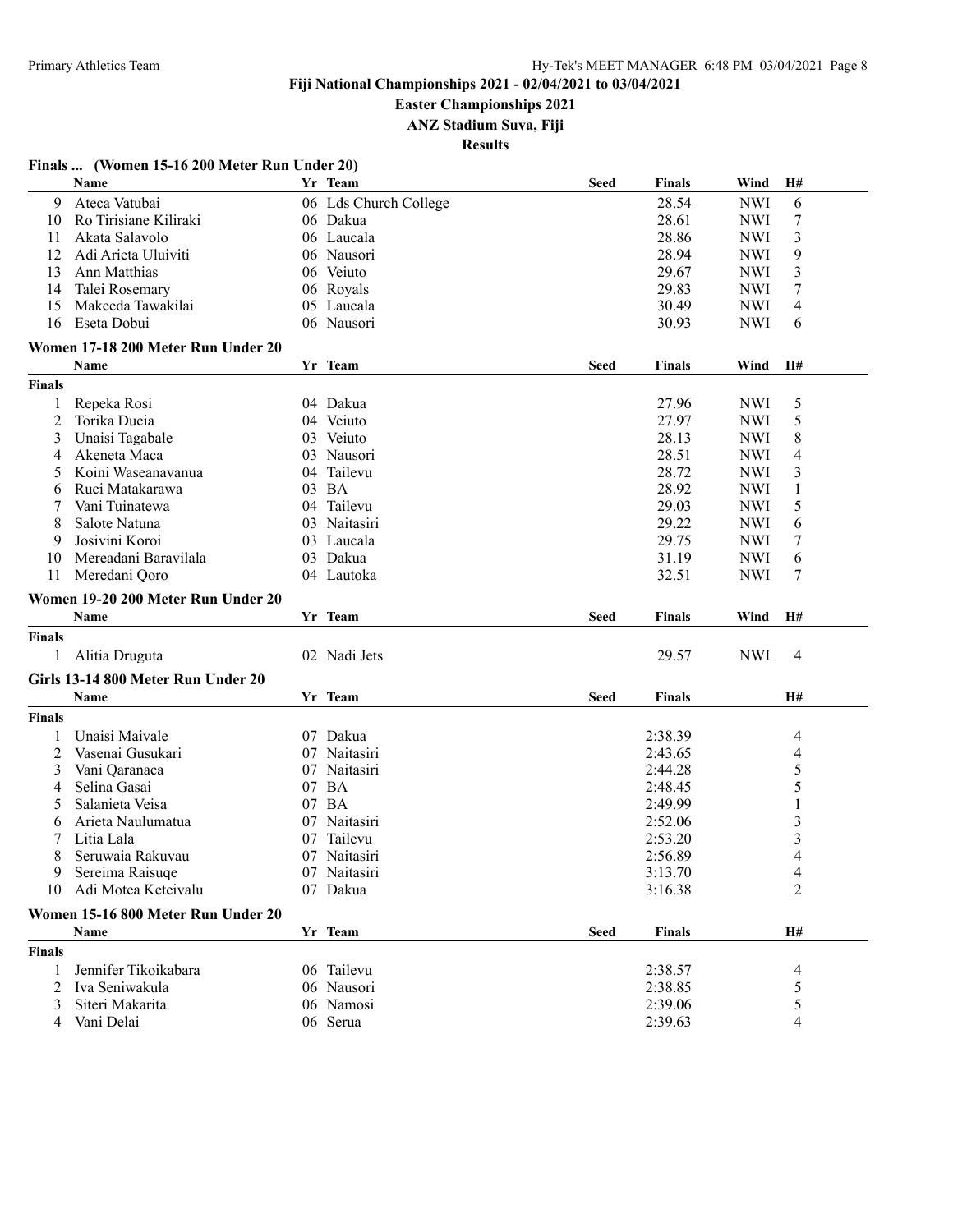#### **Easter Championships 2021**

**ANZ Stadium Suva, Fiji**

**Results**

#### **Finals ... (Women 15-16 800 Meter Run Under 20)**

|               | Name                                | Yr Team      | <b>Seed</b> | <b>Finals</b> | H#                      |
|---------------|-------------------------------------|--------------|-------------|---------------|-------------------------|
| 5             | Makereta Adi                        | 06 Serua     |             | 2:41.28       | 3                       |
| 6             | Daiana Ana                          | 06 Namosi    |             | 2:41.34       | 1                       |
|               | Adi Mili Bosevakaturaga             | 05 Dakua     |             | 2:42.19       | 4                       |
| 8             | Rusila Tabuyawa                     | 06 Naitasiri |             | 2:45.29       | 5                       |
| 9             | Laite Likulaba                      | 06 Dakua     |             | 2:48.24       | 5                       |
| 10            | Merewai Tinadranaivalu              | 05 Naitasiri |             | 2:48.36       | 5                       |
| 11            | Maria Ranadi                        | 05 Serua     |             | 2:48.52       | 3                       |
| 12            | Bibiana Makitalena                  | 06 Tailevu   |             | 2:49.94       | 4                       |
| 13            | Liliviwa Ake                        | 05 Naitasiri |             | 2:50.01       | $\overline{2}$          |
| 14            | Ateca Rakavosa                      | 05 Dakua     |             | 2:51.65       | $\overline{c}$          |
| 15            | Sainiana Buainavono                 | 06 Naitasiri |             | 2:58.01       | $\overline{4}$          |
| 16            | Salacieli Molidegei                 | 05 Naitasiri | 2:50.82     | 2:58.20       | 3                       |
| 17            | Anaseini Likubai                    | 05 Naitasiri |             | 2:58.35       | $\mathfrak{Z}$          |
| $--$          | Litiana Raisuqe                     | 06 Naitasiri |             | <b>DNF</b>    | 5                       |
| $---$         | Akisi Sauvana                       | 06 Naitasiri |             | <b>DNF</b>    | 5                       |
|               | Women 17-18 800 Meter Run Under 20  |              |             |               |                         |
|               |                                     |              |             |               | <b>H#</b>               |
|               | <b>Name</b>                         | Yr Team      | <b>Seed</b> | <b>Finals</b> |                         |
| <b>Finals</b> |                                     |              |             |               |                         |
| 1             | Naibena Tuilawaki                   | 03 Dakua     | 2:47.19     | 2:30.35       | 3                       |
| 2             | Adi Ama Masau                       | 04 Laucala   | 2:28.74     | 2:31.83       | 3                       |
| 3             | Salome Vakatawabai                  | 04 Namosi    | 2:38.65     | 2:32.08       | 3                       |
| 4             | Mareta Lewawai                      | 03 Dakua     | 2:40.29     | 2:32.35       | 3                       |
| 5             | Vani Lewatu                         | 04 Tailevu   |             | 2:40.56       | 1                       |
|               | Nanise Eden                         | 03 BA        |             | 2:44.46       | 5                       |
| 7             | Tokasa Rabo                         | 04 Naitasiri |             | 2:50.49       | 3                       |
|               | Women 19-20 800 Meter Run Under 20  |              |             |               |                         |
|               | Name                                | Yr Team      | Seed        | <b>Finals</b> | H#                      |
| <b>Finals</b> |                                     |              |             |               |                         |
| 1             | Emalini Navudi                      | 02 Tailevu   |             | 2:45.49       | 1                       |
| 2             | Talica Fausitina                    | 17 Namosi    |             | 2:47.29       | 5                       |
| 3             | Keresi Lenisavui                    | 02 Namosi    |             | 2:55.94       | 1                       |
| 4             | Maria Kuruilaba                     | 02 Namosi    |             | 2:57.25       | 1                       |
|               |                                     |              |             |               |                         |
|               | Girls 13-14 1500 Meter Run Under 20 |              |             |               |                         |
|               | Name                                | Yr Team      | Seed        | <b>Finals</b> | H#                      |
| <b>Finals</b> |                                     |              |             |               |                         |
|               | Vani Qaranaca                       | 07 Naitasiri |             | 5:42.45       | $\overline{\mathbf{c}}$ |
| 2             | Ilisapeci Talanoa                   | 07 Laucala   |             | 5:46.75       |                         |
|               | 3 Ruth Tucaketale                   | 07 RA        |             | 5:59.52       |                         |
|               | Women 15-16 1500 Meter Run Under 20 |              |             |               |                         |
|               | <b>Name</b>                         | Yr Team      | <b>Seed</b> | <b>Finals</b> | H#                      |
|               |                                     |              |             |               |                         |
| Finals        |                                     |              |             |               |                         |
| 1             | Ateca Rakavosa                      | 05 Dakua     | 5:18.59     | 5:39.75       | $\overline{2}$          |
| 2             | Jennifer Tikoikabara                | 06 Tailevu   |             | 5:40.88       | $\overline{c}$          |
| 3             | Makereta Adi                        | 06 Serua     |             | 5:43.74       | $\,1\,$                 |
| 4             | Iva Seniwakula                      | 06 Nausori   |             | 5:46.09       | $\overline{c}$          |
| 5             | Adi Mili Bosevakaturaga             | 05 Dakua     | 6:06.30     | 5:46.24       | $\overline{2}$          |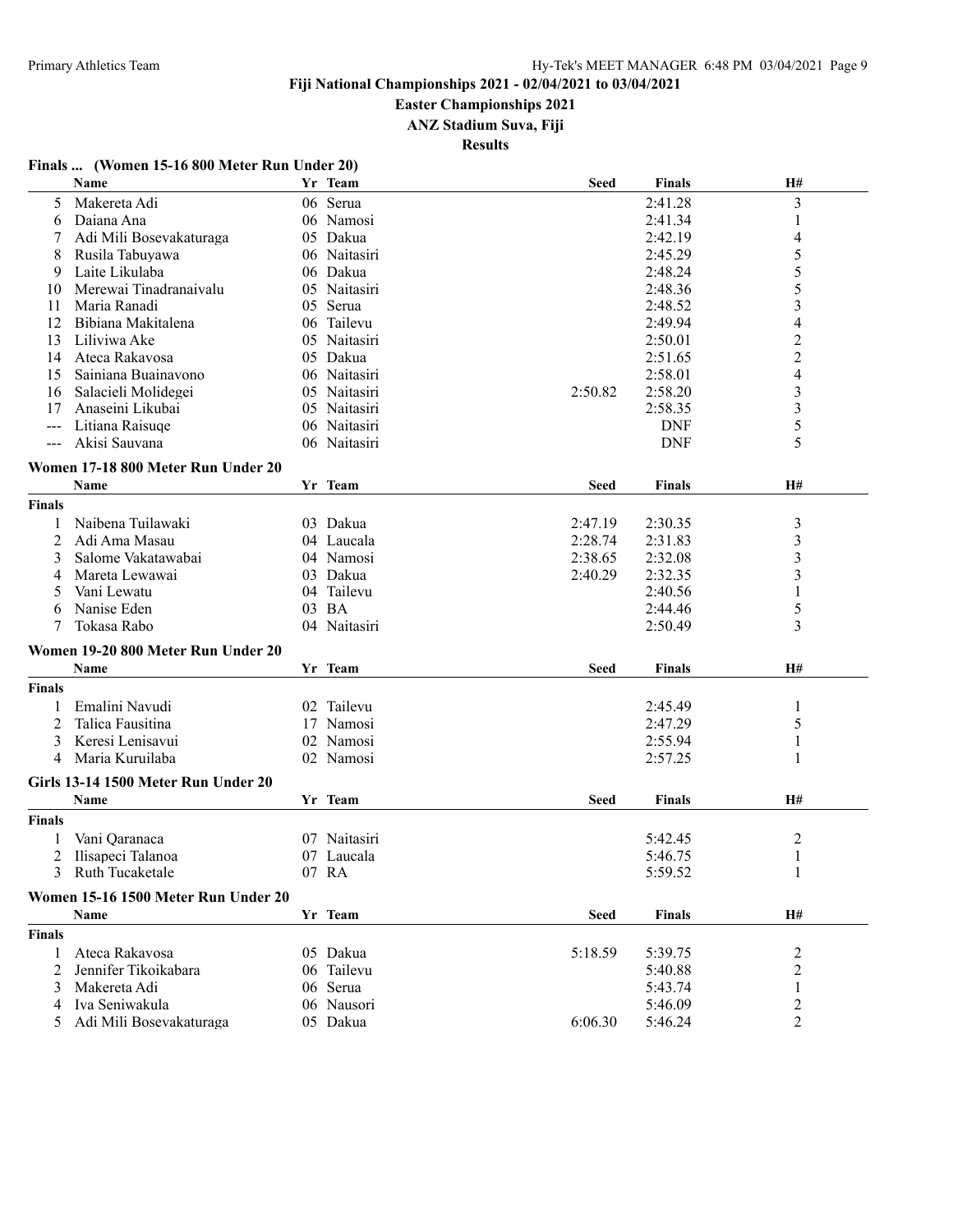**Easter Championships 2021**

**ANZ Stadium Suva, Fiji**

|               |                                                |                        | <b>Results</b>           |                       |                                  |
|---------------|------------------------------------------------|------------------------|--------------------------|-----------------------|----------------------------------|
|               | Finals  (Women 15-16 1500 Meter Run Under 20)  |                        |                          |                       |                                  |
|               | Name                                           | Yr Team                | <b>Seed</b>              | Finals                | H#                               |
| 6             | Maria Ranadi                                   | 05 Serua               |                          | 5:47.70               | 3                                |
|               | Rusila Tabuyawa                                | 06 Naitasiri           |                          | 5:53.71               | 1                                |
| 8             | Sainiana Buainavono                            | 06 Naitasiri           |                          | 5:54.21               | 3                                |
| 9             | Viva Niusere                                   | 06 RA                  |                          | 5:54.52               | $\overline{c}$                   |
| 10            | Luisa Weliwelisula                             | 05 Namosi              |                          | 5:57.14               | 2                                |
| 11            | Ana Nairabelevu                                | 06 Namosi              |                          | 6:00.07               | 1                                |
| 12            | Bibiana Makitalena                             | 06 Tailevu             |                          | 6:00.99               | 3                                |
|               | Women 17-18 1500 Meter Run Under 20            |                        |                          |                       |                                  |
|               | Name                                           | Yr Team                | <b>Seed</b>              | <b>Finals</b>         | H#                               |
| <b>Finals</b> |                                                |                        |                          |                       |                                  |
| 1             | Mareta Lewawai                                 | 03 Dakua               |                          | 5:38.53               | 1                                |
| 2             | Salome Vakatawabai                             | 04 Namosi              |                          | 5:39.75               | 2                                |
| 3             | Vani Lewatu                                    | 04 Tailevu             |                          | 5:41.77               | 3                                |
| 4             | Josifini Ana                                   | 04 Namosi              |                          | 5:53.70               | 1                                |
|               | Women 19-20 1500 Meter Run Under 20            |                        |                          |                       |                                  |
|               | Name                                           | Yr Team                | Seed                     | Finals                | H#                               |
| Finals        |                                                |                        |                          |                       |                                  |
| 1             | Talica Fausitina                               | 17 Namosi              |                          | 5:53.64               | 2                                |
| 2             | Loraini Vunakece                               | 02 Tailevu             | 5:33.97                  | 5:56.81               | 2                                |
| 3             | Maria Kuruilaba                                | 02 Namosi              |                          | 6:15.61               | 3                                |
|               | Monika Naibena                                 | 02 Namosi              |                          | <b>DNF</b>            | 1                                |
|               |                                                |                        |                          |                       |                                  |
|               | Girls 13-14 4x100 Meter Relay Under 20<br>Team | Relay                  | Seed                     | Finals                | H#                               |
| Finals        |                                                |                        |                          |                       |                                  |
| 1             | Nadi Jets                                      | A                      |                          | 52.62                 | $\mathfrak{D}$                   |
|               | 1) Adi Ceva Lutumailagi 08                     | 2) Mereoni Momo 08     | 3) Filomena Navula 08    |                       | 4) Brienna Rabakewa 07           |
|               |                                                |                        |                          |                       |                                  |
| 2             | Dakua                                          | A                      |                          | 53.67                 | 3                                |
|               | 1) Ilisapeci Sagacoro 07                       | 2) Leilani Naiyaga 07  | 3) Maria Siriako 07      |                       | 4) Milinia Kamanalagi 07         |
|               | 3 Laucala                                      | C                      |                          | 53.95                 | 3                                |
|               | 1) Mary Delilah 07                             | 2) Eseta Mataiciwa 07  | 3) Veronika Navura 07    |                       | 4) Torika Radovu 07              |
|               | 4 Laucala                                      | А                      |                          | 54.48                 | 3                                |
|               | 1) Elena Labavakatini 06                       | 2) Akata Salavolo 06   | 3) Maria Kaloucava 06    | 4) Le'tiara Alfred 07 |                                  |
| 5.            | Nausori                                        | A                      |                          | 56.15                 |                                  |
|               | 1) Hannah Sovatabua 06                         | 2) Eseta Dobui 06      | 3) Mereoni Qumi 06       |                       | 4) Adi Arieta Uluiviti 06        |
|               | 6 Gospel Saints                                | A                      |                          | 57.20                 | 1                                |
|               | 1) Kelera Volau 07                             | 2) Tamarisi Nadaro 07  | 3) Josephine Gaunavou 07 | 4) Lusiana Qica 07    |                                  |
|               | 7 Lds Church College                           | A                      |                          | 1:00.44               |                                  |
|               | 1) Ateca Vatubai 06                            | 2) Adi Ana Logavatu 06 | 3) Patricia Mateiwai 06  |                       | 4) Adi Losalini Lesumailodoni 08 |
|               | Women 15-16 4x100 Meter Relay Under 20         |                        |                          |                       |                                  |
|               | Team                                           | Relay                  | <b>Seed</b>              | <b>Finals</b>         | H#                               |
| Finals        |                                                |                        |                          |                       |                                  |
| $\mathbf{1}$  | Dakua                                          | $\, {\bf B}$           |                          | 53.16                 | 2                                |
|               | 1) Domitila Naita 06                           | 2) Fipe Naisua 06      | 3) Laite Likulaba 06     |                       | 4) Ro Tirisiane Kiliraki 06      |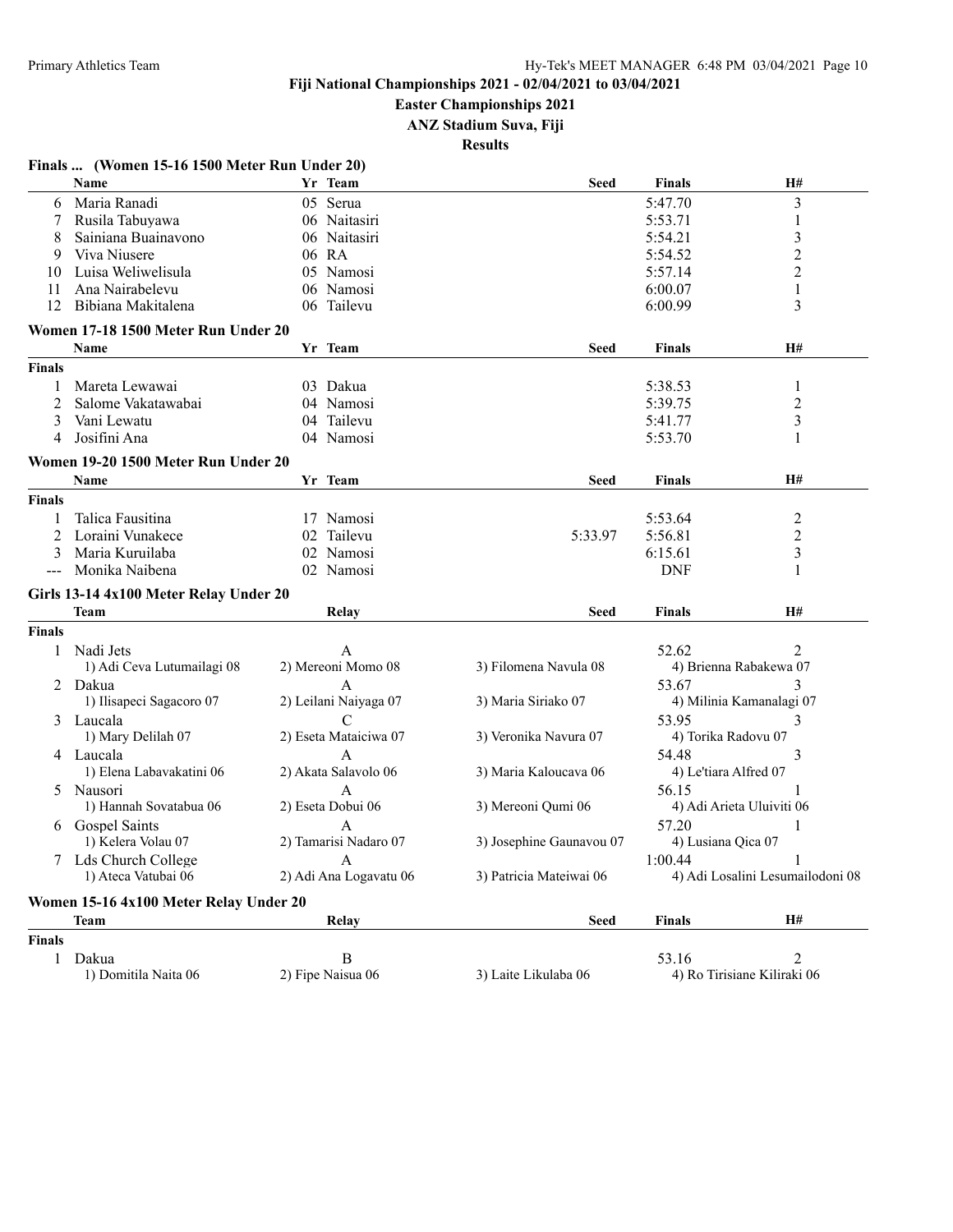**Easter Championships 2021**

**ANZ Stadium Suva, Fiji**

|               | Women 17-18 4x100 Meter Relay Under 20 |                           |                             |                        |                            |
|---------------|----------------------------------------|---------------------------|-----------------------------|------------------------|----------------------------|
|               | Team                                   | Relay                     | Seed                        | Finals                 | H#                         |
| <b>Finals</b> |                                        |                           |                             |                        |                            |
| 1             | Dakua                                  | $\mathcal{C}$             |                             | 54.14                  | 2                          |
|               | 1) Jimaima Rabo 04                     | 2) Kasanita Drodrolagi 05 | 3) Kinisalote Navula 04     | 4) Repeka Rosi 04      |                            |
|               | 2 Laucala                              | B                         |                             | 56.07                  | 2                          |
|               | 1) Tokasa Gukirewa 04                  | 2) Catherine Babale 05    | 3) Nunia Thomas 04          |                        | 4) Josephine Rusaqoli 05   |
|               |                                        |                           |                             |                        |                            |
|               | Women 19-20 4x100 Meter Relay Under 20 |                           |                             |                        |                            |
|               | Team                                   | Relay                     | Seed                        | Finals                 | H#                         |
| <b>Finals</b> |                                        |                           |                             |                        |                            |
| $\mathbf{1}$  | Dakua                                  | D                         |                             | 54.54                  | 1                          |
|               | 1) Amele Navabale 03                   | 2) Asinate Nabitu 03      | 3) Marica Korovulavula 03   |                        | 4) Mereadani Baravilala 03 |
| 2             | Veiuto                                 | C                         |                             | 54.57                  | 3                          |
|               | 1) Livia Nabolu 03                     | 2) Sereima Seniroqa 03    | 3) Elenoa Rasaubale 03      |                        | 4) Rachael Tabualevu 03    |
|               | Girls 13-14 4x400 Meter Relay Under 20 |                           |                             |                        |                            |
|               | Team                                   | Relay                     | <b>Seed</b>                 | Finals                 | H#                         |
| <b>Finals</b> |                                        |                           |                             |                        |                            |
| 1             | Dakua                                  | A                         |                             | 4:26.86                | 2                          |
|               | 1) Adi Alisi Neisulu 07                | 2) Adi Motea Keteivalu 07 | 3) Adi Unaisi Draunibaka 07 |                        | 4) Senikau Taleitaki 07    |
|               | 2 Laucala                              |                           |                             | 4:46.72                | 2                          |
|               | 1) Le'tiara Alfred 07                  | A<br>2) Audrey Work 07    | 3) Ravaela Koroiravudi 07   |                        |                            |
|               |                                        |                           |                             | 4) Noelahni Rodan 07   |                            |
| 3             | BA                                     | А                         |                             | 4:48.82                | 3                          |
|               | 1) Siteri Bale 07                      | 2) Selina Gasai 07        | 3) Merelesita Motea 07      | 4) Salanieta Veisa 07  |                            |
|               | Naitasiri                              | A                         |                             | 4:55.24                | 2                          |
|               | 1) Seruwaia Rakuvau 07                 | 2) Vani Qaranaca 07       | 3) Sereima Raisuqe 07       |                        | 4) Vasenai Gusukari 07     |
| 5             | Serua                                  | A                         |                             | 5:01.79                | 3                          |
|               | 1) Seini Basa 07                       | 2) Ana Seuseu 07          | 3) Mareta Kaliova 07        | 4) Akata Setefano 07   |                            |
|               | Women 15-16 4x400 Meter Relay Under 20 |                           |                             |                        |                            |
|               | Team                                   | Relay                     | <b>Seed</b>                 | Finals                 | H#                         |
| <b>Finals</b> |                                        |                           |                             |                        |                            |
|               | Naitasiri                              | B                         |                             | 4:24.12                | 1                          |
|               | 1) Merewai Tinadranaivalu 05           | 2) Salacieli Molidegei 05 | 3) Liliviwa Ake 05          | 4) Anaseini Likubai 05 |                            |
|               | 2 Dakua                                | B                         |                             | 4:26.53                | 3                          |
|               | 1) Fipe Naisua 06                      | 2) Frances Tuva 06        | 3) Karalaini Ranamu 06      | 4) Laite Likulaba 06   |                            |
|               | BA                                     | B                         |                             | 4:27.25                |                            |
|               | 1) Teresia Nasau 06                    | 2) Bulou Momo 06          | 3) Repeka Nariro 06         | 4) Monika Nakia 06     |                            |
|               |                                        |                           |                             |                        |                            |
| 4             | Tailevu                                | B                         |                             | 4:29.00                | 2                          |
|               | 1) Jennifer Tikoikabara 06             | 2) Vilimaina Dikula 06    | 3) Bibiana Makitalena 06    | 4) Apikali Lalaqila 06 |                            |
| 5             | Naitasiri                              | C                         |                             | 4:44.39                |                            |
|               | 1) Litiana Raisuqe 06                  | 2) Sainiana Buainavono 06 | 3) Vonokula Wainikiti 06    | 4) Rusila Tabuyawa 06  |                            |
| 6             | Serua                                  | C                         |                             | 4:58.42                |                            |
|               | 1) Maria Ranadi 05                     | 2) Ateca Caginiwasa 05    | 3) Salote Pio 05            |                        | 4) Elizabeth Waqavou 05    |
|               | Women 17-18 4x400 Meter Relay Under 20 |                           |                             |                        |                            |
|               | <b>Team</b>                            | Relay                     | <b>Seed</b>                 | Finals                 | H#                         |
| <b>Finals</b> |                                        |                           |                             |                        |                            |
| 1             | Dakua                                  | $\mathsf{C}$              |                             | 4:18.75                | 1                          |
|               | 1) Kesaia Boletakanakadavu 04          | 2) Ateca Rakavosa 05      | 3) Kasanita Drodrolagi 05   | 4) Melania Ranadi 05   |                            |
|               | 2 Laucala                              | B                         |                             | 4:20.33                | -1                         |
|               | 1) Adi Ama Masau 04                    | 2) Nunia Thomas 04        | 3) Paulini Vutikalulu 04    | 4) Teresia Tuikova 04  |                            |
|               |                                        |                           |                             |                        |                            |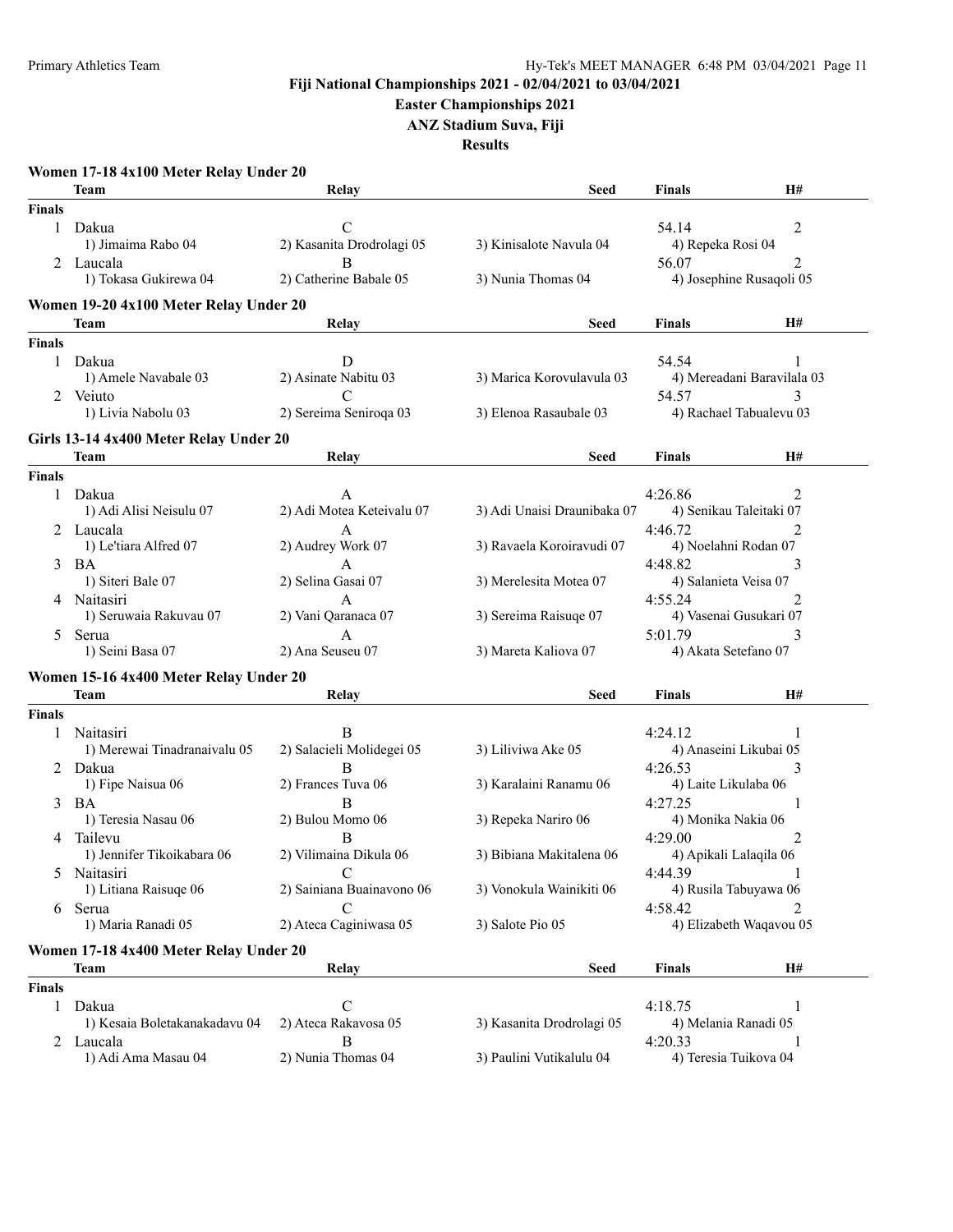**Easter Championships 2021**

**ANZ Stadium Suva, Fiji**

|                      | Finals  (Women 17-18 4x400 Meter Relay Under 20) |                           |                         |                   |                           |
|----------------------|--------------------------------------------------|---------------------------|-------------------------|-------------------|---------------------------|
|                      | Team                                             | Relay                     | Seed                    | Finals            | H#                        |
| 3                    | Dakua                                            | $\mathbf D$               |                         | 4:27.08           | $\overline{3}$            |
|                      | 1) Mareta Lewawai 03                             | 2) Marica Korovulavula 03 | 3) Naibena Tuilawaki 03 |                   | 4) Nanise Vakacegu 03     |
|                      | 4 Laucala                                        | C                         |                         | 4:48.30           |                           |
|                      | 1) Torika Radovu 07                              | 2) Reama Verekauta 03     | 3) Kenya Bentley 03     |                   | 4) Adi Elizabeth Masau 07 |
|                      | 5 BA                                             | D                         |                         | 5:08.66           | 3                         |
|                      | 1) Anaise Tora 03                                | 2) Ruci Matakarawa 03     | 3) Nanise Eden 03       | 4) Ledua Sili 03  |                           |
|                      | Women 19-20 4x400 Meter Relay Under 20           |                           |                         |                   |                           |
|                      | Team                                             | Relay                     | Seed                    | <b>Finals</b>     | H#                        |
| <b>Finals</b>        |                                                  |                           |                         |                   |                           |
| 1                    | Serua                                            | D                         |                         | 4:38.43           |                           |
|                      | 1) Amele Likuwaqa 02                             | 2) Maria Elena 03         | 3) Repeke Diroro 02     |                   | 2<br>4) Anna Kamaia 03    |
|                      |                                                  |                           |                         |                   |                           |
|                      | Girls 13-14 High Jump Under 20                   |                           |                         |                   |                           |
|                      | Name                                             | Yr Team                   | Seed                    | Finals            |                           |
| <b>Finals</b>        |                                                  |                           |                         |                   |                           |
|                      | Sereana Dagaga                                   | 07 Veiuto                 |                         | 1.40 <sub>m</sub> |                           |
| 2                    | Ro Abigail Naitege                               | 07 Dakua                  |                         | 1.30 <sub>m</sub> |                           |
| 3                    | Camari Ravunakana                                | 07 Dakua                  |                         | J1.30m            |                           |
| 4                    | Elizabeth Waqa                                   | 07 Veiuto                 |                         | 1.25m             |                           |
| 5                    | Louise Hereniko                                  | 07 Laucala                |                         | 1.20 <sub>m</sub> |                           |
|                      | Women 15-16 High Jump Under 20                   |                           |                         |                   |                           |
|                      | Name                                             | Yr Team                   | Seed                    | Finals            |                           |
| <b>Finals</b>        |                                                  |                           |                         |                   |                           |
|                      | Vasemaca Nabusa                                  | 06 Dakua                  |                         | 1.40 <sub>m</sub> |                           |
| 2                    | Lusiana Kotosaya                                 | 06 Veiuto                 |                         | 1.35m             |                           |
| 3                    | Gloria Rawale                                    | 06 Dakua                  |                         | J1.35m            |                           |
|                      | Women 17-18 High Jump Under 20                   |                           |                         |                   |                           |
|                      | Name                                             | Yr Team                   | Seed                    | Finals            |                           |
|                      |                                                  |                           |                         |                   |                           |
| <b>Finals</b>        |                                                  |                           |                         |                   |                           |
| 1                    | Adi Evisaki Nabuta                               | 03 BA                     |                         | 1.50 <sub>m</sub> |                           |
| 2                    | Yvonne Nalewabau                                 | 04 Dakua                  | 1.35m                   | 1.45m             |                           |
| $\sim$ $\sim$ $\sim$ | Siteri Botitu                                    | 03 Dakua                  | 1.30 <sub>m</sub>       | NH                |                           |
|                      | Women 19-20 High Jump Under 20                   |                           |                         |                   |                           |
|                      | Name                                             | Yr Team                   | Seed                    | Finals            |                           |
| <b>Finals</b>        |                                                  |                           |                         |                   |                           |
|                      | Alumita Diunisi                                  | 02 Veiuto                 | 1.60m                   | 1.40m             |                           |
|                      | Girls 13-14 Long Jump Under 20                   |                           |                         |                   |                           |
|                      | <b>Name</b>                                      | Yr Team                   | <b>Seed</b>             | <b>Finals</b>     | Wind                      |
| <b>Finals</b>        |                                                  |                           |                         |                   |                           |
| 1                    | Sereana Dagaga                                   | 07 Veiuto                 | 3.92m                   | 4.31m             | <b>NWI</b>                |
| 2                    | Marica Saukuru                                   | 07 Laucala                |                         | 4.26m             | <b>NWI</b>                |
| 2                    | Kesaia Delaibau                                  | 07 Dakua                  |                         | 4.26m             | <b>NWI</b>                |
| 4                    | Adi Unaisi Draunibaka                            | 07 Dakua                  | 4.19m                   | 4.19m             | <b>NWI</b>                |
| 5                    | Mereoni Momo                                     | 08 Nadi Jets              |                         | 3.95m             | <b>NWI</b>                |
| 5                    | Selina Gasai                                     | 07 BA                     |                         | 3.95m             | <b>NWI</b>                |
|                      | Juliana Serukilagi                               | 07 Laucala                | 4.16m                   | 3.86m             | <b>NWI</b>                |
|                      |                                                  |                           |                         |                   |                           |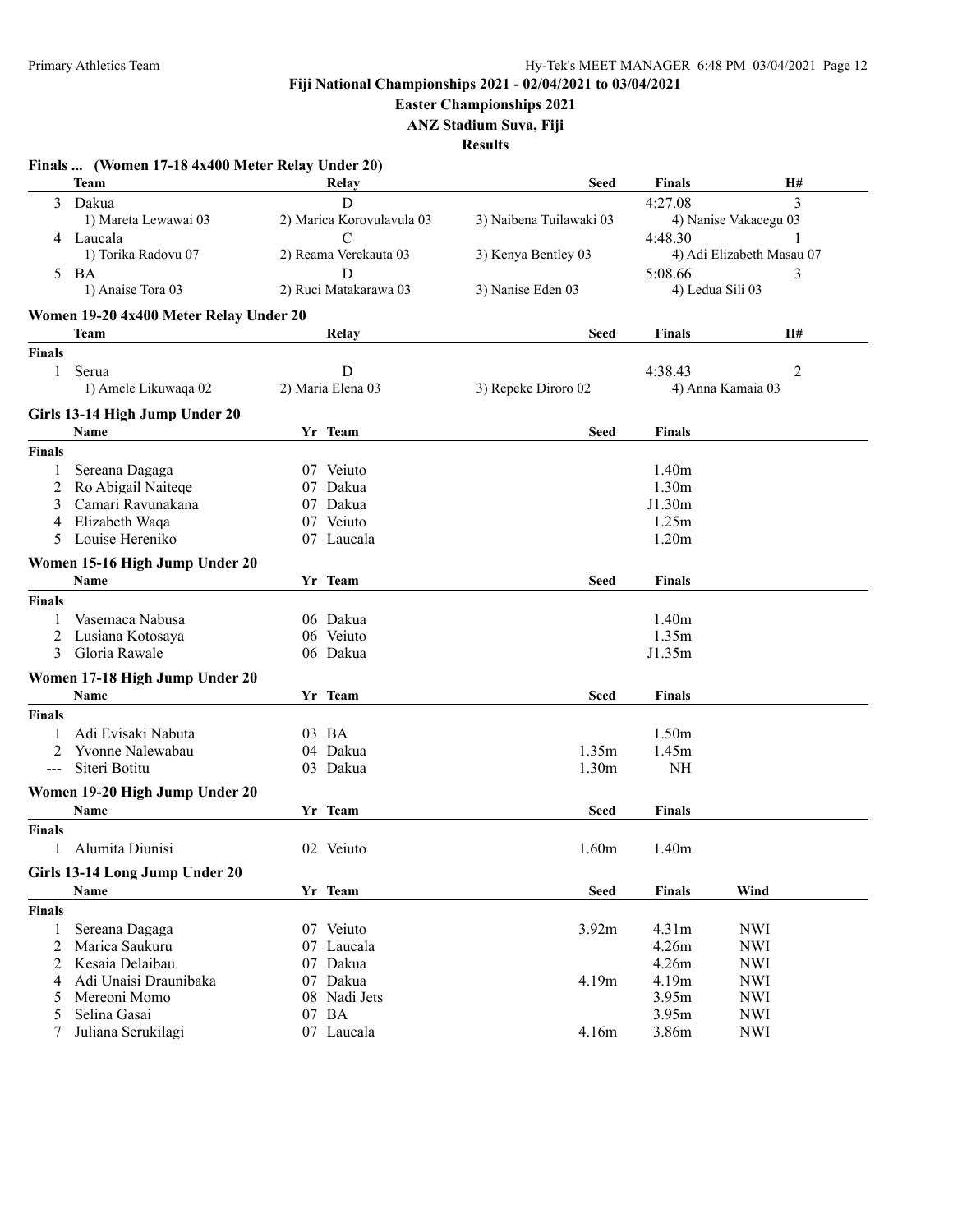#### **Easter Championships 2021**

**ANZ Stadium Suva, Fiji**

**Results**

# **Women 15-16 Long Jump Under 20**

|               | <b>Name</b>                              |    | Yr Team                       | <b>Seed</b> | <b>Finals</b>     | Wind       |  |
|---------------|------------------------------------------|----|-------------------------------|-------------|-------------------|------------|--|
| Finals        |                                          |    |                               |             |                   |            |  |
| 1             | Lidgemontae Koroi                        |    | 06 Veiuto                     | 3.88m       | 4.50 <sub>m</sub> | <b>NWI</b> |  |
| 2             | Abigail Tavuyara                         |    | 05 Laucala                    | 4.38m       | 4.40m             | <b>NWI</b> |  |
| 3             | Weta Tinainasinu                         |    | 05 Tailevu                    |             | 4.19m             | <b>NWI</b> |  |
| 4             | Aloesi Guniyaga                          |    | 06 Tailevu                    |             | 4.05m             | <b>NWI</b> |  |
| 5             | Vasemaca Nabusa                          |    | 06 Dakua                      | 4.04m       | 4.04 <sub>m</sub> | <b>NWI</b> |  |
| 6             | Kereni Misiki                            |    | 06 Laucala                    |             | 3.87m             | <b>NWI</b> |  |
| 6             | Akosita Turaganivalu                     |    | 05 Gospel Saints              |             | 3.87m             | <b>NWI</b> |  |
|               | Women 17-18 Long Jump Under 20           |    |                               |             |                   |            |  |
|               | <b>Name</b>                              |    | Yr Team                       | <b>Seed</b> | <b>Finals</b>     | Wind       |  |
| Finals        |                                          |    |                               |             |                   |            |  |
| 1             | Angeline Rekha                           |    | 04 BA                         | 4.30m       | 4.91 <sub>m</sub> | <b>NWI</b> |  |
| 2             | Raijeli Rakarakatia                      |    | 04 Tailevu                    |             | 4.75m             | <b>NWI</b> |  |
| 3             | Kinisalote Navula                        |    | 04 Dakua                      | 3.44m       | 4.64m             | <b>NWI</b> |  |
| 4             | Asinate Nabitu                           |    | 03 Dakua                      | 4.02m       | 4.57m             | <b>NWI</b> |  |
| 5             | Veniana Vuata                            |    | 03 Dakua                      |             | 4.21 <sub>m</sub> | <b>NWI</b> |  |
| 6             | Luisa L                                  |    | 04 Dakua                      |             | 4.08m             | <b>NWI</b> |  |
| 7             | Hannah Hicks                             |    | 04 Laucala                    |             | 3.93 <sub>m</sub> | <b>NWI</b> |  |
| 8             | Lauren Berwick                           |    | 04 Lautoka                    |             | 3.68m             | <b>NWI</b> |  |
|               | Women 15-16 Triple Jump Under 20         |    |                               |             |                   |            |  |
|               | Name                                     |    | Yr Team                       | Seed        | <b>Finals</b>     | Wind       |  |
| <b>Finals</b> |                                          |    |                               |             |                   |            |  |
| 1             | Abigail Tavuyara                         |    | 05 Laucala                    |             | 9.47m             | <b>NWI</b> |  |
|               |                                          |    |                               |             |                   |            |  |
|               | Women 17-18 Triple Jump Under 20         |    |                               |             |                   |            |  |
|               | Name                                     |    | Yr Team                       | <b>Seed</b> | <b>Finals</b>     | Wind       |  |
| Finals        |                                          |    |                               |             |                   |            |  |
| 1             | Angeline Rekha                           |    | 04 BA                         |             | 10.10m            | <b>NWI</b> |  |
| 2             | Asinate Nabitu                           |    | 03 Dakua                      | 10.35m      | 10.03m            | <b>NWI</b> |  |
| 3             | Lina Voutua                              |    | 03 Lautoka                    |             | 9.78m             | <b>NWI</b> |  |
| 4             | Rachael Tabualevu                        |    | 03 Veiuto                     |             | 9.74m             | <b>NWI</b> |  |
| 5             | Luisa Latibeqa                           |    | 04 Dakua                      |             | 9.53m             | <b>NWI</b> |  |
| 6             | Veniana Vuata                            |    | 03 Dakua                      |             | 9.39m             | <b>NWI</b> |  |
|               | Elenoa Rasaubale                         |    | 03 Veiuto                     |             | 9.38m             | <b>NWI</b> |  |
| 8             | Mariana Cegutuilagi                      | 03 | BA                            |             | 9.35m             | <b>NWI</b> |  |
| 9             | Luisa Laqekoro                           | 03 | Ratu Sir Lala Sukuna Memorial |             | 8.23m             | <b>NWI</b> |  |
|               |                                          |    |                               |             |                   |            |  |
|               | Women 19-20 Triple Jump Under 20<br>Name |    | Yr Team                       | Seed        | <b>Finals</b>     | Wind       |  |
|               |                                          |    |                               |             |                   |            |  |
| Finals        |                                          |    |                               |             |                   |            |  |
| 1             | Adi Mereseini Waqatoki                   |    | 02 Veiuto                     | 10.87m      | 10.48m            | <b>NWI</b> |  |
|               | Girls 13-14 Shot Put Under 20            |    |                               |             |                   |            |  |
|               | Name                                     |    | Yr Team                       | <b>Seed</b> | <b>Finals</b>     |            |  |
| <b>Finals</b> |                                          |    |                               |             |                   |            |  |
| 1             | Akosita Poulter                          |    | 07 Tailevu                    |             | 8.67m             |            |  |
| 2             | Titilia Mateiwai                         |    | 07 Dakua                      |             | 8.43m             |            |  |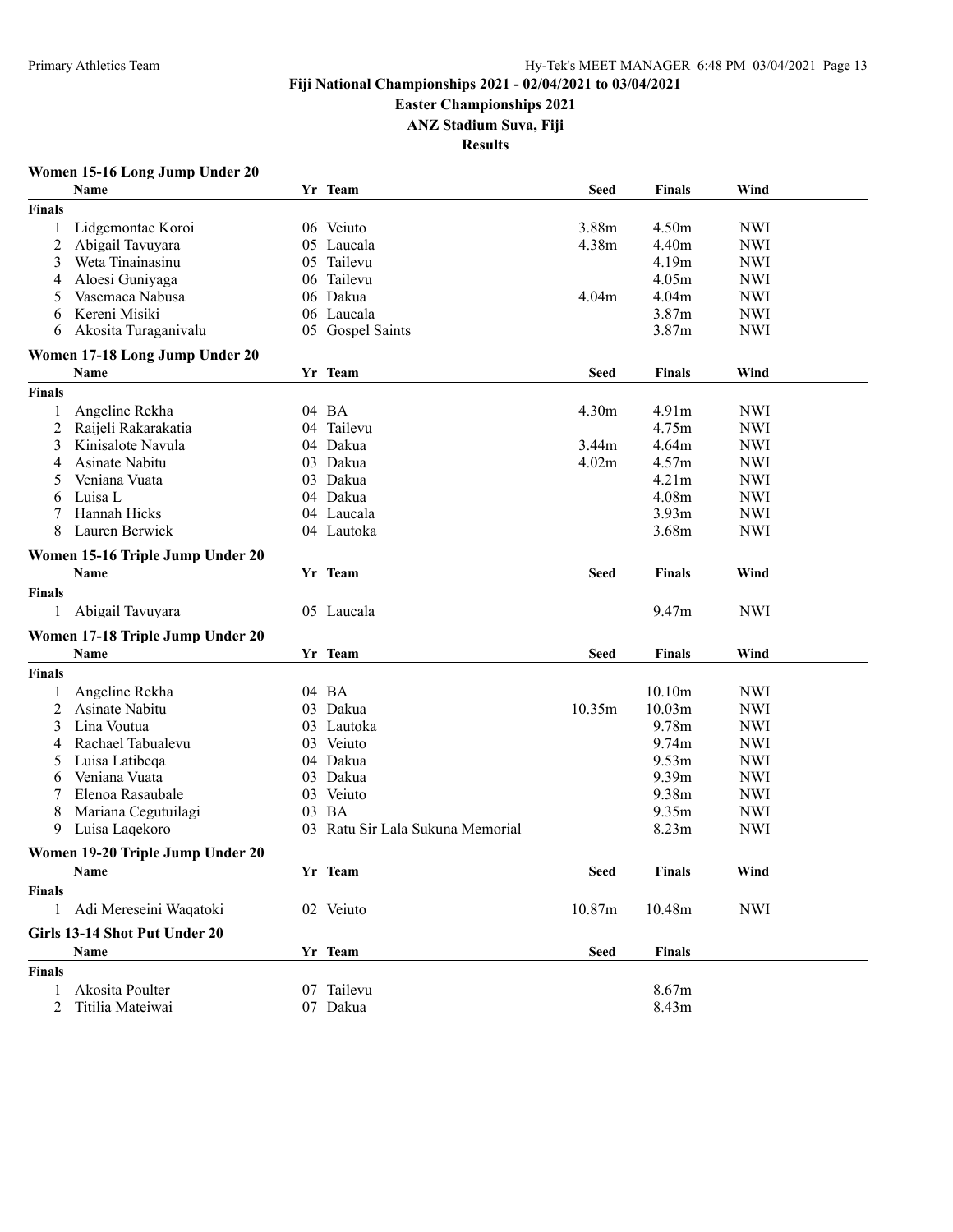**Easter Championships 2021**

**ANZ Stadium Suva, Fiji**

|               | Finals  (Girls 13-14 Shot Put Under 20)<br><b>Name</b> | Yr Team                          | <b>Seed</b>       | <b>Finals</b>     |  |
|---------------|--------------------------------------------------------|----------------------------------|-------------------|-------------------|--|
| 3             | Brienna Rabakewa                                       | 07 Nadi Jets                     |                   | 7.12m             |  |
| 4             | Litia Vodosiro                                         | 07 Dudley High School            |                   | 5.92m             |  |
|               | Women 15-16 Shot Put Under 20                          |                                  |                   |                   |  |
|               | <b>Name</b>                                            | Yr Team                          | <b>Seed</b>       | <b>Finals</b>     |  |
| <b>Finals</b> |                                                        |                                  |                   |                   |  |
| 1             | Fifita Uluilakepa                                      | 06 Laucala                       |                   | 11.11m            |  |
| 2             | Amy Peters                                             | 05 Veiuto                        | 9.71 <sub>m</sub> | 10.63m            |  |
| 3             | Vinaina Kavoa                                          | 06 Nadi Jets                     |                   | 9.94m             |  |
| 4             | Lydia Tavesivesi                                       | 06 Veiuto                        |                   | 9.39m             |  |
| 5             | Joy Wise                                               | 05 Dakua                         | 9.35m             | 9.37 <sub>m</sub> |  |
| 6             | Sera Tolovatu                                          | 05 Tailevu                       |                   | 9.35m             |  |
|               | Asenaca Saukuru                                        | 06 Dakua                         |                   | 9.26m             |  |
| 8             | Aqela Waqalevu                                         | 06 Dakua                         |                   | 8.47m             |  |
| 9             | Adi Vane Laveti                                        | 05 Namosi                        |                   | 7.87m             |  |
| 10            | Keturah Hicks                                          | 06 Laucala                       |                   | 7.18m             |  |
| 11            | Paris Volavola                                         | 06 Laucala                       |                   | 7.02m             |  |
|               |                                                        |                                  |                   |                   |  |
|               | Women 17-18 Shot Put Under 20                          |                                  |                   |                   |  |
|               | Name                                                   | Yr Team                          | <b>Seed</b>       | <b>Finals</b>     |  |
| <b>Finals</b> |                                                        |                                  |                   |                   |  |
|               | Toakasa Waqanisauvaki                                  | 03 Dakua                         | 10.67m            | 10.35m            |  |
| 2             | Mere Tuba                                              | 04 RA                            |                   | 9.43 <sub>m</sub> |  |
| 3             | Filomena Korosaya                                      | 04 Laucala                       | 8.78m             | 9.37 <sub>m</sub> |  |
| 4             | Lice Baleisydney                                       | 04 Gospel Saints                 |                   | 9.14m             |  |
| 5             | Ana Rabulugaga                                         | 03 Namosi                        |                   | 8.91m             |  |
| 6             | Tamara Faktaufon                                       | 04 Dakua                         | 10.45m            | 8.75m             |  |
| 7             | Seruwaia Tinai                                         | 03 Tailevu                       |                   | 7.66m             |  |
|               | Women 19-20 Shot Put Under 20                          |                                  |                   |                   |  |
|               | Name                                                   | Yr Team                          | <b>Seed</b>       | <b>Finals</b>     |  |
| <b>Finals</b> |                                                        |                                  |                   |                   |  |
| 1             | Mereoni Marica                                         | 02 Tailevu                       |                   | 8.58m             |  |
|               |                                                        |                                  |                   |                   |  |
|               | Girls 13-14 Discus Throw Under 20                      |                                  |                   |                   |  |
|               | Name                                                   | Yr Team                          | <b>Seed</b>       | <b>Finals</b>     |  |
| <b>Finals</b> |                                                        |                                  |                   |                   |  |
| 1             | Carletta Yee                                           | 07 Laucala                       |                   | 23.11m            |  |
| 2             | Merewai Kaunitoga                                      | 07 Ratu Sir Lala Sukuna Memorial |                   | 19.36m            |  |
| 3             | Kasanita Nayacanisere                                  | 07 Tailevu                       |                   | 18.17m            |  |
|               | 4 Hannah Satakala                                      | 07 Levuka                        |                   | 15.53m            |  |
|               | Women 15-16 Discus Throw Under 20                      |                                  |                   |                   |  |
|               | Name                                                   | Yr Team                          | <b>Seed</b>       | <b>Finals</b>     |  |
|               |                                                        |                                  |                   |                   |  |
| <b>Finals</b> |                                                        |                                  |                   |                   |  |
| 1             | Keilani Bulikiobo                                      | 06 Veiuto                        |                   | 25.38m            |  |
| 2             | Makarita Cokanasiga                                    | 05 Ratu Sir Lala Sukuna Memorial |                   | 25.36m            |  |
| 3             | Sera Tolovatu                                          | 05 Tailevu                       | 20.32m            | 24.61m            |  |
| 4             | Jokaveti Waqavakatoga                                  | 06 Ratu Sir Lala Sukuna Memorial |                   | 23.05m            |  |
| 5             | Lydia Tavesivesi                                       | 06 Veiuto                        |                   | 22.28m            |  |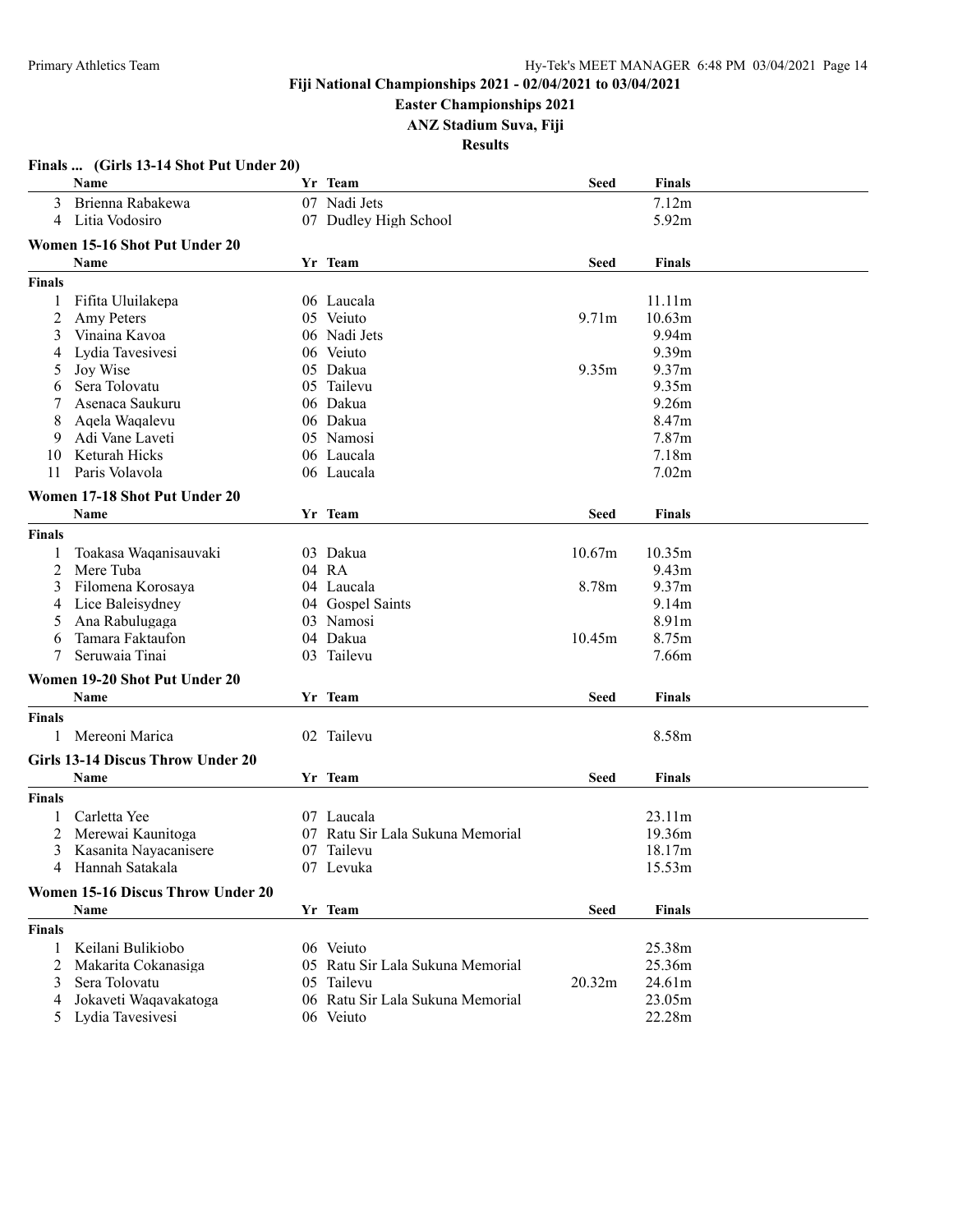**Easter Championships 2021**

**ANZ Stadium Suva, Fiji**

|                      | Finals  (Women 15-16 Discus Throw Under 20)<br>Name | Yr Team                          | <b>Seed</b> | <b>Finals</b> |  |
|----------------------|-----------------------------------------------------|----------------------------------|-------------|---------------|--|
| 6                    | Silivia Kalouvou                                    | 06 Laucala                       |             | 21.50m        |  |
| 7                    | Amy Peters                                          | 05 Veiuto                        |             | 20.15m        |  |
| $\sim$ $\sim$ $\sim$ | Gabriella Atama                                     | 06 Dakua                         |             | <b>FOUL</b>   |  |
|                      | Women 17-18 Discus Throw Under 20                   |                                  |             |               |  |
|                      | Name                                                | Yr Team                          | <b>Seed</b> | <b>Finals</b> |  |
| <b>Finals</b>        |                                                     |                                  |             |               |  |
| 1                    | Sera Namua                                          | 03 Dakua                         | 30.02m      | 31.32m        |  |
| 2                    | Reapi Vunidakua                                     | 04 Ratu Sir Lala Sukuna Memorial | 27.07m      | 28.50m        |  |
| 3                    | Tamara Faktaufon                                    | 04 Dakua                         |             | 27.59m        |  |
|                      | Eseta Veiqaravi                                     | 03 Dakua                         |             | 25.60m        |  |
| 4                    | Veronica Talenivono                                 | 04 Levuka                        |             |               |  |
| 5                    |                                                     |                                  |             | 24.62m        |  |
| 6                    | Merewai Qoro                                        | 03 RA                            |             | 19.75m        |  |
| 7                    | Maeva'ata Penjueli                                  | 03 Nadi Jets                     |             | 18.74m        |  |
| $\sim$ $\sim$        | Moana Turaga                                        | 04 Dakua                         | 28.04m      | <b>FOUL</b>   |  |
|                      | Girls 13-14 Javelin Throw Under 20                  |                                  |             |               |  |
|                      | Name                                                | Yr Team                          | <b>Seed</b> | <b>Finals</b> |  |
| <b>Finals</b>        |                                                     |                                  |             |               |  |
| 1                    | Rusila Maka                                         | 07 BA                            |             | 27.54m        |  |
| 2                    | Akosita Poulter                                     | 07 Tailevu                       |             | 24.76m        |  |
| 3                    | Merewalesi Talemaitoga                              | 07 Dakua                         |             | 21.24m        |  |
| 4                    | Carletta Yee                                        | 07 Laucala                       |             | 16.12m        |  |
|                      | Women 15-16 Javelin Throw Under 20                  |                                  |             |               |  |
|                      | Name                                                | Yr Team                          | <b>Seed</b> | <b>Finals</b> |  |
| <b>Finals</b>        |                                                     |                                  |             |               |  |
| 1                    | Timaima Vunise                                      | 05 Tailevu                       |             | 36.87m        |  |
| 2                    | Loata Berenado                                      | 05 Namosi                        |             | 34.41m        |  |
| 3                    | Karalaini Marama                                    | 05 Tailevu                       |             | 32.97m        |  |
| 4                    | Arieta Vula                                         | 06 Tailevu                       |             | 28.46m        |  |
| 5                    | Fipe Malolo                                         | 06 Levuka                        |             | 26.42m        |  |
| 6                    | Leticia Baleinakorodawa                             | 06 Laucala                       |             | 21.84m        |  |
| 7                    | Kalolaini Ratuba                                    | 06 Laucala                       |             | 21.42m        |  |
| 8                    | Lily Nanau                                          | 06 BA                            |             | 20.85m        |  |
|                      | 9 Vinaina Kavoa                                     | 06 Nadi Jets                     |             | 20.52m        |  |
|                      |                                                     |                                  |             |               |  |
|                      | Women 17-18 Javelin Throw Under 20                  |                                  |             |               |  |
|                      | Name                                                | Yr Team                          | Seed        | <b>Finals</b> |  |
| <b>Finals</b>        |                                                     |                                  |             |               |  |
|                      | Mereani Solevu                                      | 04 Dakua                         |             | 31.69m        |  |
| 2                    | Litea Taubale                                       | 03 Dakua                         |             | 31.60m        |  |
| 3                    | Verenaisi Luikusaumoto                              | 04 Naitasiri                     |             | 29.18m        |  |
| 4                    | Seruwaia Tinai                                      | 03 Tailevu                       |             | 27.07m        |  |
| 5                    | Rosi Marama                                         | 04 Tailevu                       |             | 20.17m        |  |
|                      | Women 19-20 Javelin Throw Under 20                  |                                  |             |               |  |
|                      | Name                                                | Yr Team                          | <b>Seed</b> | <b>Finals</b> |  |
| <b>Finals</b>        |                                                     |                                  |             |               |  |
| 1                    | Mereoni Maka                                        | 02 BA                            |             | 26.80m        |  |
|                      |                                                     |                                  |             |               |  |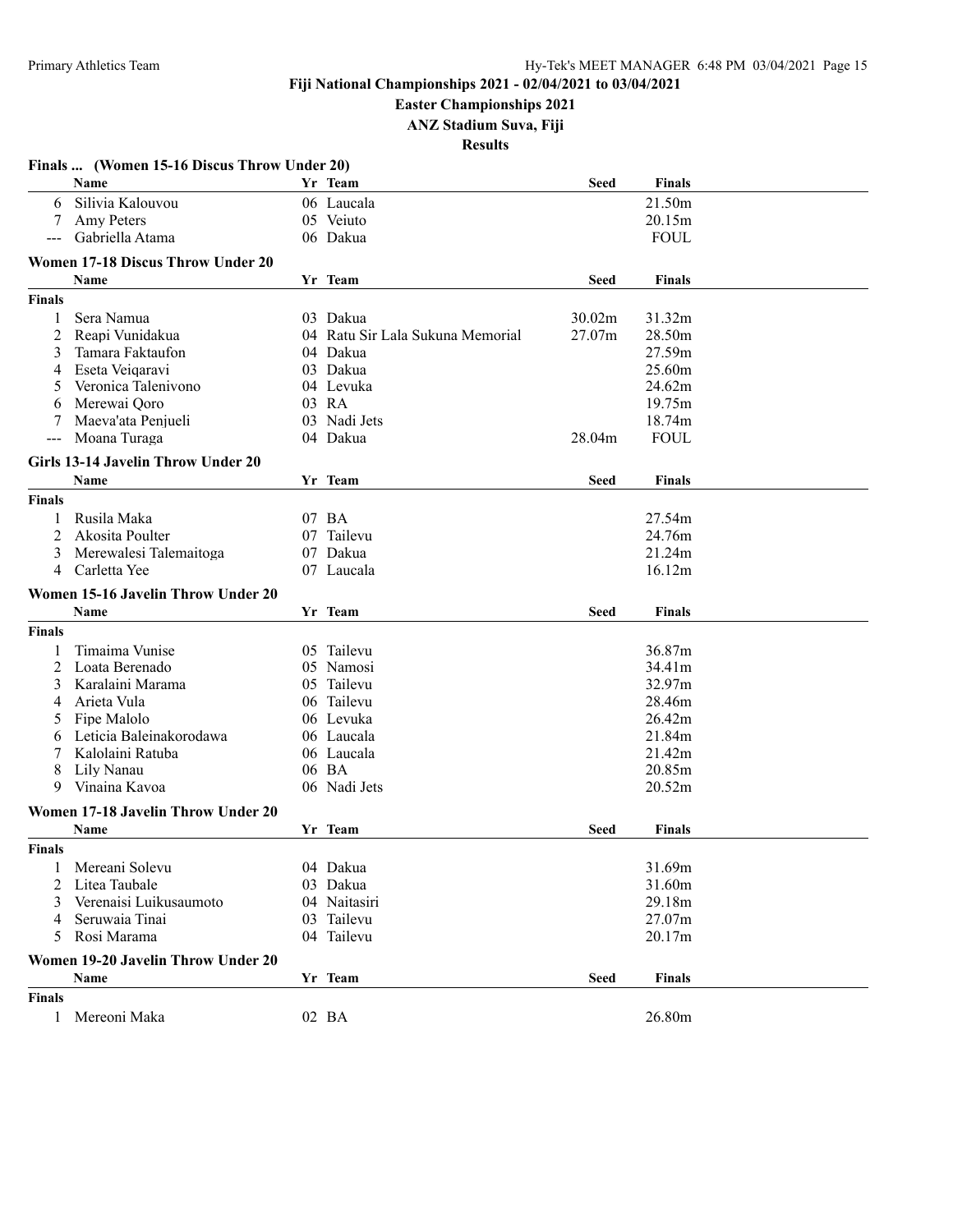**Easter Championships 2021**

**ANZ Stadium Suva, Fiji**

**Results**

## **Boys 7-8 50 Meter Dash Under 12**

|                | Name                              |    | Yr Team         | <b>Seed</b> | <b>Finals</b> | Wind       | H#             |  |
|----------------|-----------------------------------|----|-----------------|-------------|---------------|------------|----------------|--|
| <b>Finals</b>  |                                   |    |                 |             |               |            |                |  |
| 1              | Krishant Singh                    |    | 13 BA           |             | 9.57          | <b>NWI</b> | 3              |  |
| $\overline{2}$ | Mesake Levula                     | 13 | Nadi Jets       |             | 9.71          | <b>NWI</b> | 1              |  |
| 3              | Avishant Singh                    |    | 14 BA           |             | 10.00         | <b>NWI</b> | 1              |  |
| 4              | Haofanga Rabakewa                 |    | 14 Nadi Jets    |             | 10.04         | <b>NWI</b> | 1              |  |
| 5              | Waisea Delaimoala                 |    | 13 Nausori      |             | 10.25         | <b>NWI</b> | $\overline{c}$ |  |
| 6              | Prashive Singh                    |    | 14 BA           |             | 10.78         | <b>NWI</b> | $\overline{2}$ |  |
|                |                                   |    |                 |             |               |            |                |  |
|                | Boys 9-10 50 Meter Dash Under 12  |    |                 |             |               |            |                |  |
|                | Name                              |    | Yr Team         | Seed        | <b>Finals</b> | Wind       | H#             |  |
| <b>Finals</b>  |                                   |    |                 |             |               |            |                |  |
| 1              | Ratu Asaeli Naiteqe               |    | 11 Naitasiri    |             | 8.04          | <b>NWI</b> | 1              |  |
| $\overline{2}$ | Noa Niubalavu                     |    | 11 Laucala      |             | 8.16          | <b>NWI</b> | 1              |  |
| 3              | Aarav Permal                      |    | 12 Laucala      |             | 8.18          | <b>NWI</b> | $\overline{c}$ |  |
| 4              | Lepani Tagicakibau                |    | 12 Nausori      |             | 8.84          | <b>NWI</b> | 3              |  |
| 5              | William Sevuitatala               |    | 12 Laucala      |             | 9.74          | <b>NWI</b> | 3              |  |
|                |                                   |    |                 |             |               |            |                |  |
|                | Boys 11-12 50 Meter Dash Under 12 |    |                 |             |               |            |                |  |
|                | Name                              |    | Yr Team         | Seed        | Finals        | Wind       | H#             |  |
| <b>Finals</b>  |                                   |    |                 |             |               |            |                |  |
| 1              | William Bradburgh                 |    | 10 Royals       |             | 7.79          | <b>NWI</b> | $\mathbf{1}$   |  |
| $\overline{2}$ | Mikaele Naduva                    |    | 10 Laucala      |             | 7.93          | <b>NWI</b> | 3              |  |
| 3              | Nemani Tamani                     |    | 09 Royals       |             | 7.99          | <b>NWI</b> | 2              |  |
| 4              | Moiz Altaf                        |    | 10 Laucala      |             | 8.06          | <b>NWI</b> | 1              |  |
| 5              | Ratu Rusiate Levula               |    | 09 Nadi Jets    | 7.82        | 8.35          | <b>NWI</b> | 3              |  |
| 6              | Nathaniel Rodan                   |    | 09 Trailblazers |             | 8.45          | <b>NWI</b> | $\mathbf{1}$   |  |
| 7              | Joeli Naevo                       |    | 10 Royals       |             | 8.45          | <b>NWI</b> | 3              |  |
| 8              | Kauta Kabu                        |    | 10 Royals       |             | 8.49          | <b>NWI</b> | 3              |  |
| 9              | Maximus Rodan                     |    | 09 Trailblazers |             | 8.51          | <b>NWI</b> | $\overline{c}$ |  |
| 10             | Watson Lewaqai                    |    | 09 Royals       |             | 8.58          | <b>NWI</b> | 3              |  |
| 11             | Sarnav Permal                     |    | 10 Laucala      |             | 9.22          | <b>NWI</b> | $\overline{c}$ |  |
| 12             | Aminiasa Niubalavu                |    | 09 Laucala      |             | 9.92          | <b>NWI</b> | $\overline{c}$ |  |
| 13             | Jale Bakani                       |    | 10 Royals       |             | 12.16         | <b>NWI</b> | $\overline{2}$ |  |
|                |                                   |    |                 |             |               |            |                |  |
|                | Boys 7-8 75 Meter Dash Under 12   |    |                 |             |               |            |                |  |
|                | Name                              |    | Yr Team         | Seed        | <b>Finals</b> | Wind       | H#             |  |
| <b>Finals</b>  |                                   |    |                 |             |               |            |                |  |
|                | Mesake Levula                     |    | 13 Nadi Jets    |             | 13.64         | <b>NWI</b> | 3              |  |
|                | Krishant Singh                    |    | 13 BA           |             | 14.24         | <b>NWI</b> | 3              |  |
| 3              | Waisea Delaimoala                 |    | 13 Nausori      |             | 14.62         | <b>NWI</b> | 1              |  |
|                | 4 Haofanga Rabakewa               |    | 14 Nadi Jets    |             | 14.78         | NWI        | $\mathbf{1}$   |  |
|                | 5 Avishant Singh                  |    | 14 BA           |             | 15.46         | <b>NWI</b> | $\mathbf{1}$   |  |
|                | 6 Prashive Singh                  |    | 14 BA           |             | 15.58         | <b>NWI</b> | 1              |  |
|                | Boys 9-10 75 Meter Dash Under 12  |    |                 |             |               |            |                |  |
|                | Name                              |    | Yr Team         | <b>Seed</b> | <b>Finals</b> | Wind       | H#             |  |
|                |                                   |    |                 |             |               |            |                |  |
| <b>Finals</b>  |                                   |    |                 |             |               |            |                |  |
| $\mathbf{1}$   | Noa Niubalavu                     |    | 11 Laucala      |             | 11.84         | NWI        | 1              |  |
|                | 2 Lepani Tagicakibau              |    | 12 Nausori      |             | 12.07         | <b>NWI</b> | 2              |  |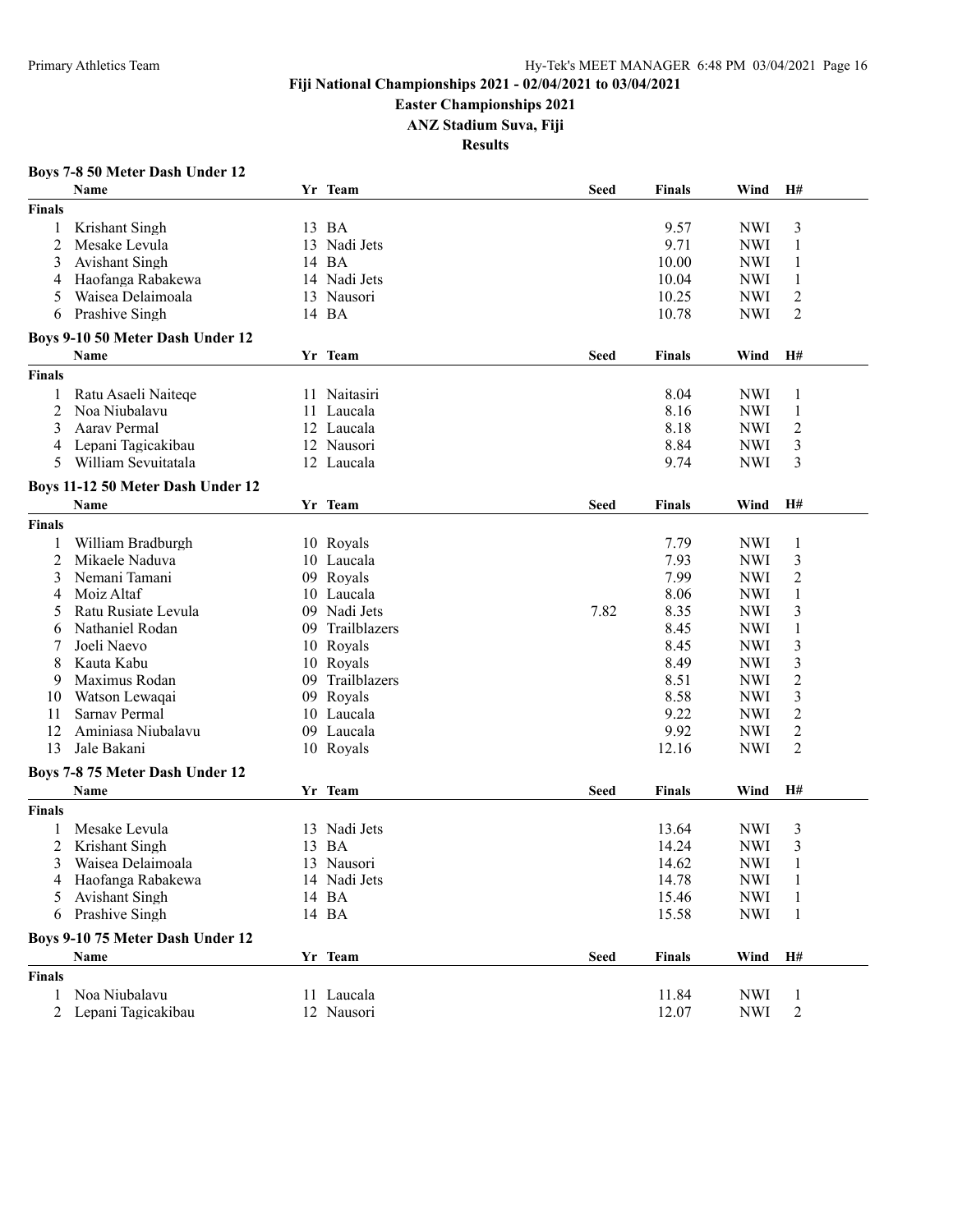**Easter Championships 2021**

**ANZ Stadium Suva, Fiji**

**Results**

|                | Name                                | Yr Team          | <b>Seed</b> | <b>Finals</b> | Wind       | H#             |
|----------------|-------------------------------------|------------------|-------------|---------------|------------|----------------|
|                | 3 Ratu Asaeli Naiteqe               | 11 Naitasiri     |             | 12.14         | <b>NWI</b> | 2              |
|                | Boys 11-12 75 Meter Dash Under 12   |                  |             |               |            |                |
|                | Name                                | Yr Team          | <b>Seed</b> | <b>Finals</b> | Wind       | H#             |
| <b>Finals</b>  |                                     |                  |             |               |            |                |
| 1              | Ratu Rusiate Levula                 | 09 Nadi Jets     | 11.51       | 10.79         | <b>NWI</b> | 1              |
| 2              | William Bradburgh                   | 10 Royals        |             | 11.33         | <b>NWI</b> | 3              |
| 3              | Kauta Kabu                          | 10 Royals        |             | 11.38         | <b>NWI</b> | 3              |
|                | Nemani Tamani                       | 09 Royals        |             | 11.54         | <b>NWI</b> | 2              |
| 5              | Moiz Altaf                          | 10 Laucala       |             | 11.62         | <b>NWI</b> | 1              |
| 6              | Aminiasa Niubalavu                  | 09 Laucala       |             | 11.99         | <b>NWI</b> | 1              |
| 7              | Nathaniel Rodan                     | 09 Trailblazers  |             | 11.99         | <b>NWI</b> | 2              |
|                | Sarnav Permal                       | 10 Laucala       |             | 12.11         | <b>NWI</b> | 3              |
| 9              | Watson Lewaqai                      | 09 Royals        |             | 12.53         | <b>NWI</b> | 2              |
|                | Men 25+100 Meter Dash Masters       |                  |             |               |            |                |
|                | <b>Name</b>                         | Yr Team          | <b>Seed</b> | <b>Finals</b> | Wind       |                |
| <b>Finals</b>  |                                     |                  |             |               |            |                |
| $\mathbf{1}$   | Roveen Permal                       | 78 Laucala       | 12.48       | 12.93         | <b>NWI</b> |                |
|                | <b>Men 25+ Shot Put Masters</b>     |                  |             |               |            |                |
|                | Name                                | Yr Team          | <b>Seed</b> | <b>Finals</b> |            |                |
| <b>Finals</b>  |                                     |                  |             |               |            |                |
| 1              | Albert Miller Snr                   | 57 Laucala       | 11.25m      | 9.55m         |            |                |
|                | <b>Men 25+ Discus Throw Masters</b> |                  |             |               |            |                |
|                | Name                                | Yr Team          | <b>Seed</b> | <b>Finals</b> |            |                |
| <b>Finals</b>  |                                     |                  |             |               |            |                |
|                | Albert Miller Snr                   | 57 Laucala       | 38.14m      | 28.08m        |            |                |
|                | Men 100 Meter Dash Open             |                  |             |               |            |                |
|                | Name                                | Yr Team          | <b>Seed</b> | Finals        | Wind       | H#             |
| <b>Finals</b>  |                                     |                  |             |               |            |                |
| 1              | Banuve Tabakaucoro                  | 92 Laucala       | 10.20       | 10.79         | <b>NWI</b> | 2              |
| 2              | Aaron Powell                        | 96 Gospel Saints | 10.91       | 11.15         | <b>NWI</b> | $\overline{c}$ |
| 3              | Tevita Sokiveta                     | 02 Veiuto        | 11.10       | 11.22         | <b>NWI</b> | $\overline{c}$ |
| 4              | <b>Bryce Chou</b>                   | 97 Laucala       |             | 11.27         | <b>NWI</b> | $\overline{c}$ |
| 5              | Tony Lemeki                         | 98 Laucala       | 10.99       | 11.44         | <b>NWI</b> | 2              |
| 6              | Pranav Datt                         | 03 Laucala       |             | 11.49         | <b>NWI</b> | 2              |
| 7              | Moiz Altaf                          | 10 Laucala       |             | 15.44         | NWI        | 1              |
|                | Men 200 Meter Dash Open             |                  |             |               |            |                |
|                | Name                                | Yr Team          | <b>Seed</b> | <b>Finals</b> | Wind       | H#             |
| <b>Finals</b>  |                                     |                  |             |               |            |                |
| 1              | Banuve Tabakaucoro                  | 92 Laucala       | 21.12       | 21.79         | <b>NWI</b> | 1              |
| $\overline{2}$ | Tevita Sokiveta                     | 02 Veiuto        | 22.50       | 22.59         | <b>NWI</b> | $\overline{c}$ |
| 3              | Joshua Matakilakeba                 | 02 Laucala       |             | 23.07         | <b>NWI</b> | 1              |
| 4              | <b>Bryce Chou</b>                   | 97 Laucala       |             | 23.09         | <b>NWI</b> | $\mathbf{1}$   |
| 5              | <b>Bronson</b> Lee                  | 03 Brothers Club |             | 23.26         | <b>NWI</b> | $\overline{c}$ |
| 6              | Pranav Datt                         | 03 Laucala       |             | 23.33         | <b>NWI</b> | 2              |

#### **Finals ... (Boys 9-10 75 Meter Dash Under 12)**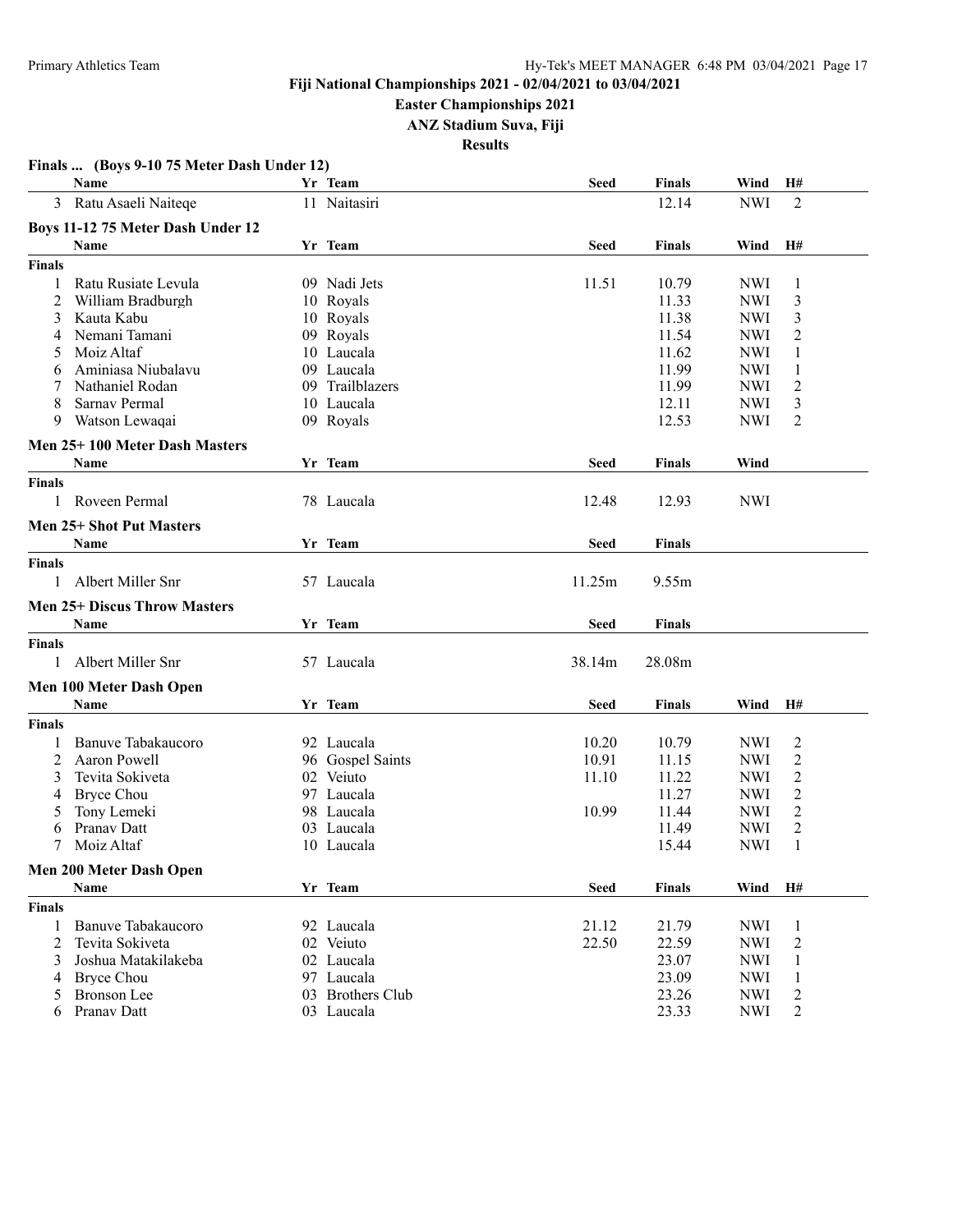**Easter Championships 2021**

**ANZ Stadium Suva, Fiji**

|                                                                                                                                                                                                                                                                                                                                                                                              | Finals  (Men 200 Meter Dash Open)     |    |                             |                             |               |                              |
|----------------------------------------------------------------------------------------------------------------------------------------------------------------------------------------------------------------------------------------------------------------------------------------------------------------------------------------------------------------------------------------------|---------------------------------------|----|-----------------------------|-----------------------------|---------------|------------------------------|
|                                                                                                                                                                                                                                                                                                                                                                                              | <b>Name</b>                           |    | Yr Team                     | <b>Seed</b>                 | <b>Finals</b> | Wind<br>Н#                   |
|                                                                                                                                                                                                                                                                                                                                                                                              | Jone Draiva                           |    | 07 Brothers Club            |                             | 23.76         | $\overline{2}$<br><b>NWI</b> |
| 8                                                                                                                                                                                                                                                                                                                                                                                            | Michael Eli                           | 03 | <b>Brothers Club</b>        |                             | 23.92         | <b>NWI</b><br>2              |
| 9                                                                                                                                                                                                                                                                                                                                                                                            | Allen Raibiriki                       |    | 03 Brothers Club            |                             | 25.03         | 1<br><b>NWI</b>              |
| 10                                                                                                                                                                                                                                                                                                                                                                                           | Moiz Altaf                            |    | 10 Laucala                  |                             | 32.60         | <b>NWI</b><br>1              |
|                                                                                                                                                                                                                                                                                                                                                                                              | Men 800 Meter Run Open                |    |                             |                             |               |                              |
|                                                                                                                                                                                                                                                                                                                                                                                              | Name                                  |    | Yr Team                     | <b>Seed</b>                 | <b>Finals</b> |                              |
| <b>Finals</b>                                                                                                                                                                                                                                                                                                                                                                                |                                       |    |                             |                             |               |                              |
| 1                                                                                                                                                                                                                                                                                                                                                                                            | Yeshnil Karan                         |    | 01 Striders                 | 2:30.16                     | 1:59.34       |                              |
| 2                                                                                                                                                                                                                                                                                                                                                                                            | Samuela Railoa                        |    | 93 Naitasiri                |                             | 2:03.17       |                              |
|                                                                                                                                                                                                                                                                                                                                                                                              | Men 1500 Meter Run Open               |    |                             |                             |               |                              |
|                                                                                                                                                                                                                                                                                                                                                                                              | Name                                  |    | Yr Team                     | <b>Seed</b>                 | Finals        |                              |
| <b>Finals</b>                                                                                                                                                                                                                                                                                                                                                                                |                                       |    |                             |                             |               |                              |
| 1                                                                                                                                                                                                                                                                                                                                                                                            | Yeshnil Karan                         |    | 01 Striders                 | 5:16.00                     | 4:07.69       |                              |
| 2                                                                                                                                                                                                                                                                                                                                                                                            | Ramasibana Navunicagi                 |    | 03 Brothers Club            | 4:47.64                     | 4:47.91       |                              |
| $\frac{1}{2} \frac{1}{2} \frac{1}{2} \frac{1}{2} \frac{1}{2} \frac{1}{2} \frac{1}{2} \frac{1}{2} \frac{1}{2} \frac{1}{2} \frac{1}{2} \frac{1}{2} \frac{1}{2} \frac{1}{2} \frac{1}{2} \frac{1}{2} \frac{1}{2} \frac{1}{2} \frac{1}{2} \frac{1}{2} \frac{1}{2} \frac{1}{2} \frac{1}{2} \frac{1}{2} \frac{1}{2} \frac{1}{2} \frac{1}{2} \frac{1}{2} \frac{1}{2} \frac{1}{2} \frac{1}{2} \frac{$ | Gabriel Vakadranu                     |    | 02 Fiji National University |                             | <b>DNF</b>    |                              |
|                                                                                                                                                                                                                                                                                                                                                                                              | Men 3000 Meter Steeplechase Open      |    |                             |                             |               |                              |
|                                                                                                                                                                                                                                                                                                                                                                                              | <b>Name</b>                           |    | Yr Team                     | <b>Seed</b>                 | <b>Finals</b> |                              |
| <b>Finals</b>                                                                                                                                                                                                                                                                                                                                                                                |                                       |    |                             |                             |               |                              |
| 1                                                                                                                                                                                                                                                                                                                                                                                            | Sailosi Rokovucago                    |    | 02 Tailevu                  |                             | 12:12.10      |                              |
| 2                                                                                                                                                                                                                                                                                                                                                                                            | Jay Sovalevu                          |    | 99 Nausori                  |                             | 13:03.63      |                              |
| 3                                                                                                                                                                                                                                                                                                                                                                                            | Esala Talebula                        |    | 79 Nausori                  |                             | 13:28.20      |                              |
|                                                                                                                                                                                                                                                                                                                                                                                              | Men 4x100 Meter Relay Open            |    |                             |                             |               |                              |
|                                                                                                                                                                                                                                                                                                                                                                                              | Team                                  |    | Relay                       | <b>Seed</b>                 | <b>Finals</b> |                              |
| <b>Finals</b>                                                                                                                                                                                                                                                                                                                                                                                |                                       |    |                             |                             |               |                              |
| 1                                                                                                                                                                                                                                                                                                                                                                                            | Laucala                               |    | A                           |                             | 42.99         |                              |
|                                                                                                                                                                                                                                                                                                                                                                                              | 1) Bryce Chou 97                      |    | 2) Banuve Tabakaucoro 92    | 3) Pranav Datt 03           |               | 4) Joshua Daudravuni 02      |
|                                                                                                                                                                                                                                                                                                                                                                                              | 2 Brothers Club                       |    | A                           |                             | 43.91         |                              |
|                                                                                                                                                                                                                                                                                                                                                                                              | 1) Sydney Stoddart 03                 |    | 2) Bronson Lee 03           | 3) Michael Eli 03           |               | 4) Ratu Kalaveti Draiva 06   |
|                                                                                                                                                                                                                                                                                                                                                                                              | 3 Gospel Saints<br>1) Aaron Powell 96 |    | B                           |                             | 45.73         |                              |
|                                                                                                                                                                                                                                                                                                                                                                                              | 4 Royals                              |    | B                           |                             | 46.16         |                              |
|                                                                                                                                                                                                                                                                                                                                                                                              | 1) Malakai Kivarua 99                 |    | 2) Sefanaia Ravulo 05       | 3) Sesoni Erasito 06        |               | 4) Beni Matasau 04           |
|                                                                                                                                                                                                                                                                                                                                                                                              | 5 Fiji National University            |    | А                           |                             | 51.09         |                              |
|                                                                                                                                                                                                                                                                                                                                                                                              | 1) Abraham Vueti 99                   |    | 2) Timoci Qalibau 00        | 3) Letia Turagacava 01      |               | 4) Iowane Lui 00             |
|                                                                                                                                                                                                                                                                                                                                                                                              | 6 Laucala                             |    | B                           |                             | 55.65         |                              |
|                                                                                                                                                                                                                                                                                                                                                                                              | 1) Uraia Mataika 99                   |    | 2) Aaron Powell 96          | 3) Emitai Waqanaceva 04     |               | 4) Manueli Koroi 06          |
|                                                                                                                                                                                                                                                                                                                                                                                              | Men 4x400 Meter Relay Open            |    |                             |                             |               |                              |
|                                                                                                                                                                                                                                                                                                                                                                                              | <b>Team</b>                           |    | Relay                       | <b>Seed</b>                 | <b>Finals</b> |                              |
| <b>Finals</b>                                                                                                                                                                                                                                                                                                                                                                                |                                       |    |                             |                             |               |                              |
| 1                                                                                                                                                                                                                                                                                                                                                                                            | <b>Brothers Club</b>                  |    | $\mathbf{A}$                |                             | 3:29.42       |                              |
|                                                                                                                                                                                                                                                                                                                                                                                              | 1) Anthony Ah-Sing 03                 |    | 2) Mesake Tamanidiri 03     | 3) Ramasibana Navunicagi 03 |               | 4) Ratu Peni Lesuma 07       |
|                                                                                                                                                                                                                                                                                                                                                                                              | <b>Men High Jump Open</b>             |    |                             |                             |               |                              |
|                                                                                                                                                                                                                                                                                                                                                                                              | Name                                  |    | Yr Team                     | <b>Seed</b>                 | <b>Finals</b> |                              |
| <b>Finals</b>                                                                                                                                                                                                                                                                                                                                                                                |                                       |    |                             |                             |               |                              |
| $\mathbf{1}$                                                                                                                                                                                                                                                                                                                                                                                 | Kaiava Francis                        |    | 03 Veiuto                   | 1.60m                       | 1.85m         |                              |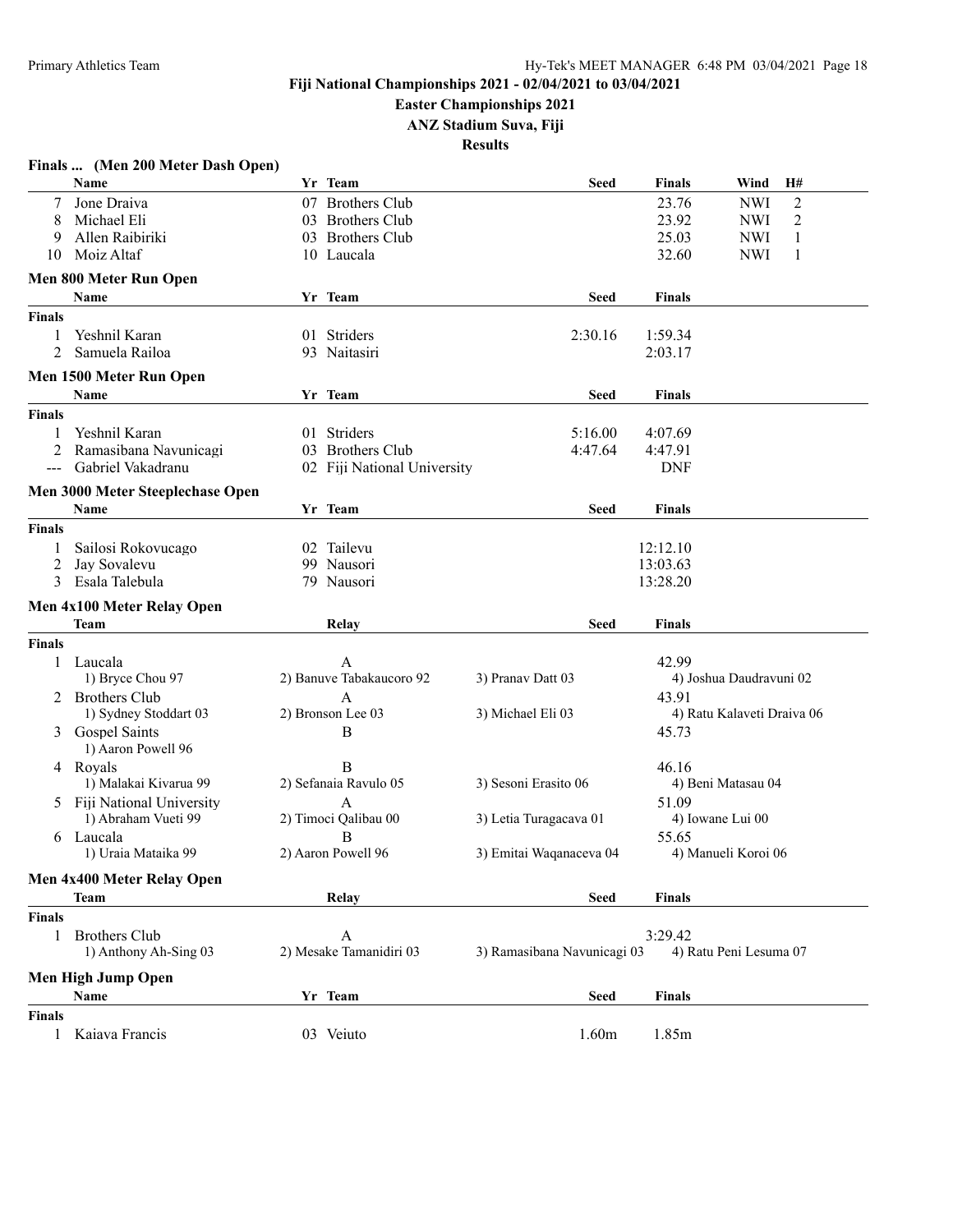**Easter Championships 2021**

**ANZ Stadium Suva, Fiji**

| Finals  (Men High Jump Open) |  |  |  |  |
|------------------------------|--|--|--|--|
|------------------------------|--|--|--|--|

|               | Name                                            |    | Yr Team                     | <b>Seed</b> | <b>Finals</b> |            |  |
|---------------|-------------------------------------------------|----|-----------------------------|-------------|---------------|------------|--|
| 2             | Joseph Rodan                                    |    | 03 Brothers Club            | 1.63m       | 1.75m         |            |  |
| 2             | George Peters                                   |    | 03 Veiuto                   | 1.65m       | 1.75m         |            |  |
|               | <b>Men Long Jump Open</b>                       |    |                             |             |               |            |  |
|               | Name                                            |    | Yr Team                     | <b>Seed</b> | <b>Finals</b> | Wind       |  |
|               |                                                 |    |                             |             |               |            |  |
| <b>Finals</b> |                                                 |    |                             |             |               |            |  |
|               | Simon Behari                                    |    | 03 Brothers Club            | 6.29m       | 6.15m         | <b>NWI</b> |  |
| 2             | George Peters                                   |    | 03 Veiuto                   |             | 5.83m         | <b>NWI</b> |  |
|               | <b>Men Triple Jump Open</b>                     |    |                             |             |               |            |  |
|               | Name                                            |    | Yr Team                     | <b>Seed</b> | Finals        | Wind       |  |
| <b>Finals</b> |                                                 |    |                             |             |               |            |  |
| 1             | Eugene Vollmer                                  |    | 89 Laucala                  |             | 15.16m        | <b>NWI</b> |  |
| 2             | Sevanaia Veilave                                |    | 03 Veiuto                   |             | 13.08m        | <b>NWI</b> |  |
|               | <b>Men Shot Put Open</b>                        |    |                             |             |               |            |  |
|               | Name                                            |    | Yr Team                     | <b>Seed</b> | Finals        |            |  |
|               |                                                 |    |                             |             |               |            |  |
| <b>Finals</b> |                                                 |    |                             |             |               |            |  |
|               | Jesse Stolz                                     |    | 03 Brothers Club            | 12.33m      | 13.49m        |            |  |
| 2             | Jacob Chand                                     |    | 89 Para Athletics           |             | 12.00m        |            |  |
| 3             | Alipate Rarawa                                  |    | 03 Brothers Club            |             | 10.95m        |            |  |
| 4             | Joshua Madigibuli                               |    | 00 Veiuto                   |             | 10.55m        |            |  |
| 5             | Iosefo Rakesa                                   |    | 96 Para Athletics           |             | 9.87m         |            |  |
|               | <b>Men Discus Throw Open</b>                    |    |                             |             |               |            |  |
|               | Name                                            |    | Yr Team                     | <b>Seed</b> | Finals        |            |  |
| <b>Finals</b> |                                                 |    |                             |             |               |            |  |
|               | Jesse Stolz                                     |    | 03 Brothers Club            |             | 32.45m        |            |  |
| 2             | Elijah Daucakacaka                              |    | 02 Brothers Club            |             | 26.09m        |            |  |
|               |                                                 |    |                             |             |               |            |  |
|               | <b>Men Javelin Throw Open</b>                   |    |                             |             |               |            |  |
|               | Name                                            |    | Yr Team                     | <b>Seed</b> | Finals        |            |  |
| <b>Finals</b> |                                                 |    |                             |             |               |            |  |
| 1             | Timoci Tukana                                   |    | 00 Fiji National University |             | 53.80m        |            |  |
| 2             | Eugene Vollmer                                  |    | 89 Laucala                  |             | 48.70m        |            |  |
| 3             | Iosefo Rakesa                                   |    | 96 Para Athletics           |             | 31.23m        |            |  |
|               | Octathlon: #1 Men 100 Meter Dash Open Octathlon |    |                             |             |               |            |  |
|               | Name                                            | Yr | <b>Team</b>                 |             | <b>Finals</b> | Wind       |  |
| <b>Finals</b> |                                                 |    |                             |             |               |            |  |
| 1             | Nikola Raiqeu                                   |    | 06 Trailblazers             |             | 11.79         | <b>NWI</b> |  |
|               | 2 Abraham Vueti                                 |    | 99 Fiji National University |             | 12.75         | <b>NWI</b> |  |
| 3             | Andrew Williams                                 |    | 99 Trailblazers             |             | 12.76         | <b>NWI</b> |  |
|               | 4 Timoci Qalibau                                |    | 00 Fiji National University |             | 13.05         | <b>NWI</b> |  |
|               |                                                 |    |                             |             |               |            |  |
|               | Octathlon: #4 Men 400 Meter Dash Open Octathlon |    |                             |             |               |            |  |
|               | Name                                            | Yr | <b>Team</b>                 |             | <b>Finals</b> |            |  |
| <b>Finals</b> |                                                 |    |                             |             |               |            |  |
| 1             | Nikola Raiqeu                                   |    | 06 Trailblazers             |             | 54.63         |            |  |
| 2             | Andrew Williams                                 |    | 99 Trailblazers             |             | 57.95         |            |  |
| 3             | Abraham Vueti                                   |    | 99 Fiji National University |             | 59.73         |            |  |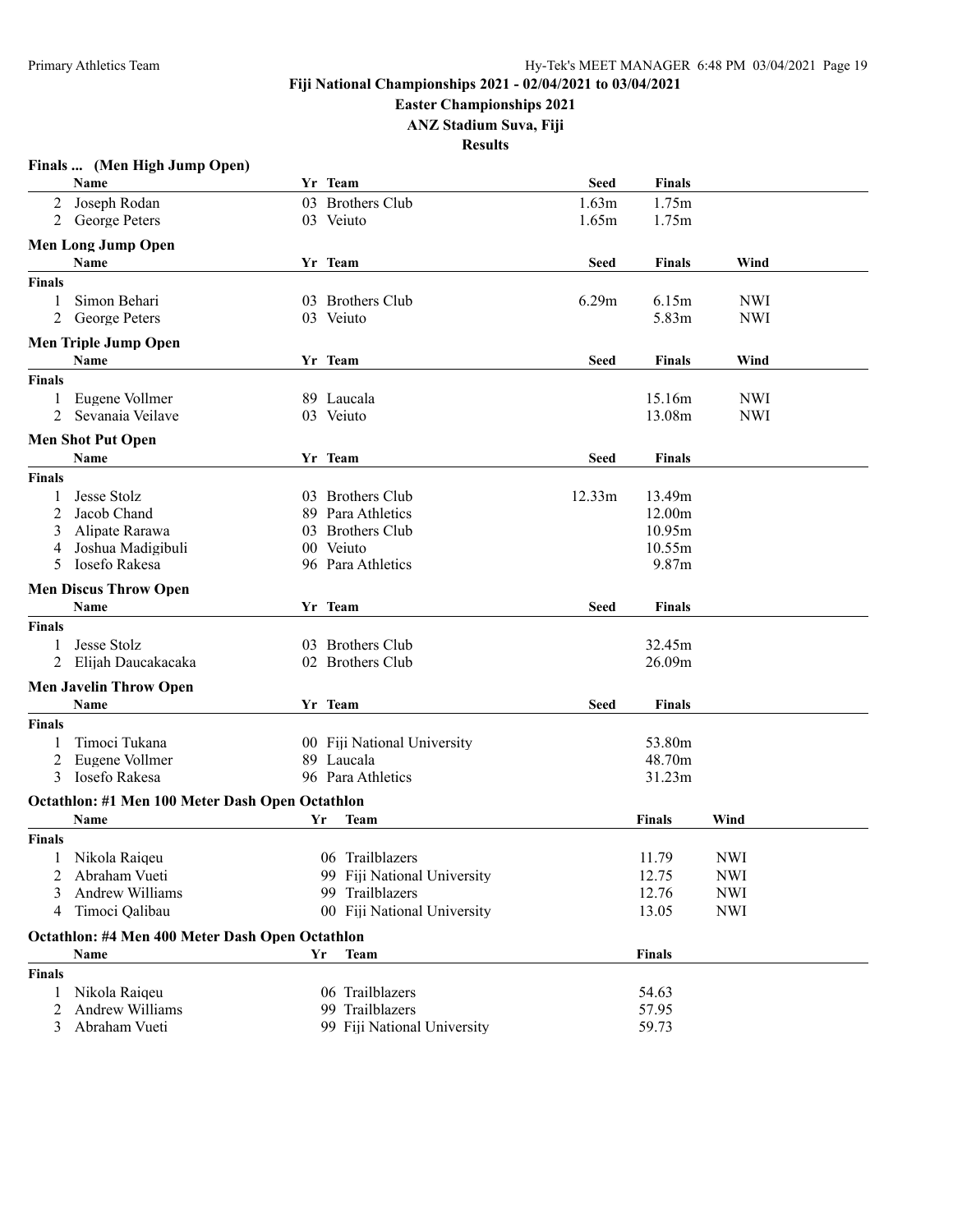**Easter Championships 2021**

**ANZ Stadium Suva, Fiji**

|                   | Finals  (Octathlon: #4 Men 400 Meter Dash Open Octathlon) |     |                             |                   |            |  |
|-------------------|-----------------------------------------------------------|-----|-----------------------------|-------------------|------------|--|
|                   | Name                                                      | Yr  | <b>Team</b>                 | <b>Finals</b>     |            |  |
|                   | 4 Timoci Qalibau                                          |     | 00 Fiji National University | 1:00.55           |            |  |
|                   | Octathlon: #8 Men 1000 Meter Run Open Octathlon           |     |                             |                   |            |  |
|                   | Name                                                      | Yr  | Team                        | <b>Finals</b>     |            |  |
| <b>Finals</b>     |                                                           |     |                             |                   |            |  |
| 1                 | Nikola Raiqeu                                             |     | 06 Trailblazers             | 3:14.94           |            |  |
|                   | Andrew Williams                                           |     | 99 Trailblazers             | 3:16.97           |            |  |
|                   | Timoci Qalibau                                            |     | 00 Fiji National University | <b>DNF</b>        |            |  |
|                   | Octathlon: #5 Men 110 Meter Hurdles Open Octathlon        |     |                             |                   |            |  |
|                   | Name                                                      | Yr  | <b>Team</b>                 | <b>Finals</b>     | Wind       |  |
| <b>Finals</b>     |                                                           |     |                             |                   |            |  |
| 1                 | Nikola Raiqeu                                             |     | 06 Trailblazers             | 20.46             | <b>NWI</b> |  |
| 2                 | Timoci Qalibau                                            |     | 00 Fiji National University | 21.00             | <b>NWI</b> |  |
| 3                 | Andrew Williams                                           |     | 99 Trailblazers             | 21.58             | <b>NWI</b> |  |
|                   | Abraham Vueti                                             |     | 99 Fiji National University | <b>DNF</b>        | <b>NWI</b> |  |
|                   | Octathlon: #6 Men High Jump Open Octathlon                |     |                             |                   |            |  |
|                   | Name                                                      | Yr  | <b>Team</b>                 | <b>Finals</b>     |            |  |
| <b>Finals</b>     |                                                           |     |                             |                   |            |  |
|                   | Nikola Raiqeu                                             |     | 06 Trailblazers             | 1.80 <sub>m</sub> |            |  |
|                   | Abraham Vueti                                             |     | 99 Fiji National University | 1.30 <sub>m</sub> |            |  |
|                   | Andrew Williams                                           |     | 99 Trailblazers             | NH                |            |  |
| $\qquad \qquad -$ | Timoci Qalibau                                            |     | 00 Fiji National University | <b>NH</b>         |            |  |
|                   | Octathlon: #2 Men Long Jump Open Octathlon                |     |                             |                   |            |  |
|                   | Name                                                      | Yr  | <b>Team</b>                 | <b>Finals</b>     | Wind       |  |
| <b>Finals</b>     |                                                           |     |                             |                   |            |  |
|                   | Nikola Raiqeu                                             |     | 06 Trailblazers             | 6.00 <sub>m</sub> | <b>NWI</b> |  |
| 2                 | Abraham Vueti                                             |     | 99 Fiji National University | 5.92m             | <b>NWI</b> |  |
| 3                 | Timoci Qalibau                                            |     | 00 Fiji National University | 5.70m             | <b>NWI</b> |  |
| 4                 | Andrew Williams                                           | 99. | Trailblazers                | 5.24m             | <b>NWI</b> |  |
|                   | <b>Octathlon: #3 Men Shot Put Open Octathlon</b>          |     |                             |                   |            |  |
|                   | Name                                                      | Yr  | <b>Team</b>                 | <b>Finals</b>     |            |  |
| <b>Finals</b>     |                                                           |     |                             |                   |            |  |
|                   | <b>Andrew Williams</b>                                    |     | 99 Trailblazers             | 8.76m             |            |  |
| 2                 | Abraham Vueti                                             |     | 99 Fiji National University | 8.13 <sub>m</sub> |            |  |
| 3                 | Nikola Raiqeu                                             |     | 06 Trailblazers             | 8.10m             |            |  |
| 4                 | Timoci Qalibau                                            |     | 00 Fiji National University | 7.83 <sub>m</sub> |            |  |
|                   |                                                           |     |                             |                   |            |  |
|                   | <b>Octathlon: #7 Men Javelin Throw Open Octathlon</b>     |     |                             |                   |            |  |
|                   | Name                                                      | Yr  | <b>Team</b>                 | <b>Finals</b>     |            |  |
| <b>Finals</b>     |                                                           |     |                             |                   |            |  |
| 1                 | Nikola Raigeu                                             |     | 06 Trailblazers             | 40.74m            |            |  |
| 2                 | Andrew Williams                                           |     | 99 Trailblazers             | 35.27m            |            |  |
| 3                 | Timoci Qalibau                                            |     | 00 Fiji National University | 34.10m            |            |  |
| 4                 | Abraham Vueti                                             |     | 99 Fiji National University | 26.41m            |            |  |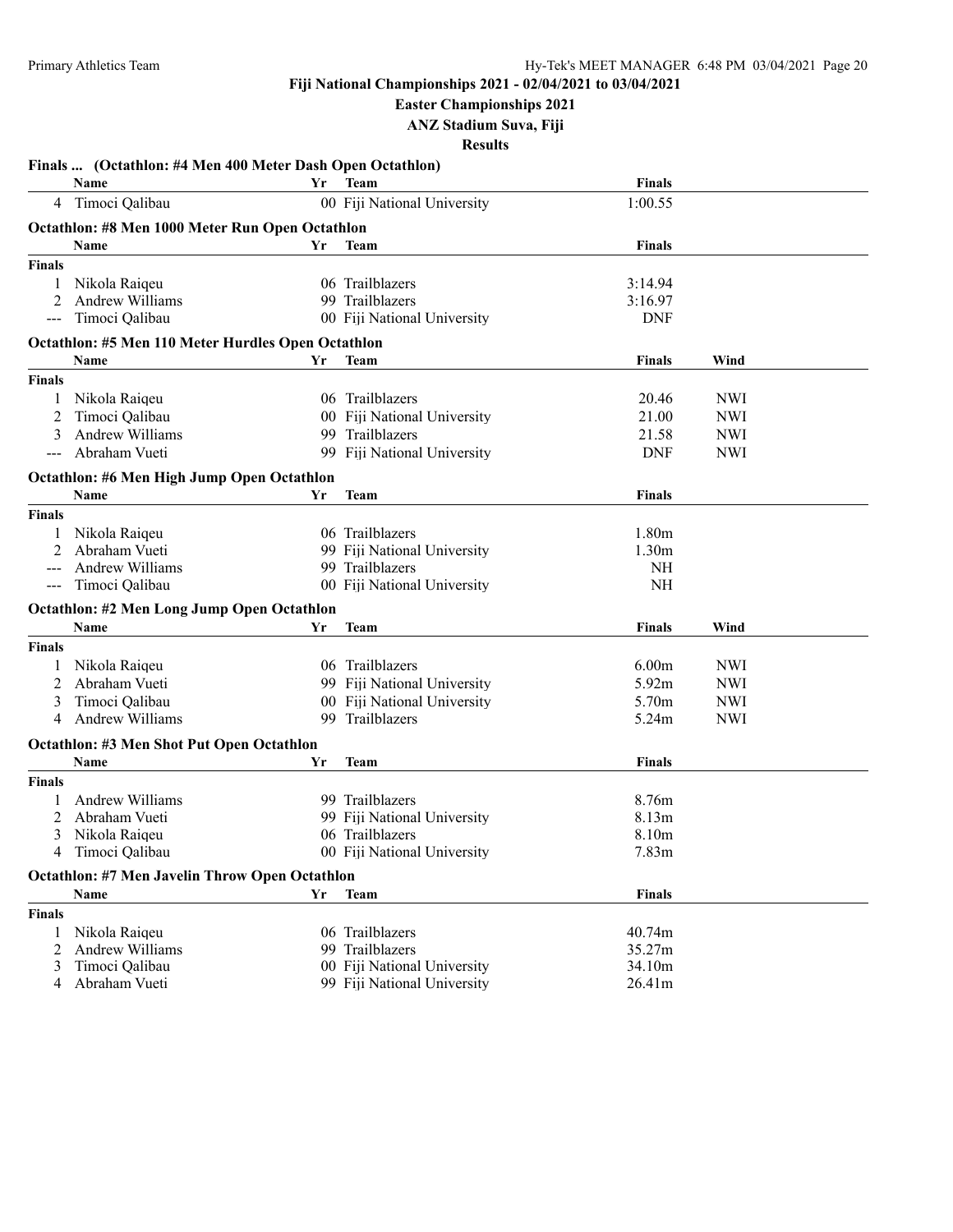**Easter Championships 2021**

**ANZ Stadium Suva, Fiji**

**Results**

#### **Men 13-14 100 Meter Dash Under 20**

|                | Name                                          |    | Yr Team                  | <b>Seed</b> | <b>Finals</b>  | Wind                     | H#             |
|----------------|-----------------------------------------------|----|--------------------------|-------------|----------------|--------------------------|----------------|
| <b>Finals</b>  |                                               |    |                          |             |                |                          |                |
| 1              | Josateki Masibalavu                           |    | 07 Royals                |             | 12.18          | <b>NWI</b>               | 1              |
| $\overline{2}$ | Joeli Bainivalu                               |    | 07 Royals                |             | 12.49          | <b>NWI</b>               | 3              |
| 3              | Sailasa Naicegu                               |    | 07 Brothers Club         |             | 12.55          | <b>NWI</b>               | 10             |
| 4              | William Koi                                   |    | 07 Royals                |             | 12.71          | <b>NWI</b>               | 5              |
| 5              | Sakaraia Qeleveiwaku                          | 07 | Delaituraki              |             | 12.88          | <b>NWI</b>               | 5              |
| 6              | Joshua Ducia                                  |    | 07 Laucala               |             | 12.92          | <b>NWI</b>               | 13             |
| 7              | Tanish Naidu                                  | 07 | Rakiraki                 |             | 12.92          | <b>NWI</b>               | 2              |
| 8              | Tevita Kautoga                                |    | 08 Nadi Jets             | 13.94       | 13.10          | <b>NWI</b>               | 5              |
| 9              | Adrian Gosai                                  |    | 07 RA                    |             | 13.14          | <b>NWI</b>               | 10             |
| 10             | Nacanieli Neisau                              |    | 07 BA                    |             | 13.24          | <b>NWI</b>               | 4              |
| 11             | Josefa Corerega                               |    | 07 Veiuto                |             | 13.25          | <b>NWI</b>               | 12             |
| 12             | Tomi Finau                                    |    | 07 Veiuto                |             | 13.49          | <b>NWI</b>               | 9              |
| 13             | Apenisa Matadigo                              |    | 07 Veiuto                |             | 13.56          | <b>NWI</b>               | $\overline{2}$ |
| 14             | Serupepeli Sesenabaravi                       |    | 07 Nausori               |             | 13.67          | <b>NWI</b>               | 4              |
| 15             | Sailosi Taka                                  |    | 07 Nausori               |             | 13.87          | <b>NWI</b>               | 1              |
| 16             | Samuela Vulakauvaki                           |    | 07 Nausori               |             | 13.87          | <b>NWI</b>               | 1              |
|                |                                               |    |                          |             |                | <b>NWI</b>               | 11             |
| 17             | Ratu Naivaluone Tudrau                        |    | 07 Nausori               |             | 13.91          |                          |                |
| 18             | Vilise Takala                                 |    | 07 Nausori               |             | 14.11          | <b>NWI</b>               | 6              |
| 19             | Jimi Nakai                                    |    | 07 Veiuto                |             | 14.75          | <b>NWI</b>               | 11             |
| 20             | Inoke Rodan                                   | 08 | Trailblazers             |             | 15.10          | <b>NWI</b>               | 9              |
| 21             | Jacob Rodan                                   | 07 | Trailblazers             |             | 15.33          | <b>NWI</b>               | $\,8\,$        |
|                | Men 15-16 100 Meter Dash Under 20             |    |                          |             |                |                          |                |
|                | <b>Name</b>                                   |    | Yr Team                  | <b>Seed</b> | <b>Finals</b>  | Wind                     | H#             |
| Finals         |                                               |    |                          |             |                |                          |                |
| 1              | Vilivo Whippy                                 |    | 06 Veiuto                | 14.06       | 11.71          | <b>NWI</b>               | 3              |
| $\overline{c}$ | Semi Ratulele                                 |    | 06 Royals                |             | 11.83          | <b>NWI</b>               | $\mathfrak{Z}$ |
| 3              | Joeli Cagilaba                                |    | 05 Veiuto                | 12.16       | 11.87          | <b>NWI</b>               | 8              |
| 4              | Jared Chute                                   |    | 06 Royals                |             | 11.99          | <b>NWI</b>               | $\mathbf{1}$   |
| 5              | Noe Ceinaturaga                               |    | 06 Royals                |             | 12.04          | <b>NWI</b>               | 10             |
| 6              | Iliame Rokonaitaka                            | 05 | Nausori                  |             | 12.21          | <b>NWI</b>               | 12             |
| 7              | Peter Roqara                                  |    | 05 Delaituraki           |             | 12.24          | <b>NWI</b>               | $\overline{4}$ |
| 8              | Viliame Sedra                                 |    | 06 Nausori               | 14.13       | 12.25          | <b>NWI</b>               | 13             |
| 9              | Suliano Rayawa                                |    | 05 Nausori               |             | 12.32          | <b>NWI</b>               | 3              |
| 10             | Ilisoni Koro                                  |    | 06 BA                    |             | 12.33          | <b>NWI</b>               | 3              |
| 11             | Penijamini Saurara                            |    | 05 Nausori               |             | 12.43          | <b>NWI</b>               | 13             |
| 12             | Moritikei Wavu                                |    | 06 Nadroga               |             | 12.46          | <b>NWI</b>               | 7              |
| 13             | Alexander Buliruarua                          | 06 | Delaituraki              |             | 12.47          | <b>NWI</b>               | 10             |
| 14             | Pio Dakili                                    |    | 06 Delaituraki           |             | 12.49          | <b>NWI</b>               | 3              |
| 15             | Waisiki Curuqara                              |    | 06 Veiuto                |             | 12.62          | <b>NWI</b>               | 1              |
| 16             |                                               |    | 06 Veiuto                |             | 12.69          | <b>NWI</b>               | 5              |
| 17             |                                               |    |                          |             |                |                          |                |
|                | Vosarogoci Manakilagi                         |    |                          |             |                |                          |                |
|                | Jiuta Sauliga                                 |    | 06 Nausori               |             | 12.70          | <b>NWI</b>               | 4              |
| 18             | Autiko Romakonitumuri                         |    | 06 Nausori               |             | 12.76          | <b>NWI</b>               | 4              |
| 19             | Risabh Nand                                   |    | 05 Laucala               |             | 13.34          | <b>NWI</b>               | $\overline{c}$ |
| 20             | Ratu Mesulame Drodrolagi                      |    | 06 Nausori               |             | 13.38          | <b>NWI</b>               | 12             |
| 21<br>22       | Ratu Josefa Lewakacoro<br>Watisono Korobuleka |    | 06 Nausori<br>06 Nausori |             | 13.54<br>14.05 | <b>NWI</b><br><b>NWI</b> | 8<br>8         |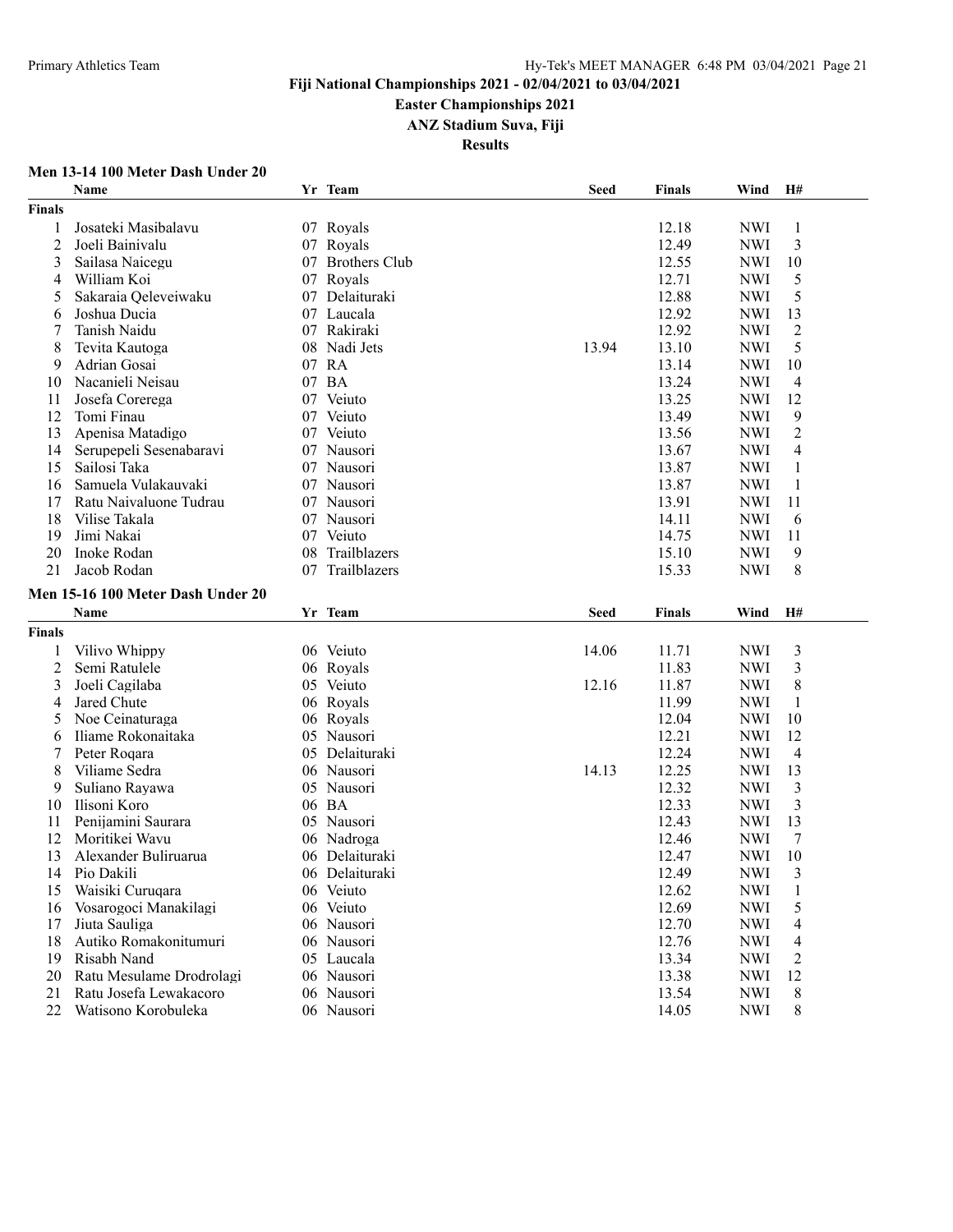**Easter Championships 2021**

**ANZ Stadium Suva, Fiji**

|                     | Finals  (Men 15-16 100 Meter Dash Under 20) |                                  |             |               |            |                  |
|---------------------|---------------------------------------------|----------------------------------|-------------|---------------|------------|------------------|
|                     | Name                                        | Yr Team                          | <b>Seed</b> | Finals        | Wind       | H#               |
| $\qquad \qquad - -$ | Timoci Vukileca                             | 05 Levuka                        | 15.56       | DQ            | <b>NWI</b> | 4                |
| $---$               | Nemani Sugubati                             | 06 Nausori                       |             | <b>DQ</b>     | <b>NWI</b> | 9                |
|                     | Men 17-18 100 Meter Dash Under 20           |                                  |             |               |            |                  |
|                     | Name                                        | Yr Team                          | <b>Seed</b> | Finals        | Wind       | H#               |
| <b>Finals</b>       |                                             |                                  |             |               |            |                  |
| 1                   | Tevita Mocekinasau                          | 03 Veiuto                        | 15.23       | 11.38         | <b>NWI</b> |                  |
| $\overline{2}$      | Ratu Paula Tauvoli                          | 03 BA                            | 13.66       | 11.40         | <b>NWI</b> | 2<br>2           |
| 3                   | Kelevi Vuase                                | 04 Lds Church College            | 14.49       | 11.48         | <b>NWI</b> | 10               |
| 4                   | Donald Maikoto                              |                                  | 14.02       | 11.55         | <b>NWI</b> | 10               |
|                     | Sekope Puamau                               | 04 Royals<br>03 Veiuto           | 12.57       |               | <b>NWI</b> | 11               |
| 5                   |                                             | 04 Brothers Club                 | 12.65       | 11.58         | <b>NWI</b> | 9                |
| 6                   | Xavier Lee                                  |                                  | 11.95       | 11.71         |            | 11               |
| 7                   | Tomasi Seru                                 | 04 Royals                        |             | 11.72         | <b>NWI</b> |                  |
| 8                   | Anare Sailo                                 | 03 Nausori                       | 14.94       | 11.73         | <b>NWI</b> | 7                |
| 9                   | Paula Mailekutu                             | 03 Nausori                       |             | 11.76         | <b>NWI</b> | 6                |
| 10                  | Netani Maiwiriwiri                          | 04 Royals                        | 13.94       | 11.80         | <b>NWI</b> | 1                |
| 11                  | Netani Sakealevu                            | 04 Veiuto                        | 11.73       | 11.81         | <b>NWI</b> | 5                |
| 12                  | Garry Kabasi                                | 04 Veiuto                        | 12.57       | 11.89         | <b>NWI</b> | 9                |
| 13                  | Joseph Rodan                                | 03 Brothers Club                 |             | 11.90         | <b>NWI</b> | 6                |
| 14                  | Ratu Filimoni Mataitoga                     | 04 Nadroga                       | 12.61       | 11.95         | <b>NWI</b> | $\boldsymbol{7}$ |
| 15                  | <b>Iowane</b> Donu                          | 04 Veiuto                        | 13.98       | 11.95         | <b>NWI</b> | 4                |
| 16                  | Usaia Kotobalavu                            | 03 Ratu Sir Lala Sukuna Memorial |             | 12.00         | <b>NWI</b> | 8                |
| 17                  | Manueli Ramasoli                            | 04 Gospel Saints                 |             | 12.04         | <b>NWI</b> | 7                |
| 18                  | Tukana Batiri                               | 03 Ratu Sir Lala Sukuna Memorial |             | 12.05         | <b>NWI</b> | 8                |
| 19                  | Ratu Koromako Batibebe                      | 04 Nausori                       |             | 12.14         | <b>NWI</b> | 9                |
| 20                  | Isikeli Niuvou                              | 04 Nausori                       |             | 12.20         | <b>NWI</b> | 9                |
| 21                  | Mosese Bulivakarua                          | 03 Nausori                       |             | 12.24         | <b>NWI</b> | 11               |
| 22                  | Iliesa Savou                                | 04 Nausori                       |             | 12.33         | <b>NWI</b> | 5                |
| 23                  | Moritekei Soko                              | 04 Nausori                       |             | 12.33         | <b>NWI</b> | 12               |
| 24                  | Manueli Tuitubou                            | 04 BA                            |             | 12.46         | <b>NWI</b> | 11               |
| 25                  | Ratu Lepani Delana                          | 03 Nausori                       | 13.59       | 12.49         | <b>NWI</b> | 13               |
| 26                  | Sireli Raitavuwai                           | 04 Nausori                       |             | 12.52         | <b>NWI</b> | 4                |
| 27                  | Inia Rabuku                                 | 03 Nausori                       |             | 12.65         | <b>NWI</b> | 1                |
| 28                  | Vilimoni Naitauniyalo                       | 04 Nausori                       | 13.36       | 12.75         | <b>NWI</b> | $\overline{c}$   |
| 29                  | Peni Lebaivalu                              | 04 Nausori                       |             | 12.76         | <b>NWI</b> | 5                |
|                     | Men 19-20 100 Meter Dash Under 20           |                                  |             |               |            |                  |
|                     | Name                                        | Yr Team                          | <b>Seed</b> | Finals        | Wind       | H#               |
| <b>Finals</b>       |                                             |                                  |             |               |            |                  |
| 1                   | Aminio Tuilevu                              | 02 Nadroga                       |             | 11.43         | <b>NWI</b> | 8                |
| 2                   | Timoci Nagoneqa                             | 02 Rakiraki                      |             | 11.55         | <b>NWI</b> | 7                |
| 3                   | Jacob Wainibuli                             | 02 Veiuto                        |             | 11.97         | <b>NWI</b> | 1                |
| 4                   | Simione Meteka                              | 02 Lds Church College            |             | 12.25         | <b>NWI</b> | 10               |
| 5                   | Aminiasi Qalomaiwasa                        | 02 Royals                        | 14.41       | 12.94         | <b>NWI</b> | 9                |
|                     | Men 13-14 400 Meter Dash Under 20           |                                  |             |               |            |                  |
|                     | Name                                        | Yr Team                          | <b>Seed</b> | <b>Finals</b> |            | H#               |
| <b>Finals</b>       |                                             |                                  |             |               |            |                  |
|                     | 1 Petero Verebalavu                         | 07 Lds Church College            |             | 52.51         |            | 11               |
|                     |                                             |                                  |             |               |            |                  |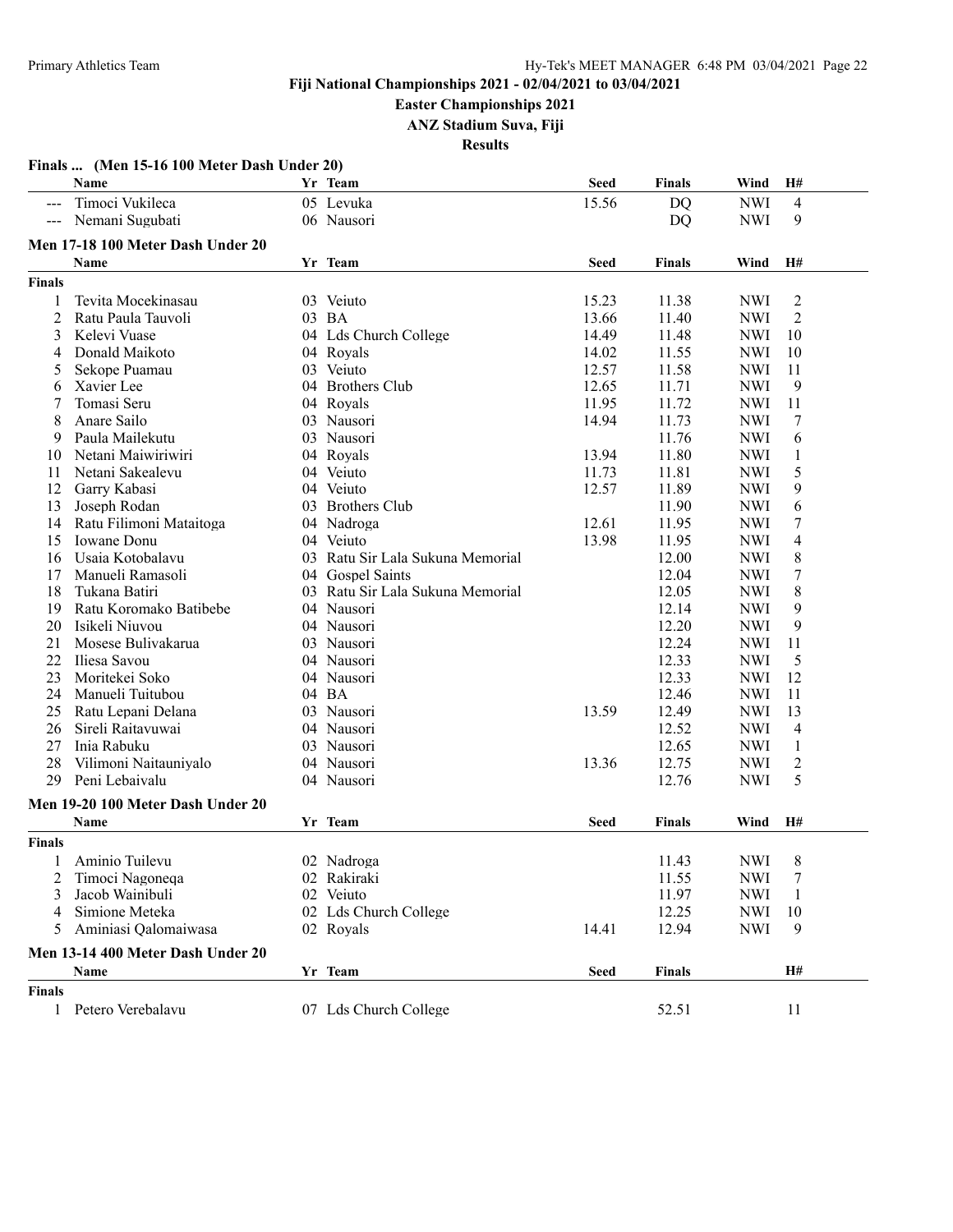**Easter Championships 2021**

**ANZ Stadium Suva, Fiji**

**Results**

#### **Finals ... (Men 13-14 400 Meter Dash Under 20)**

|                | Name                              |    | Yr Team                   | <b>Seed</b> | <b>Finals</b>      | H#                                        |
|----------------|-----------------------------------|----|---------------------------|-------------|--------------------|-------------------------------------------|
| 2              | Vilise Takala                     |    | 07 Nausori                |             | 52.55              | 13                                        |
| 3              | Inoke Bainivalu                   |    | 07 Veiuto                 |             | 55.06              | 13                                        |
| 4              | Josateki Caucau                   |    | 07 BA                     |             | 55.18              | 12                                        |
| 5              | Ratu Ponipate Vugakoto            |    | 07 BA                     |             | 55.20              | 11                                        |
| 6              | Ratu Kini Kurisaravi              |    | 07 Royals                 |             | 55.32              | 10                                        |
| 7              | Apenisa Matadigo                  |    | 07 Veiuto                 |             | 56.28              | 13                                        |
| 8              | Ratu Peni Lesuma                  |    | 07 Brothers Club          |             | 56.74              | 6                                         |
| 9              | Isoa Bakeidaku                    |    | 08 Nadi Jets              |             | 58.07              | 1                                         |
| 10             | Sailosi Taka                      |    | 07 Nausori                |             | 59.83              | $\sqrt{ }$                                |
| 11             | Tomi Finau                        |    | 07 Veiuto                 |             | 1:00.12            | 12                                        |
| 12             | Timoci Kilihama                   |    | 07 Nadroga                |             | 1:02.19            | 12                                        |
| 13             | Ratu Josaia Tuinamata             |    | 07 Veiuto                 |             | 1:03.48            | $\overline{c}$                            |
| 14             | <b>Immanuel Bisi</b>              |    | 07 Royals                 |             | 1:03.69            | 6                                         |
| 15             | Tevita Kautoga                    |    | 08 Nadi Jets              |             | 1:04.65            | 10                                        |
| 16             | Aliki Temo                        | 07 | <b>Brothers Club</b>      |             | 1:04.85            | 10                                        |
| 17             | Samuela Vulakauvaki               |    | 07 Nausori                |             | 1:04.92            | 7                                         |
| 18             | Ratu Naivaluone Tudrau            |    | 07 Nausori                |             | 1:05.01            | 5                                         |
| 19             | Sandeep Singh                     |    | 07 BA                     |             | 1:05.48            | 9                                         |
| 20             | Waisale Kurisaravi                |    | 07 Nadroga                |             | 1:05.50            | 4                                         |
| 21             | Lepani Bavai                      | 07 | <b>Brothers Club</b>      |             | 1:05.84            | 12                                        |
| 22             | Maika Daveta                      | 07 | Nausori                   |             | 1:07.09            | 8                                         |
| 23             | Jacob Rodan                       | 07 | Trailblazers              |             | 1:16.89            | 10                                        |
|                | Men 15-16 400 Meter Dash Under 20 |    |                           |             |                    |                                           |
|                | Name                              |    | Yr Team                   | <b>Seed</b> | Finals             | H#                                        |
| <b>Finals</b>  |                                   |    |                           |             |                    |                                           |
|                |                                   |    |                           |             |                    |                                           |
| 1              | Sale Joe                          |    | 05 Veiuto                 | 58.23       | 53.68              | $\mathfrak{Z}$                            |
| $\overline{c}$ | Vilikesa Namalo                   | 05 | Trailblazers              | 57.12       | 54.67              | 12                                        |
| 3              | Gabriel Simpson                   |    | 05 Veiuto                 | 1:08.27     | 55.14              | $\overline{c}$                            |
| 4              | Mosese Vakalutugone               |    | 06 Royals                 |             | 55.18              | 3                                         |
| 5              | Tomasi Mafi                       |    | 06 Veiuto<br>05 Nausori   |             | 55.30<br>55.82     | 9<br>3                                    |
| 6              | Suliano Rayawa<br>Samuela Koli    |    | 06 Veiuto                 | 57.65       | 55.90              |                                           |
| 7              |                                   |    | 06 Veiuto                 |             |                    | 8                                         |
| 8<br>9         | Penaia Nawaqadrua                 |    | 06 Nausori                |             | 56.24<br>56.33     | 8<br>1                                    |
|                | Jiuta Sauliga<br>Benjamin Joseph  |    | <b>Brothers Club</b>      |             | 56.41              | 13                                        |
| 10<br>11       | Mosese Tabuakoto                  | 05 | 06 Veiuto                 |             | 56.41              | 7                                         |
| 12             | Ilaitia Matadradra                |    | 05 Nausori                |             | 57.21              | 10                                        |
| 13             | Ramisese Saunivalu                | 05 | <b>BA</b>                 |             | 58.31              | $\overline{c}$                            |
| 14             | Manoa Puamau                      |    | 06 Veiuto                 |             | 58.48              | 4                                         |
|                | Penijamini Saurara                |    | 05 Nausori                |             | 58.60              | 11                                        |
| 15             | Autiko Romakonitumuri             |    | 06 Nausori                |             | 59.70              |                                           |
| 16<br>17       | Jitendra Kumar                    |    | 06 BA                     |             | 59.76              | 11<br>10                                  |
| 18             | Nacani Vianny                     |    | 06 Brothers Club          |             | 59.82              |                                           |
|                | Ratu Mesulame Drodrolagi          |    | 06 Nausori                |             |                    | 6                                         |
| 19<br>20       | Josaia Tinairavula                |    | 06 Nausori Athletics Club |             | 1:00.13<br>1:00.31 | 5<br>5                                    |
| 21             | Nemani Sugubati                   |    | 06 Nausori                | 1:06.55     | 1:00.41            |                                           |
| 22             | Jese Navunicagi                   |    | 06 BA                     | 1:11.82     | 1:00.44            | $\overline{\mathbf{c}}$<br>$\overline{c}$ |
| 23             | Moritikei Wavu                    |    | 06 Nadroga                |             | 1:01.13            | 6                                         |
|                |                                   |    |                           |             |                    |                                           |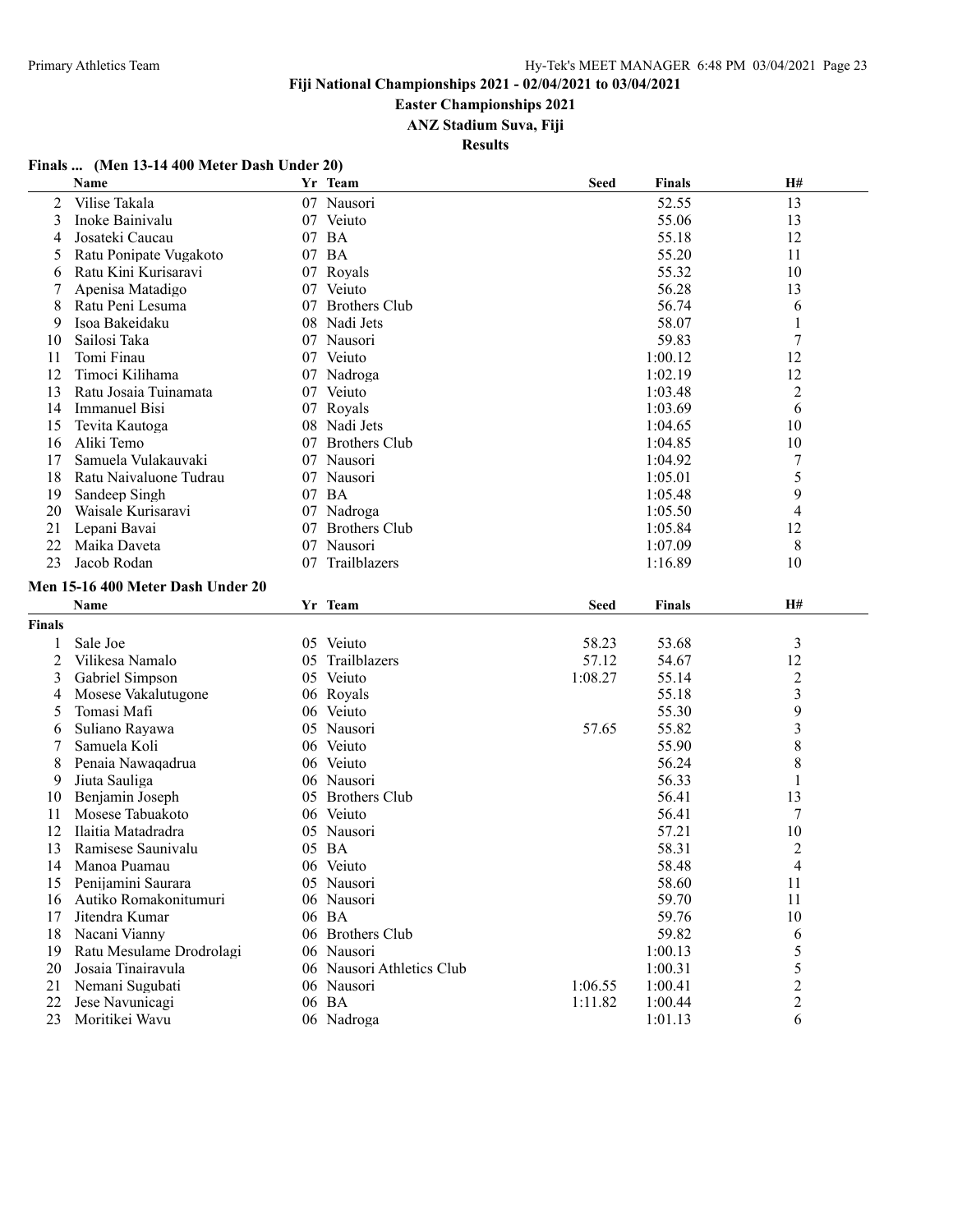#### **Easter Championships 2021**

**ANZ Stadium Suva, Fiji**

| Finals  (Men 15-16 400 Meter Dash Under 20) |
|---------------------------------------------|
|---------------------------------------------|

|               | Name                                      | Yr Team                          | <b>Seed</b> | <b>Finals</b> | H#                       |
|---------------|-------------------------------------------|----------------------------------|-------------|---------------|--------------------------|
| 24            | Senirusi Rauqe                            | 06 Royals                        |             | 1:01.39       | $\overline{\mathbf{3}}$  |
| 25            | Vosarogoci Manakilagi                     | 06 Veiuto                        |             | 1:02.00       | 3                        |
| 26            | Emosi Rokoyanuca                          | 06 Naitasiri                     |             | 1:03.23       | 10                       |
| 27            | Ratu Josefa Lewakacoro                    | 06 Nausori                       |             | 1:03.27       | 6                        |
| 28            | Viliame Sedra                             | 06 Nausori                       |             | 1:04.54       | 7                        |
| 29            | Aminiasi Rokoba                           | 06 Naitasiri                     |             | 1:07.09       | 5                        |
| 30            | Iliame Rokonaitaka                        | 05 Nausori                       |             | 1:22.89       | 1                        |
|               | Men 17-18 400 Meter Dash Under 20         |                                  |             |               |                          |
|               | Name                                      | Yr Team                          | Seed        | <b>Finals</b> | H#                       |
| <b>Finals</b> |                                           |                                  |             |               |                          |
| 1             | Iowane Donu                               | 04 Veiuto                        |             | 51.53         | 12                       |
| 2             | Ronald Sharma                             | 04 Nadroga                       | 53.27       | 52.41         | 8                        |
| 3             | Taione Verevukivuki                       | 04 Royals                        |             | 52.94         | 4                        |
| 4             | Ilisavani Radovu                          | 04 Royals                        |             | 52.94         | 7                        |
| 5             | John Riccardo                             | 04 Veiuto                        | 55.72       | 53.12         | 4                        |
| 6             | Veremo Ratulevu                           | 03 Serua                         | 1:08.82     | 53.22         | 11                       |
| 7             | William Tikoisuva                         | 04 Brothers Club                 |             | 53.55         | 11                       |
| 8             | Selau Vulinituraga                        | 03 Royals                        |             | 53.93         | 10                       |
| 9             | Joseph Rodan                              | 03 Brothers Club                 |             | 54.34         | 9                        |
| 10            | Pauliasi Vuniasi                          | 04 Naitasiri                     |             | 54.70         | 1                        |
| 11            | Peni Lebaivalu                            | 04 Nausori                       |             | 55.19         | 2                        |
| 12            | Sireli Raitavuwai                         | 04 Nausori                       |             | 55.21         | 12                       |
| 13            | Muzammil                                  | 04 BA                            | 55.20       | 55.37         | 3                        |
| 14            | Mosese Sivo                               | 04 Laucala                       | 53.68       | 55.79         | 11                       |
| 15            | Anare Sailo                               | 03 Nausori                       |             | 55.87         | 2                        |
| 16            | Moape Naivuadamanu                        | 03 Nausori                       |             | 55.87         | 12                       |
| 17            | Emori Tikomaisolomone                     | 03 Ratu Sir Lala Sukuna Memorial |             | 55.88         | 1                        |
| 18            | Ulaiasi Nasilivata                        | 03 Nausori                       | 56.90       | 56.02         | $\overline{\mathcal{A}}$ |
| 19            | Ratu Koromako Batibebe                    | 04 Nausori                       |             | 56.10         | 5                        |
| 20            | Mohammed Zaid                             | 04 BA                            |             | 56.66         | 5                        |
| 21            | Lepani Gadolo                             | 04 Veiuto                        |             | 56.83         | 1                        |
| 22            | Iliesa Savou                              | 04 Nausori                       |             | 57.38         | 8                        |
| 23            | Watisoni Vuniwaqa                         | 03 BA                            |             | 58.15         | 8                        |
| 24            | Vatilai Doughty                           | 03 BA                            |             | 59.13         | 3                        |
| 25            | Ratu Lepani Delana                        | 03 Nausori                       | 1:03.76     | 1:00.00       | 9                        |
| 26            | Vilimoni Naitauniyalo                     | 04 Nausori                       |             | 1:00.27       | 1                        |
| 27            | Moritekei Soko                            | 04 Nausori                       |             | 1:00.94       | 11                       |
| 28            | Mosese Bulivakarua                        | 03 Nausori                       |             | 1:06.23       | 7                        |
| 29            | Isikeli Niuvou                            | 04 Nausori                       |             | 1:07.68       | 4                        |
|               | 30 Ilikena Ravouvou                       | 03 Serua                         |             | 1:08.52       | 9                        |
|               |                                           |                                  |             |               |                          |
|               | Men 19-20 400 Meter Dash Under 20<br>Name | Yr Team                          | <b>Seed</b> | <b>Finals</b> | H#                       |
|               |                                           |                                  |             |               |                          |
| <b>Finals</b> | Meli Romuakalou                           |                                  |             |               |                          |
| 1             |                                           | 02 Veiuto                        | 50.56       | 50.18         | 9                        |
| 2             | Aminio Tuilevu                            | 02 Nadroga                       | 50.60       | 51.37         | 13                       |
| 3             | Amenayasi Yanuyanutawa                    | 02 Veiuto                        |             | 51.88         | 5                        |
| 4             | Kelemedi Matou                            | 02 Rakiraki                      |             | 52.37         | 13                       |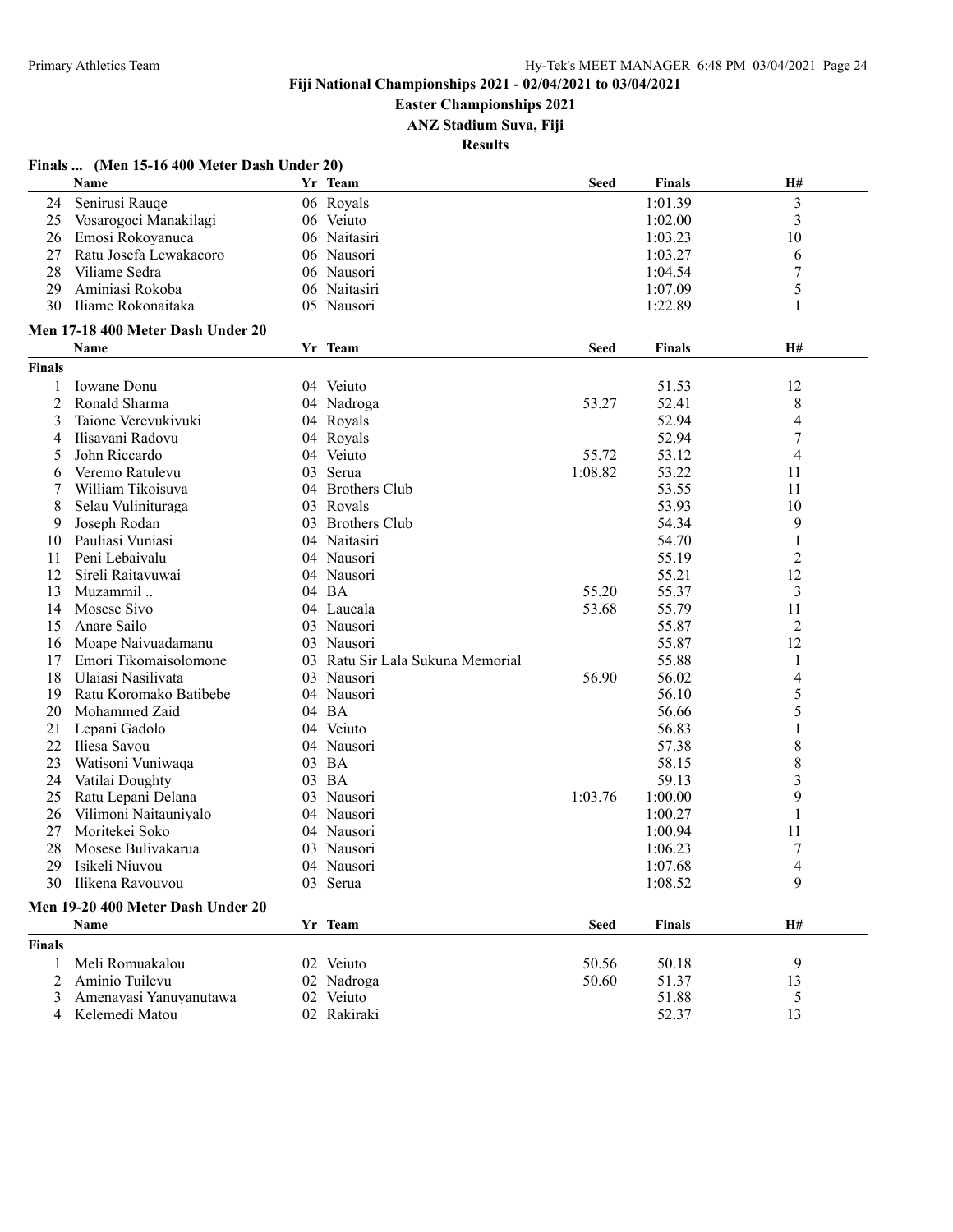**Easter Championships 2021**

**ANZ Stadium Suva, Fiji**

| Finals  (Men 19-20 400 Meter Dash Under 20) |  |  |  |  |  |  |  |
|---------------------------------------------|--|--|--|--|--|--|--|
|---------------------------------------------|--|--|--|--|--|--|--|

|                | Name                               |    | Yr Team               | <b>Seed</b> | <b>Finals</b> |            | H#               |
|----------------|------------------------------------|----|-----------------------|-------------|---------------|------------|------------------|
| 5              | Joeli Cagilaba                     |    | 02 Lds Church College | 56.53       | 54.14         |            | 4                |
| 6              | Jacob Wainibuli                    |    | 02 Veiuto             |             | 54.41         |            | 4                |
|                | Abraham Mallam                     |    | 02 Veiuto             |             | 54.46         |            | 6                |
| 8              | Apete Narogo                       |    | 02 Serua              |             | 55.36         |            | 3                |
| 9              | Gade Wakameitagake                 |    | 02 Naitasiri          |             | 55.38         |            | $\overline{c}$   |
| 10             | Asivorosi Tiko                     |    | 02 Naitasiri          |             | 56.18         |            | 5                |
|                | Men 13-14 200 Meter Run Under 20   |    |                       |             |               |            |                  |
|                | Name                               |    | Yr Team               | <b>Seed</b> | <b>Finals</b> | Wind       | H#               |
| <b>Finals</b>  |                                    |    |                       |             |               |            |                  |
| 1              | Josefa Corerega                    |    | 07 Veiuto             |             | 24.79         | <b>NWI</b> | 11               |
| $\overline{c}$ | Pranav Permal                      |    | 08 Laucala            |             | 25.16         | <b>NWI</b> | 11               |
| 3              | Nathanael Chand                    |    | 07 Veiuto             |             | 25.35         | <b>NWI</b> | 8                |
| 4              | William Koi                        |    | 07 Royals             |             | 26.33         | <b>NWI</b> | 11               |
| 5              | Joeli Bainivalu                    |    | 07 Royals             |             | 26.34         | <b>NWI</b> | 3                |
| 6              | Timoci Kilihama                    |    | 07 Nadroga            |             | 26.57         | <b>NWI</b> | 6                |
| 7              | Waisale Kurisaravi                 |    | 07 Nadroga            |             | 26.74         | <b>NWI</b> | 4                |
| 8              | Bokai Bokai                        |    | 07 Lds Church College |             | 26.82         | <b>NWI</b> | 4                |
| 9              | Tevita Kautoga                     |    | 08 Nadi Jets          |             | 26.92         | <b>NWI</b> | 8                |
| 10             | Nacanieli Neisau                   |    | 07 BA                 |             | 26.93         | <b>NWI</b> | 3                |
| 11             | Tanish Naidu                       |    | 07 Rakiraki           |             | 26.97         | <b>NWI</b> | 3                |
| 12             | Serupepeli Sesenabaravi            |    | 07 Nausori            |             | 27.38         | <b>NWI</b> | 10               |
| 13             | Samuela Vulakauvaki                |    | 07 Nausori            |             | 27.77         | <b>NWI</b> | 6                |
| 14             | Sailosi Taka                       |    | 07 Nausori            |             | 28.52         | <b>NWI</b> | $\overline{c}$   |
| 15             | Vilise Takala                      |    | 07 Nausori            |             | 29.48         | <b>NWI</b> | 5                |
|                |                                    |    |                       |             |               |            |                  |
|                | Men 15-16 200 Meter Run Under 20   |    |                       |             |               |            |                  |
|                | Name                               |    | Yr Team               | <b>Seed</b> | Finals        | Wind       | H#               |
| Finals         |                                    |    |                       |             |               |            |                  |
|                | Iliesa Ratubalavu                  |    | 05 Nadroga            |             | 23.72         | <b>NWI</b> | 3                |
| 2              | Jese Boila                         |    | 06 Laucala            |             | 23.93         | <b>NWI</b> | 4                |
| 3              | Ratu Kalaveti Draiva               |    | 06 Veiuto             |             | 23.98         | <b>NWI</b> | 11               |
| 4              | Sale Joe                           |    | 05 Veiuto             |             | 24.13         | <b>NWI</b> | $\tau$           |
| 5              | Vilikesa Namalo                    | 05 | Trailblazers          |             | 24.29         | <b>NWI</b> | $\sqrt{2}$       |
| 6              | Joeli Cagilaba                     |    | 05 Veiuto             |             | 24.31         | <b>NWI</b> | 9                |
| 7              | Peter Roqara                       |    | 05 Delaituraki        |             | 24.45         | <b>NWI</b> | 1                |
| 8              | Semi Ratulele                      |    | 06 Royals             |             | 24.46         | <b>NWI</b> | 1                |
| 9              | Jeremiah Ravatu                    |    | 05 Brothers Club      |             | 24.60         | <b>NWI</b> | 5                |
| 10             | Viliame Sedra                      |    | 06 Nausori            |             | 24.64         | <b>NWI</b> | $\boldsymbol{7}$ |
| 11             | Gabriel Simpson                    |    | 05 Veiuto             |             | 24.69         | <b>NWI</b> | $\overline{7}$   |
| 12             | Penijamini Saurara                 |    | 05 Nausori            |             | 24.87         | <b>NWI</b> | $\overline{2}$   |
| 13             | Iliame Rokonaitaka                 |    | 05 Nausori            |             | 25.03         | <b>NWI</b> | 5                |
| 14             | Tomasi Mafi                        |    | 06 Veiuto             |             | 25.04         | <b>NWI</b> | 2                |
| 15             | Ilisoni Koro                       |    | 06 BA                 |             | 25.30         | <b>NWI</b> | 11               |
| 16             | Jiuta Sauliga                      |    | 06 Nausori            |             | 25.31         | <b>NWI</b> | $\overline{2}$   |
| 17             | Alexander Buliruarua               |    | 06 Delaituraki        |             | 25.36         | <b>NWI</b> | 7                |
| 18             | Pio Dakili                         |    | 06 Delaituraki        |             | 25.37         | <b>NWI</b> | 11               |
| 19             | Sesoni Erasito<br>Christopher Waqa |    | 06 Royals             |             | 25.42         | <b>NWI</b> | 7                |
| 20             |                                    |    | 06 Brothers Club      |             | 25.50         | <b>NWI</b> | 3                |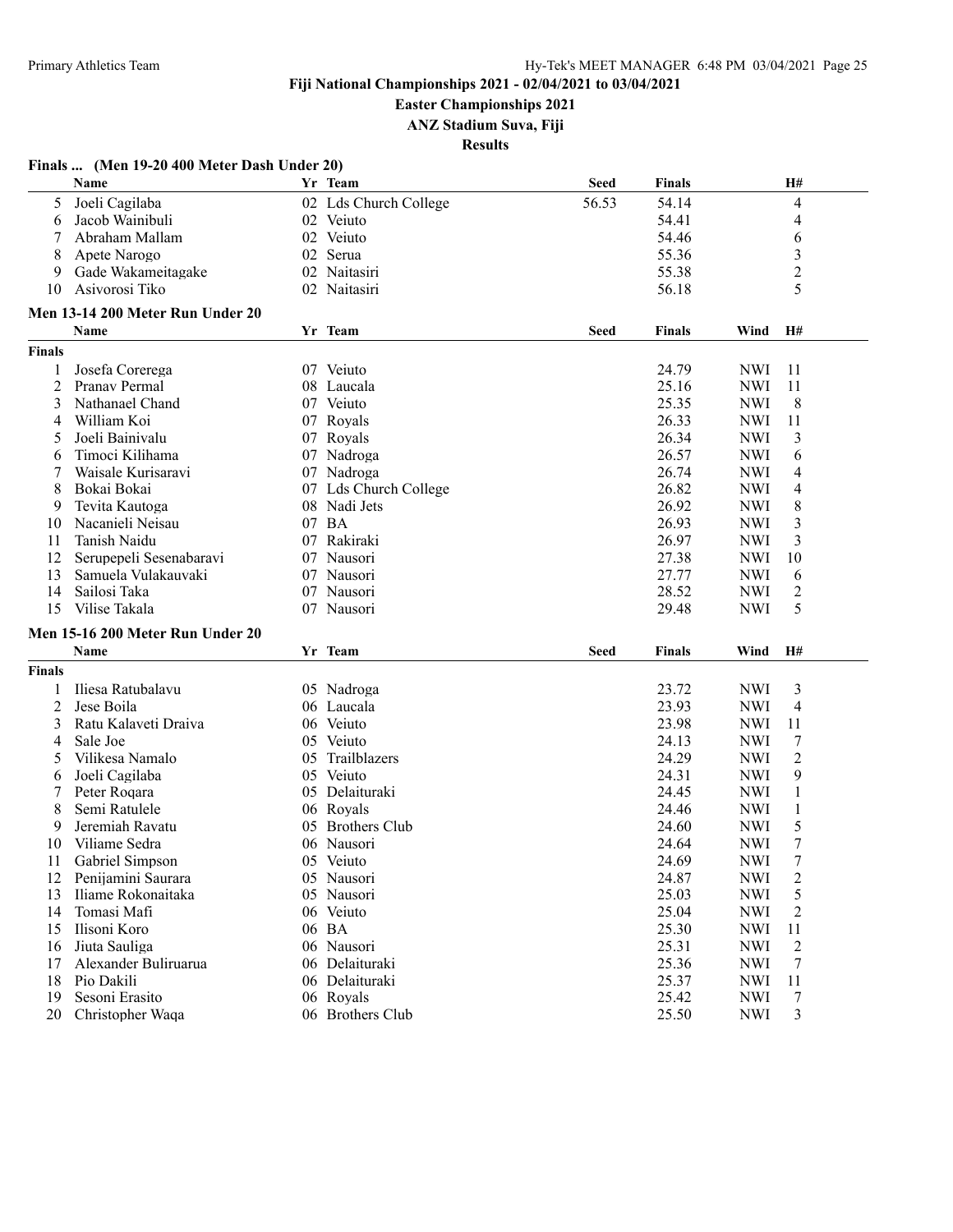**Easter Championships 2021**

**ANZ Stadium Suva, Fiji**

**Results**

#### **Finals ... (Men 15-16 200 Meter Run Under 20)**

|                | Name                                 |    | Yr Team               | <b>Seed</b> | <b>Finals</b> | Wind       | H#           |
|----------------|--------------------------------------|----|-----------------------|-------------|---------------|------------|--------------|
| 21             | Moritikei Wavu                       |    | 06 Nadroga            |             | 25.58         | <b>NWI</b> | 10           |
| 22             | Ratu Tevita Naborisi                 |    | 06 Royals             |             | 25.70         | <b>NWI</b> | 9            |
| 23             | Ricardos Rogo                        |    | 05 Laucala            |             | 25.75         | <b>NWI</b> | 6            |
| 24             | Autiko Romakonitumuri                |    | 06 Nausori            |             | 25.80         | <b>NWI</b> | 6            |
| 25             | Kesoni Naivolasiga                   |    | 06 Veiuto             |             | 25.88         | <b>NWI</b> | 9            |
| 26             | Salacieli Naivilawasa                |    | 06 Brothers Club      |             | 26.18         | <b>NWI</b> | 8            |
| 27             | Watisono Korobuleka                  |    | 06 Nausori            |             | 26.46         | <b>NWI</b> | 5            |
| 28             | Risabh Nand                          |    | 05 Laucala            |             | 27.50         | <b>NWI</b> | 10           |
| 29             | Ratu Mesulame Drodrolagi             |    | 06 Nausori            |             | 27.61         | <b>NWI</b> | 10           |
| 30             | Ratu Josefa Lewakacoro               |    | 06 Nausori            |             | 27.61         | <b>NWI</b> | 3            |
|                |                                      |    |                       |             |               |            |              |
|                | Men 17-18 200 Meter Run Under 20     |    |                       |             |               |            |              |
|                | Name                                 |    | Yr Team               | <b>Seed</b> | <b>Finals</b> | Wind       | H#           |
| <b>Finals</b>  |                                      |    |                       |             |               |            |              |
| 1              | Tevita Mocekinasau                   |    | 03 Veiuto             |             | 22.76         | <b>NWI</b> | 1            |
| $\overline{2}$ | Ronald Sharma                        |    | 04 Nadroga            |             | 22.98         | <b>NWI</b> | 5            |
| 3              | William Ratunisaqaleka               |    | 03 Royals             |             | 23.21         | <b>NWI</b> | 5            |
| 4              | Kelevi Vuase                         |    | 04 Lds Church College |             | 23.21         | <b>NWI</b> | 6            |
| 5              | Sekope Puamau                        |    | 03 Veiuto             |             | 23.24         | <b>NWI</b> | 9            |
| 6              | Joseph Koro                          |    | 04 Lds Church College |             | 23.55         | <b>NWI</b> | 11           |
|                | Ratu Sireli Masiwini                 |    | 03 Nadroga            |             | 23.59         | <b>NWI</b> | 8            |
| 8              | George Simpson                       |    | 04 Veiuto             |             | 23.59         | <b>NWI</b> | 9            |
| 9              | Anare Sailo                          |    | 03 Nausori            |             | 23.95         | <b>NWI</b> | 10           |
| 10             | Lepani Gadolo                        |    | 04 Veiuto             |             | 24.29         | <b>NWI</b> | 3            |
| 11             | Ratu Koromako Batibebe               |    | 04 Nausori            |             | 24.53         | <b>NWI</b> | $\mathbf{1}$ |
| 12             | Manueli Tuitubou                     |    | 04 BA                 |             | 24.62         | <b>NWI</b> | 2            |
| 13             | Ratu Filimoni Mataitoga              |    | 04 Nadroga            |             | 24.64         | <b>NWI</b> | 1            |
| 14             | Isikeli Niuvou                       |    | 04 Nausori            |             | 24.74         | <b>NWI</b> | 11           |
| 15             | Opeti Tukana                         |    | 03 Laucala            |             | 24.76         | <b>NWI</b> | 8            |
| 16             | Paula Mailekutu                      |    | 03 Nausori            |             | 24.84         | <b>NWI</b> | 4            |
| 17             | Inia Rabuku                          |    | 03 Nausori            |             | 24.88         | <b>NWI</b> | 6            |
| 18             | Peni Lebaivalu                       |    | 04 Nausori            |             | 25.07         | <b>NWI</b> | $\tau$       |
| 19             |                                      |    |                       |             | 25.09         |            |              |
| 20             | Moritekei Soko<br>Mosese Bulivakarua |    | 04 Nausori            |             | 25.12         | <b>NWI</b> | $\mathbf{1}$ |
|                |                                      |    | 03 Nausori            |             |               | <b>NWI</b> | 4            |
| 21             | Manueli Ramasoli                     |    | 04 Gospel Saints      |             | 25.69         | <b>NWI</b> | 3            |
| 22             | Ratu Lepani Delana                   | 03 | Nausori               |             | 25.71         | <b>NWI</b> | 6            |
| 23             | Vilimoni Naitauniyalo                |    | 04 Nausori            |             | 26.01         | <b>NWI</b> | 4            |
|                | Men 19-20 200 Meter Run Under 20     |    |                       |             |               |            |              |
|                | <b>Name</b>                          |    | Yr Team               | Seed        | <b>Finals</b> | Wind       | H#           |
| <b>Finals</b>  |                                      |    |                       |             |               |            |              |
| 1              | Aminio Tuilevu                       |    | 02 Nadroga            |             | 22.53         | <b>NWI</b> | 9            |
| 2              | Timoci Nagoneqa                      |    | 02 Rakiraki           |             | 23.47         | <b>NWI</b> | 8            |
|                | Men 13-14 800 Meter Run Under 20     |    |                       |             |               |            |              |
|                | Name                                 |    | Yr Team               | <b>Seed</b> | <b>Finals</b> |            | H#           |
| <b>Finals</b>  |                                      |    |                       |             |               |            |              |
| 1              | Ruvina Senivolau                     |    | 07 Namosi             |             | 2:19.55       |            | 4            |
| 2              | Ratu Mikaele Vakasilimiratu          |    | 07 Brothers Club      |             | 2:23.56       |            | 5            |
|                |                                      |    |                       |             |               |            |              |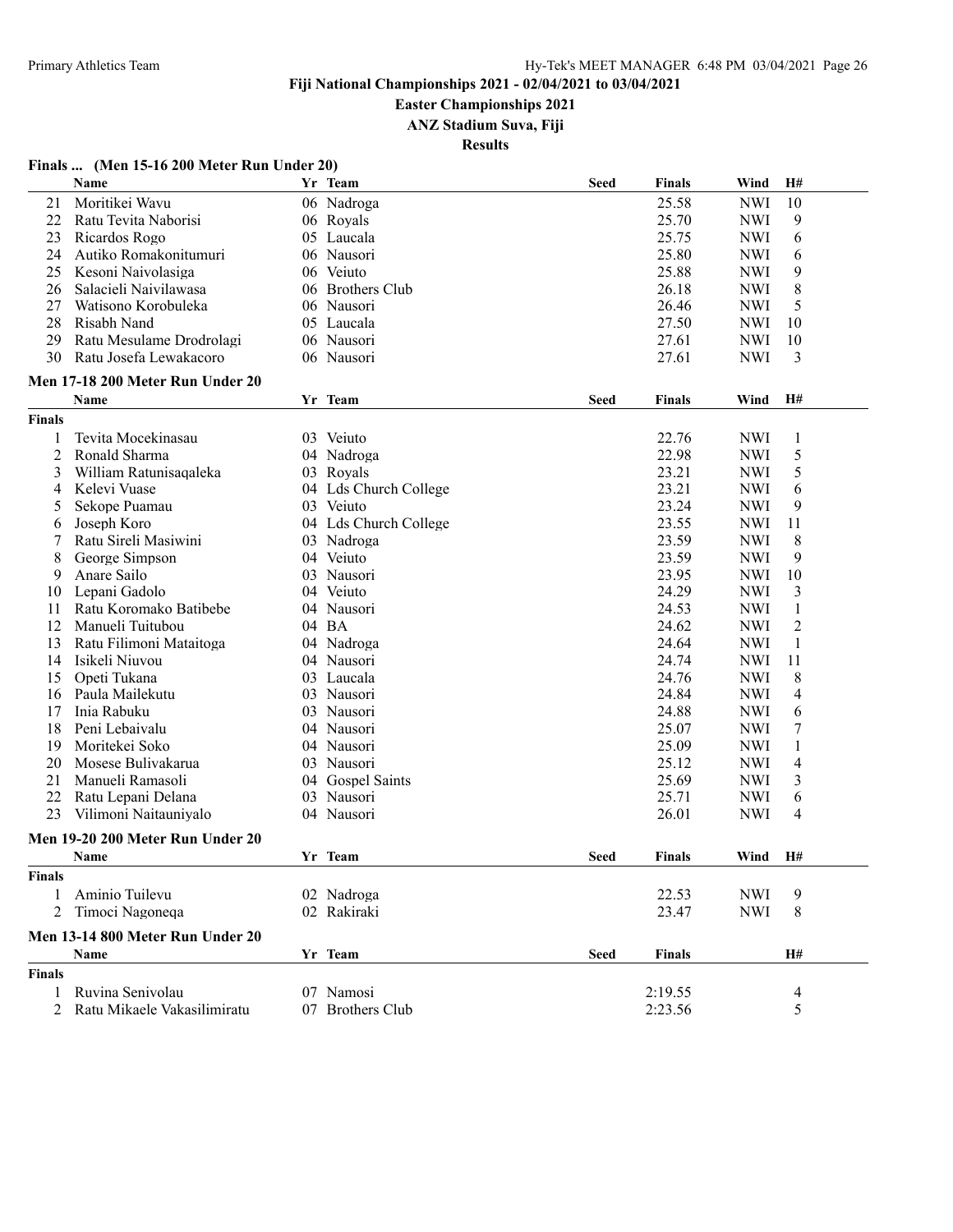**Easter Championships 2021**

**ANZ Stadium Suva, Fiji**

**Results**

#### **Finals ... (Men 13-14 800 Meter Run Under 20)**

|               | Name                                 | Yr Team                   | <b>Seed</b> | <b>Finals</b>      | H#             |
|---------------|--------------------------------------|---------------------------|-------------|--------------------|----------------|
| 3             | Ratu Ponipate Vugakoto               | 07 BA                     |             | 2:24.92            | 5              |
| 4             | Ratu Kini Kurisaravi                 | 07 Royals                 |             | 2:25.94            | 4              |
| 5             | Sandeep Singh                        | 07 BA                     |             | 2:28.07            | 5              |
| 6             | Havish Singh                         | 07 Nausori Athletics Club |             | 2:30.39            | 3              |
|               | Maikeli Seru                         | 07 Brothers Club          |             | 2:32.06            | 2              |
| 8             | Joseva Nokelevu                      | 07 Royals                 |             | 2:40.39            | 4              |
| 9             | Steven Nagata                        | 07 Namosi                 |             | 2:42.29            | 2              |
|               | Men 15-16 800 Meter Run Under 20     |                           |             |                    |                |
|               | Name                                 | Yr Team                   | <b>Seed</b> | Finals             | H#             |
| <b>Finals</b> |                                      |                           |             |                    |                |
|               |                                      | 05 Tailevu                |             |                    |                |
| 1<br>2        | Mateo Vasuyawa<br>Ilaitia Matadradra | 05 Nausori                |             | 2:14.31<br>2:16.24 | 1              |
| 3             | Manueli Tuikuku                      | 06 Tailevu                |             |                    | 5              |
|               |                                      |                           |             | 2:16.63            | 2              |
| 4             | Rasekaia Vunisa                      | 05 Serua                  |             | 2:16.67            | 4              |
| 5             | Makario Ulavucu                      | 06 Namosi                 |             | 2:22.66            | 3              |
| 6             | Sunia Tuinasolo                      | 06 Naitasiri              |             | 2:23.26            | $\overline{c}$ |
|               | Sidhant Singh                        | 06 BA                     |             | 2:25.03            | 1              |
| 8             | Samuela Nakailoma                    | 06 Namosi                 |             | 2:26.11            | $\overline{c}$ |
| 9             | Peniasi Kanadavo                     | 06 Royals                 |             | 2:26.83            | 4              |
| 10            | Atunaisa Ratumala                    | 06 Brothers Club          |             | 2:26.88            | 3              |
| 11            | Paula Vakadula                       | 06 Royals                 |             | 2:35.97            | 1              |
|               | Men 17-18 800 Meter Run Under 20     |                           |             |                    |                |
|               | Name                                 | Yr Team                   | <b>Seed</b> | <b>Finals</b>      | <b>H#</b>      |
| <b>Finals</b> |                                      |                           |             |                    |                |
| -1            | Navitalai Batimala                   | 03 Nadroga                |             | 2:08.62            | 3              |
| 2             | Kameli Vuetimaiwai                   | 04 Royals                 | 2:12.68     | 2:09.32            | 1              |
| 3             | Joseph Boleilovoni                   | 03 Levuka                 | 2:20.34     | 2:12.06            |                |
| 4             | Salesitino Erenavula                 | 04 Serua                  |             | 2:15.11            | 4              |
| 5             | Samuela Iamacamaca                   | 04 Nausori                |             | 2:17.53            | 5              |
| 6             | Pita Benidito                        | 04 Namosi                 | 2:40.77     | 2:21.09            |                |
| 7             | Emori Tudia                          | 04 Royals                 |             | 2:21.20            | 4              |
| 8             | Senivalati Vunibola                  | 04 Naitasiri              |             | 2:35.78            | 1              |
|               |                                      |                           |             |                    |                |
|               | Men 19-20 800 Meter Run Under 20     |                           |             |                    |                |
|               | <b>Name</b>                          | Yr Team                   | <b>Seed</b> | <b>Finals</b>      | <b>H#</b>      |
| <b>Finals</b> |                                      |                           |             |                    |                |
|               | Simeli Naciqa                        | 02 Royals                 | 2:05.64     | 2:14.30            | 1              |
| 2             | Remesio Rokomata                     | 02 Namosi                 |             | 2:24.33            | 2              |
|               | Men 13-14 1500 Meter Run Under 20    |                           |             |                    |                |
|               | Name                                 | Yr Team                   | <b>Seed</b> | <b>Finals</b>      | H#             |
| <b>Finals</b> |                                      |                           |             |                    |                |
| 1             | Waisale Tagivetaua                   | 07 Royals                 |             | 4:53.45            | 2              |
| 2             | Josaia Nawadradra                    | 07 Brothers Club          |             | 5:18.78            | 2              |
| 3             | Abhishek Ram                         | 07 BA                     |             | 5:29.08            | 1              |
| 4             | Ratu Mikaele Vakasilimiratu          | 07 Brothers Club          |             | 5:32.68            | 2              |
| 5             | Abaramo Yamoyamo                     | 07 Namosi                 |             | 5:34.31            | 2              |
|               |                                      |                           |             |                    |                |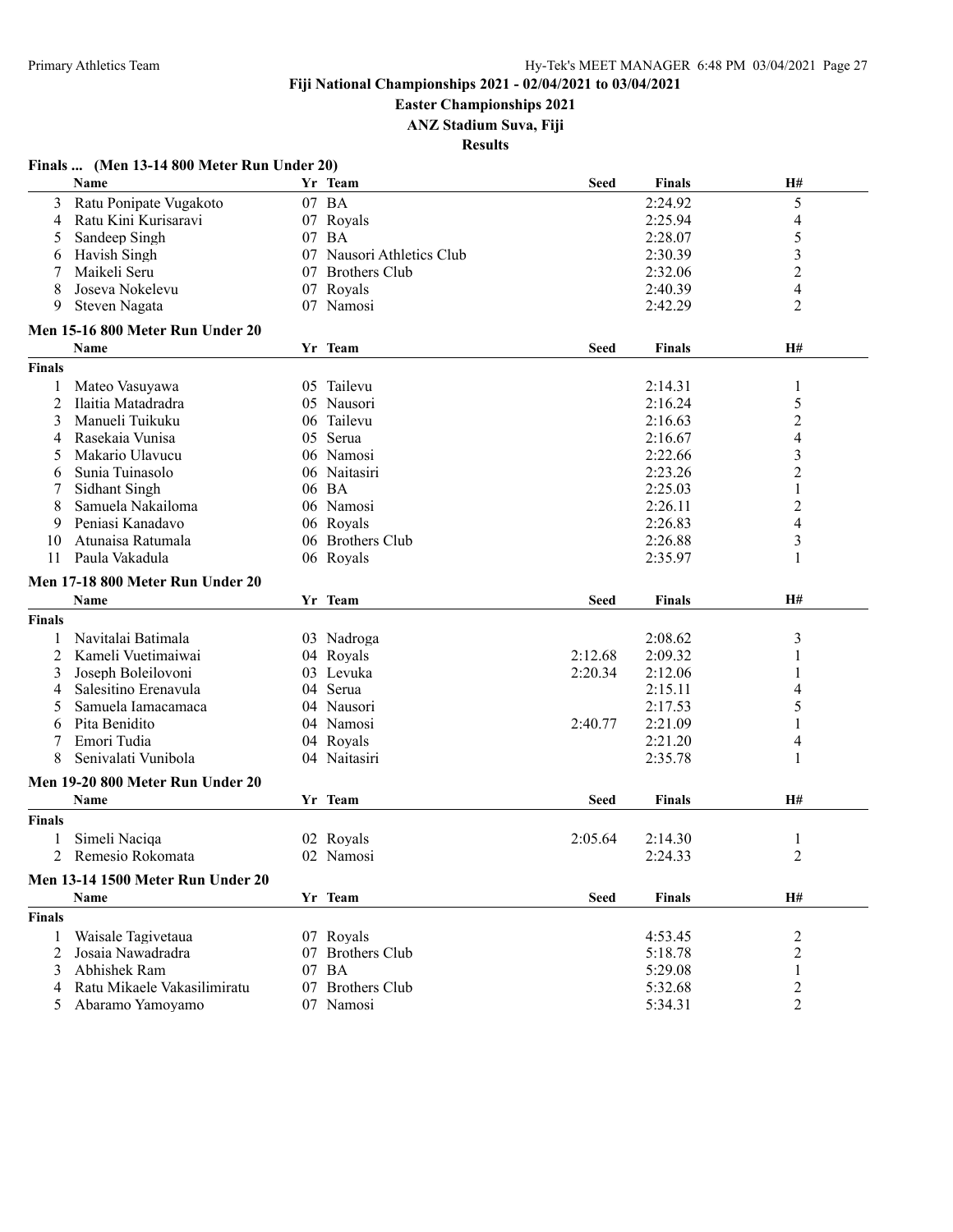#### **Easter Championships 2021**

**ANZ Stadium Suva, Fiji**

**Results**

## **Men 15-16 1500 Meter Run Under 20**

|               | Name                                 | Yr Team                       | <b>Seed</b>                 | <b>Finals</b>     | H#                       |
|---------------|--------------------------------------|-------------------------------|-----------------------------|-------------------|--------------------------|
| <b>Finals</b> |                                      |                               |                             |                   |                          |
| 1             | Mateo Vasuyawa                       | 05 Tailevu                    |                             | 4:48.26           | $\overline{c}$           |
| 2             | Sidhant Singh                        | 06 BA                         |                             | 4:53.58           | $\overline{2}$           |
| 3             | Makario Ulavucu                      | 06 Namosi                     | 5:42.50                     | 4:56.35           | 1                        |
| 4             | Marika Waqanibau                     | 05 Namosi                     |                             | 4:57.07           | 1                        |
| 5             | Rasekaia Vunisa                      | 05 Serua                      |                             | 5:06.72           | 1                        |
| 6             | Waisale Nagonevulavula               | 05 Namosi                     |                             | 5:29.18           | 1                        |
| 7             | Kasimiro Katirewa                    | 05 Namosi                     |                             | 5:35.34           | 2                        |
|               |                                      |                               |                             |                   |                          |
|               | Men 17-18 1500 Meter Run Under 20    |                               |                             |                   |                          |
|               | Name                                 | Yr Team                       | <b>Seed</b>                 | <b>Finals</b>     | H#                       |
| <b>Finals</b> |                                      |                               |                             |                   |                          |
|               | Avikesh Raju                         | 03 BA                         |                             | 4:37.13           | 1                        |
| 2             | Iowane Viani                         | 04 Namosi                     | 5:00.11                     | 4:37.46           | 1                        |
| 3             | John Raju                            | 04 BA                         | 4:45.60                     | 4:40.85           | $\mathbf{1}$             |
| 4             | Salesitino Erenavula                 | 04 Serua                      |                             | 4:42.22           | $\overline{c}$           |
| 5             | Sosiveta Yabaki                      | 04 Tailevu                    |                             | 4:42.41           | 2                        |
| 6             | Samuela Iamacamaca                   | 04 Nausori                    |                             | 4:52.78           | 1                        |
|               | William Esava                        | 03 Namosi                     |                             | 4:53.79           | $\overline{c}$           |
|               | Joseph Boleilovoni                   | 03 Levuka                     | 4:47.01                     | 4:56.85           | 1                        |
| 9             | Mohammed Mobeen                      | 04 BA                         |                             | 4:57.97           | 1                        |
| 10            | Danny Douglas                        | 03 Nausori                    | 5:13.45                     | 4:58.31           | $\mathbf{1}$             |
| 11            | Christopher Iowane                   | 03 Namosi                     |                             | 5:20.57           | 2                        |
|               |                                      |                               |                             |                   |                          |
|               | Men 19-20 1500 Meter Run Under 20    |                               |                             |                   |                          |
|               | Name                                 | Yr Team                       | <b>Seed</b>                 | <b>Finals</b>     | H#                       |
| <b>Finals</b> |                                      |                               |                             |                   |                          |
|               | Sailosi Rokovucago                   | 02 Tailevu                    |                             | 4:29.67           | 1                        |
| 2             | Jemesa Niukula                       | 02 Nausori                    |                             | 4:41.32           | $\overline{c}$           |
| 3             | Krishant Chand                       | 02 BA                         |                             | 4:49.22           | $\mathbf{1}$             |
|               | Men 13-14 4x100 Meter Relay Under 20 |                               |                             |                   |                          |
|               | <b>Team</b>                          | Relay                         | Seed                        | Finals            | H#                       |
| <b>Finals</b> |                                      |                               |                             |                   |                          |
|               | Ratu Sir Lala Sukuna Memorial        | A                             |                             | 45.46             | 1                        |
|               | 1) Josevata Tiko 07                  | 2) Joshua Ducia 07            | 3) Tomasi Visawaqa 07       |                   | 4) Semi Vakayaratabua 07 |
|               |                                      |                               |                             |                   |                          |
| 2             | BA                                   | A<br>2) Takayawa Ciomarama 07 |                             | 50.00             | 3                        |
|               | 1) Nacanieli Neisau 07               |                               | 3) Isei Taukave 07          |                   | 4) Krishavkreet Kumar 07 |
| 3             | Royals                               | B                             |                             | 50.11             | 2                        |
|               | 1) Frank Jale 07                     | 2) Joeli Bainivalu 07         | 3) Jone Raibevu 08          | 4) William Koi 07 |                          |
|               | 4 Brothers Club                      | $\overline{A}$                |                             | 50.44             | $\Lambda$                |
|               | 1) Sailasa Naicegu 07                | 2) Julius Ah-Sing 07          | 3) Aliki Talemaisolomone 07 |                   | 4) Thomas Ravugani 07    |
|               | Men 15-16 4x100 Meter Relay Under 20 |                               |                             |                   |                          |
|               | Team                                 | <b>Relay</b>                  | <b>Seed</b>                 | <b>Finals</b>     | H#                       |
| <b>Finals</b> |                                      |                               |                             |                   |                          |
| 1             | Delaituraki                          | $\, {\bf B}$                  |                             | 45.60             | 1                        |
|               | 1) Peni Kasa 05                      | 2) Peter Roqara 05            | 3) Kelevi Vuase 04          |                   | 4) Jotame Rarawa 05      |
|               | 2 Royals                             | $\mathsf{C}$                  |                             | 47.97             | 3                        |
|               | 1) Semi Ratulele 06                  | 2) Noe Ceinaturaga 06         | 3) Ratu Tevita Naborisi 06  |                   | 4) Senirusi Rauqe 06     |
|               |                                      |                               |                             |                   |                          |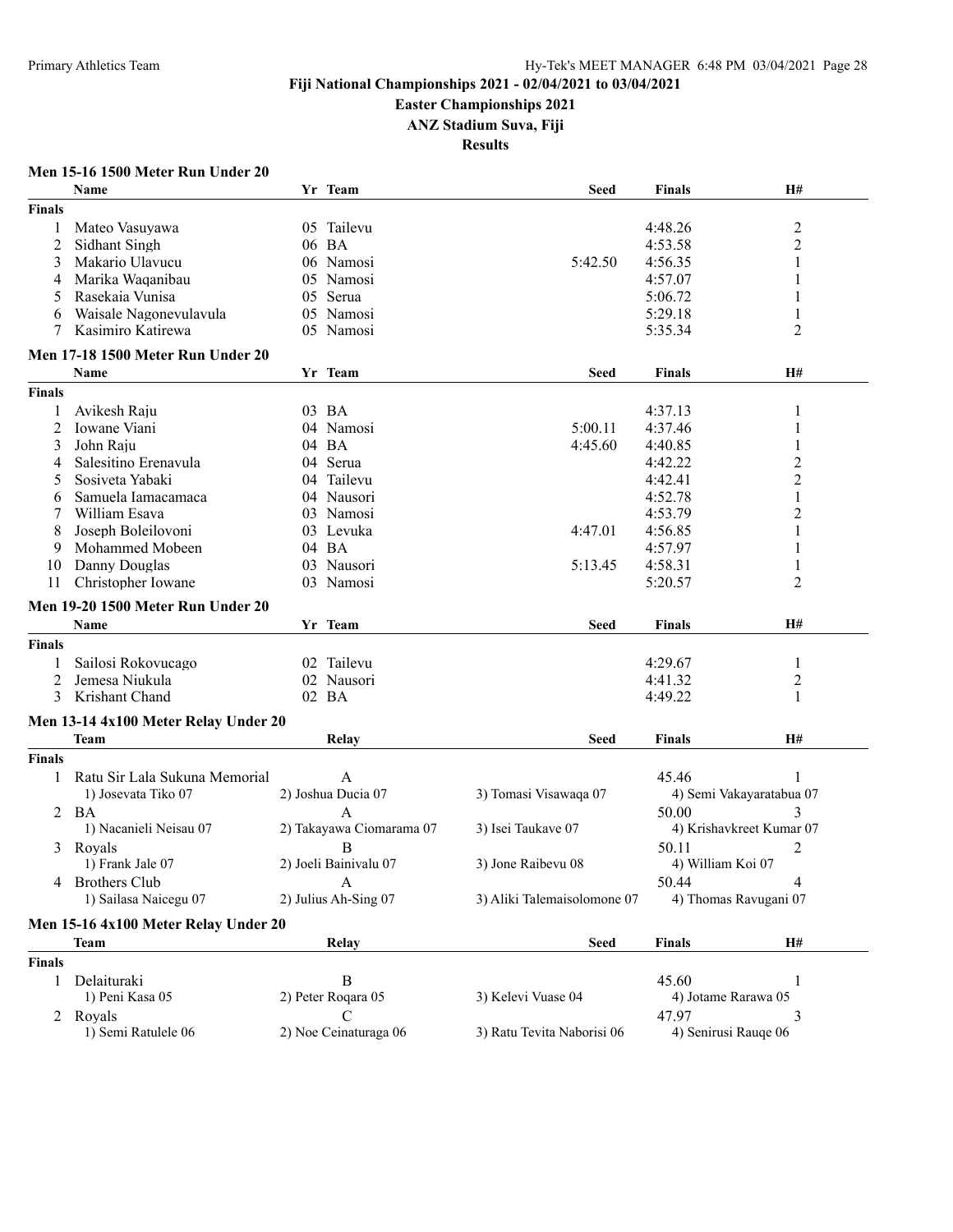**Easter Championships 2021**

**ANZ Stadium Suva, Fiji**

|               | Finals  (Men 15-16 4x100 Meter Relay Under 20) |                                                      |                               |                       |                             |
|---------------|------------------------------------------------|------------------------------------------------------|-------------------------------|-----------------------|-----------------------------|
|               | Team                                           | Relay                                                | <b>Seed</b>                   | Finals                | Н#                          |
|               | 3 Brothers Club                                | $\mathsf{C}$                                         |                               | 48.05                 | 3                           |
|               | 1) Jeremiah Ravatu 05                          | 2) Isireli Tuivanuaso 04                             | 3) Xavier Lee 04              |                       | 4) Bradley Tokalima 05      |
|               | 4 Delaituraki                                  | A                                                    |                               | 48.50                 | 3                           |
|               | 1) Isimeli Cokanasiga 06                       | 2) Pio Dakili 06                                     | 3) Manasa Lasaro 06           |                       | 4) Alexander Buliruarua 06  |
|               | 5 Brothers Club                                | B                                                    |                               | 50.05                 |                             |
|               | 1) Christopher Waqa 06                         | 2) Penasio Cerecere 06                               | 3) Anare Semo 06              |                       | 4) Ravuama Latilevu 06      |
|               | Men 17-18 4x100 Meter Relay Under 20           |                                                      |                               |                       |                             |
|               | Team                                           | Relay                                                | <b>Seed</b>                   | Finals                | H#                          |
| <b>Finals</b> |                                                |                                                      |                               |                       |                             |
| 1             | Royals                                         | D                                                    |                               | 44.54                 | 1                           |
|               | 1) Poasa Koroitamana 04                        | 2) Ratu Nabukavou Malani 04                          | 3) Donald Maikoto 04          |                       | 4) Netani Maiwiriwiri 04    |
|               | 2 Nausori                                      | B                                                    |                               | 45.91                 | 4                           |
|               | 1) Penijamini Saurara 05                       | 2) Iliame Rokonaitaka 05                             | 3) Iliesa Savou 04            |                       | 4) Vilimoni Naitauniyalo 04 |
|               | 3 Lds Church College                           | C                                                    |                               | 47.98                 | 3                           |
|               | 1) Joeli Cagilaba 02                           | 2) Neinei Papua 03                                   | 3) Ashton Hota 02             | 4) Hubert Tau 02      |                             |
|               | 4 Nausori                                      | C                                                    |                               | 48.16                 | 4                           |
|               | 1) Anare Sailo 03                              | 2) Paula Mailekutu 03                                | 3) Inia Rabuku 03             | 4) Jone Pelea 03      |                             |
| 5.            | BA                                             | C                                                    |                               | 50.84                 | 1                           |
|               | 1) Manueli Tuitubou 04                         | 2) Ratu Viliame Naliva 05                            | 3) Moape Momo 04              |                       | 4) Mosese Raiyawa 05        |
|               |                                                |                                                      |                               |                       |                             |
|               | Men 19-20 4x100 Meter Relay Under 20           |                                                      |                               |                       |                             |
|               | Team                                           | Relay                                                | <b>Seed</b>                   | Finals                | H#                          |
| <b>Finals</b> |                                                |                                                      |                               |                       |                             |
| 1             | Royals                                         | A                                                    |                               | 45.64                 | 4                           |
|               | 1) Luke Drauna 03                              | 2) Jeremaia Rokosugu 03                              | 3) Jeseoni Bainivia 03        |                       | 4) Aminiasi Qalomaiwasa 02  |
|               | 2 Ratu Sir Lala Sukuna Memorial                | $\mathcal{C}$                                        |                               | 46.73                 | $\mathfrak{D}$              |
|               | 1) Noa Niubalavu 02                            | 2) Joshua Daudravuni 02                              | 3) Jekesoni Logaivau 02       |                       | 4) Usaia Kotobalavu 03      |
|               | 3 Nausori                                      | A                                                    |                               | 46.92                 | 1                           |
|               | 1) Viliame Sedra 06                            | 2) Jiuta Sauliga 06                                  | 3) Autiko Romakonitumuri 06   |                       | 4) Sailosi Rokovucago 02    |
|               | 4 BA                                           | D                                                    |                               | 47.34                 | $\mathfrak{D}$              |
|               | 1) Trivet Lockington 03                        | 2) Hary William 03                                   | 3) Josefa Tagituimua 03       |                       | 4) Francis Batirerega 02    |
|               |                                                |                                                      |                               |                       |                             |
|               | Men 13-14 4x400 Meter Relay Under 20           |                                                      |                               |                       |                             |
|               | Team                                           | <b>Relay</b>                                         | <b>Seed</b>                   | <b>Finals</b>         | H#                          |
| <b>Finals</b> |                                                |                                                      |                               |                       |                             |
|               | 1 Nausori                                      | A                                                    |                               | 3:50.93               | 3                           |
|               | 1) Ratu Naivaluone Tudrau 07                   | 2) Samuela Vulakauvaki 07                            | 3) Serupepeli Sesenabaravi 07 | 4) Sailosi Taka 07    |                             |
|               | 2 Brothers Club                                | $\overline{R}$                                       |                               | 4:00.16               |                             |
|               | 1) Ratu Peni Lesuma 07                         | 2) Ratu Mikaele Vakasilimiratu 07 3) Caleb Wasile 07 |                               | 4) Lepani Bavai 07    |                             |
| 3             | Royals                                         | A                                                    |                               | 4:14.51               | 1                           |
|               | 1) Ratu Kini Kurisaravi 07                     | 2) Ratu Rusiate Kilibau 07                           | 3) Waisale Tagivetaua 07      | 4) Joseva Nokelevu 07 |                             |
|               | Men 15-16 4x400 Meter Relay Under 20           |                                                      |                               |                       |                             |
|               | Team                                           | Relay                                                | <b>Seed</b>                   | <b>Finals</b>         | H#                          |
| <b>Finals</b> |                                                |                                                      |                               |                       |                             |
|               |                                                |                                                      |                               |                       |                             |
| 1             | Laucala                                        | A                                                    |                               | 3:37.21               | 3                           |
|               | 1) Ricardos Rogo 05                            | 2) Jonathan Emelio 06                                | 3) Jese Boila 06              | 4) Michael Lever 06   |                             |
|               | 2 Royals                                       | B                                                    |                               | 3:38.50               | 2                           |
|               | 1) Benjamin Lewaqai 06                         | 2) Marika Kuboutawa 06                               | 3) George O'Connor 06         |                       | 4) Peniasi Kanadavo 06      |
| 3             | Delaituraki                                    | A                                                    |                               | 3:47.51               | 2                           |
|               | 1) Zuran Bakoa 06                              | 2) Tevita Koto 06                                    | 3) Filimoni Vaganalau 06      | 4) Taniela Tukana 06  |                             |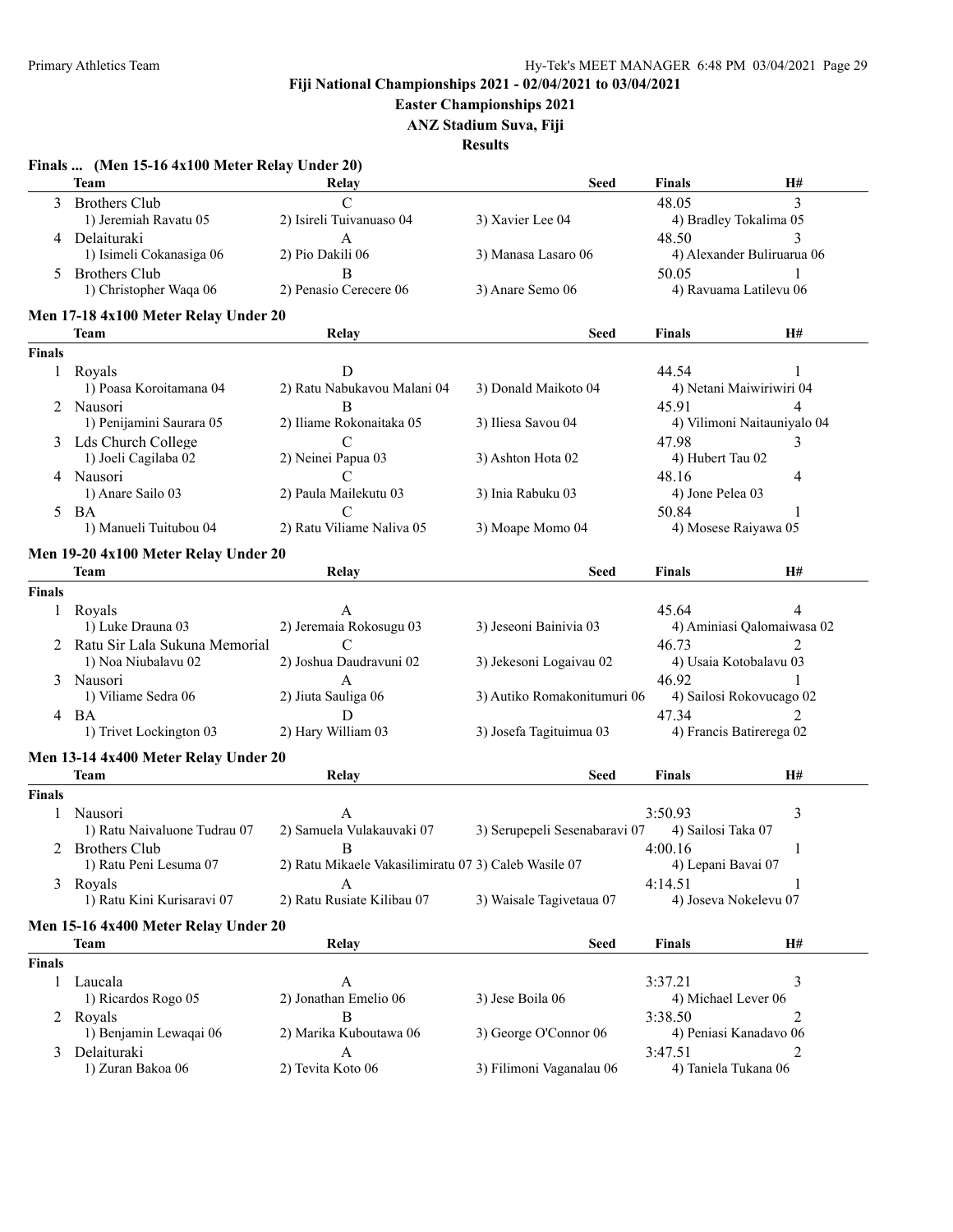**Easter Championships 2021**

**ANZ Stadium Suva, Fiji**

|               | Team                                 | Relay                    | Seed                         | <b>Finals</b>        | Н#                           |
|---------------|--------------------------------------|--------------------------|------------------------------|----------------------|------------------------------|
|               | 4 Brothers Club                      | $\overline{C}$           |                              | 4:05.69              | 1                            |
|               | 1) Yaakov Ganilau 06                 | 2) Atunaisa Ratumala 06  | 3) Nacani Vianny 06          |                      | 4) Salacieli Naivilawasa 06  |
|               | Men 17-18 4x400 Meter Relay Under 20 |                          |                              |                      |                              |
|               | Team                                 | Relay                    | Seed                         | <b>Finals</b>        | H#                           |
| <b>Finals</b> |                                      |                          |                              |                      |                              |
|               | 1 Royals                             | D                        |                              | 3:30.34              | 3                            |
|               | 1) Sivaniolo Turaga 03               | 2) Simione Kaivei 03     | 3) William Ratunisaqaleka 03 |                      | 4) Selau Vulinituraga 03     |
|               | 2 Royals                             | $\mathcal{C}$            |                              | 3:39.10              |                              |
|               | 1) Stephen Rabici 05                 | 2) Kameli Vuetimaiwai 04 | 3) Filimoni Dreu 04          |                      | 4) Ilisavani Radovu 04       |
|               | 3 Brothers Club                      | A                        |                              | 3:50.76              | 2                            |
|               | 1) William Tikoisuva 04              | 2) Lui Mainavatuiwai 05  | 3) Joeli Nabuli 05           |                      | 4) Benjamin Joseph 05        |
|               | 4 Nausori                            | D                        |                              | 4:05.61              |                              |
|               | 1) Ulaiasi Nasilivata 03             | 2) Moape Naivuadamanu 03 | 3) Ratu Lepani Delana 03     | 4) Waisake Namila 03 |                              |
|               | 5 Namosi                             | А                        |                              | 4:14.06              | 3                            |
|               | 1) Iowane Viani 04                   | 2) Pita Benidito 04      | 3) Mateo Raikoso 04          |                      | 4) Waisale Nagonevulavula 05 |
|               | 6 Nausori                            | $\mathbf C$              |                              | 4:24.15              |                              |
|               | 1) Moritekei Soko 04                 | 2) Sireli Raitavuwai 04  | 3) Isikeli Niuvou 04         | 4) Suliano Rayawa 05 |                              |
|               | Men 19-20 4x400 Meter Relay Under 20 |                          |                              |                      |                              |
|               | Team                                 | Relay                    | Seed                         | <b>Finals</b>        | H#                           |
| <b>Finals</b> |                                      |                          |                              |                      |                              |
| 1             | Nadroga                              | A                        |                              | 3:35.90              | 3                            |
|               | 1) Aminio Tuilevu 02                 | 2) Navitalai Batimala 03 | 3) Ratu Jowasa Tubailagi 02  |                      | 4) Ratu Sireli Masiwini 03   |
|               | 2 Ratu Sir Lala Sukuna Memorial      | А                        |                              | 3:45.47              | 3                            |
|               | 1) Emori Tikomaisolomone 03          | 2) Maleli Bale 02        | 3) Isimeli Tuiwasa 02        | 4) David Sakiusa 03  |                              |
|               | 3 Levuka                             | A                        |                              | 3:45.76              |                              |
|               | 1) Joeli Volavola 03                 | 2) Daniel Fisher 02      | 3) Akuila Vodotagitagi 03    |                      | 4) Joseph Boleilovoni 03     |
|               | 4 Namosi                             | B                        |                              | 3:54.12              | 2                            |
|               | 1) Pio Rauwa 02                      | 2) William Esava 03      | 3) Christopher Tikotolu 03   |                      | 4) Rusiate Tuilawaki 02      |
|               | Men 13-14 High Jump Under 20         |                          |                              |                      |                              |
|               | <b>Name</b>                          | Yr Team                  | Seed                         | <b>Finals</b>        |                              |
| <b>Finals</b> |                                      |                          |                              |                      |                              |
|               | Krishavkreet Kumar                   | 07 BA                    |                              | 1.60m                |                              |
| 2             | Jone Draiva                          | 07 Brothers Club         |                              | 1.55m                |                              |
| 3             | Joshua Ducia                         | 07 Laucala               |                              | J1.55m               |                              |
| 4             | Frank Jale                           | 07 Royals                |                              | J1.55m               |                              |
| 5             | Caleb Wasile                         | 07 Brothers Club         |                              | J1.55m               |                              |
|               | Men 15-16 High Jump Under 20         |                          |                              |                      |                              |
|               | Name                                 | Yr Team                  | <b>Seed</b>                  | <b>Finals</b>        |                              |
| <b>Finals</b> |                                      |                          |                              |                      |                              |
| 1             | Ratu Simione Vutevute                | 06 BA                    |                              | 1.75m                |                              |
| 2             | Salesi Vuke                          | 05 RA                    |                              | 1.60m                |                              |
| 3             | Samuela Koli                         | 06 Veiuto                |                              | 1.50m                |                              |
|               |                                      |                          |                              |                      |                              |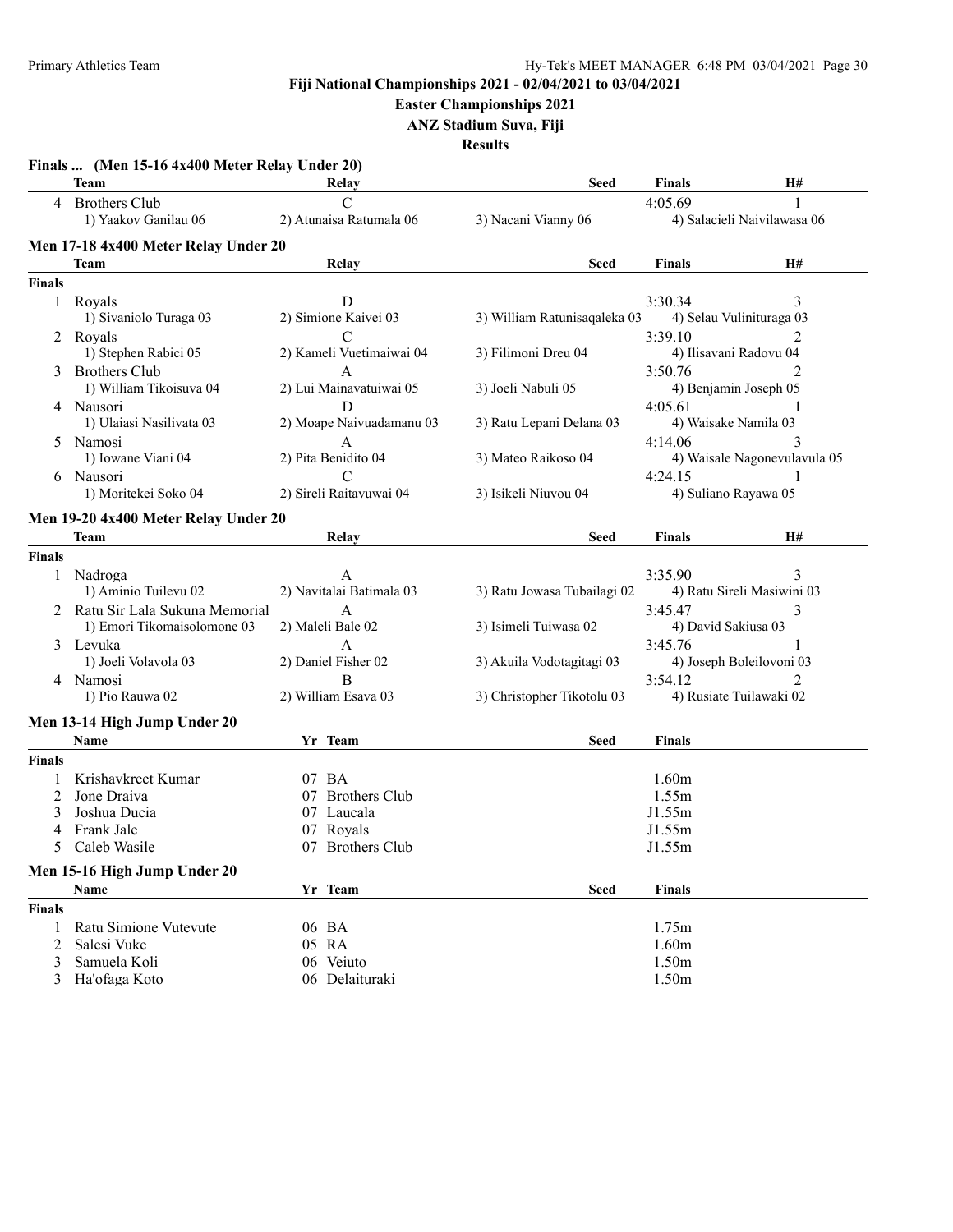**Easter Championships 2021**

**ANZ Stadium Suva, Fiji**

**Results**

# **Men 17-18 High Jump Under 20**

|                     | Name                           | Yr Team                          | <b>Seed</b>       | Finals            |            |  |
|---------------------|--------------------------------|----------------------------------|-------------------|-------------------|------------|--|
| <b>Finals</b>       |                                |                                  |                   |                   |            |  |
| 1                   | <b>Trivet Lockington</b>       | 03 BA                            | 1.58m             | 1.90 <sub>m</sub> |            |  |
| 2                   | Sekaia Saukilagi               | 04 Royals                        |                   | 1.70 <sub>m</sub> |            |  |
| 3                   | Inia Batikota                  | 03 Royals                        |                   | 1.65m             |            |  |
|                     | Pauliasi Rayaqona              | 03 Royals                        |                   | <b>NH</b>         |            |  |
|                     | Sakaraia Tukitoga              | 04 Nausori                       |                   | <b>NH</b>         |            |  |
| $--$                | Taniela Nukumasia              | 03 Royals                        |                   | <b>NH</b>         |            |  |
|                     |                                |                                  |                   |                   |            |  |
|                     | Men 19-20 High Jump Under 20   |                                  |                   |                   |            |  |
|                     | Name                           | Yr Team                          | Seed              | Finals            |            |  |
| <b>Finals</b>       |                                |                                  |                   |                   |            |  |
| 1                   | Ratu Peni Wara                 | 02 Ratu Sir Lala Sukuna Memorial |                   | 1.75m             |            |  |
| 1                   | Marika Cawi                    | 02 Serua                         |                   | 1.75m             |            |  |
| 3                   | Jekesoni Logaivau              | 02 Ratu Sir Lala Sukuna Memorial | 1.65m             | 1.65m             |            |  |
|                     | Men 13-14 Long Jump Under 20   |                                  |                   |                   |            |  |
|                     | Name                           | Yr Team                          | <b>Seed</b>       | <b>Finals</b>     | Wind       |  |
|                     |                                |                                  |                   |                   |            |  |
| <b>Finals</b>       |                                |                                  |                   |                   |            |  |
| 1                   | Joseph Nikola                  | 07 BA                            |                   | 4.32m             | <b>NWI</b> |  |
| $---$               | Jone Raibevu                   | 08 Royals                        |                   | <b>FOUL</b>       |            |  |
|                     | Men 15-16 Long Jump Under 20   |                                  |                   |                   |            |  |
|                     | <b>Name</b>                    | Yr Team                          | Seed              | Finals            | Wind       |  |
| <b>Finals</b>       |                                |                                  |                   |                   |            |  |
|                     | Ratu Viliame Naliva            | 05 BA                            | 3.32m             | 5.95m             | <b>NWI</b> |  |
|                     | Pita Kuricuva                  | 06 BA                            | 4.22m             | 5.95m             | <b>NWI</b> |  |
| 3                   | David Raibiriki                | 05 Nausori Athletics Club        | 3.90 <sub>m</sub> | 5.65m             | <b>NWI</b> |  |
| 4                   | Mosese Tabuakoto               | 06 Veiuto                        |                   | 5.37m             | <b>NWI</b> |  |
| 5.                  | Carlos Bula                    | 06 Brothers Club                 |                   | 5.29m             |            |  |
|                     |                                |                                  |                   |                   | <b>NWI</b> |  |
|                     | Men 17-18 Long Jump Under 20   |                                  |                   |                   |            |  |
|                     | <b>Name</b>                    | Yr Team                          | Seed              | Finals            | Wind       |  |
| Finals              |                                |                                  |                   |                   |            |  |
|                     | Luke Drauna                    | 03 Royals                        | 4.57m             | 6.30m             | <b>NWI</b> |  |
| 2                   | Josefa Tagituimua              | 03 BA                            |                   | 6.14m             | <b>NWI</b> |  |
| 3                   | Sekaia Saukilagi               | 04 Royals                        |                   | 5.63m             | <b>NWI</b> |  |
| $\frac{1}{2}$       | Ratu Paula Tauvoli             | 03 BA                            |                   | <b>FOUL</b>       |            |  |
| $\qquad \qquad - -$ | Moape Momo                     | 04 BA                            |                   | <b>FOUL</b>       |            |  |
|                     |                                |                                  |                   |                   |            |  |
|                     | Men 15-16 Triple Jump Under 20 |                                  |                   |                   |            |  |
|                     | Name                           | Yr Team                          | Seed              | <b>Finals</b>     | Wind       |  |
| <b>Finals</b>       |                                |                                  |                   |                   |            |  |
| 1                   | David Raibiriki                | 05 Nausori Athletics Club        |                   | 12.35m            | <b>NWI</b> |  |
|                     | Men 17-18 Triple Jump Under 20 |                                  |                   |                   |            |  |
|                     | Name                           | Yr Team                          | <b>Seed</b>       | <b>Finals</b>     | Wind       |  |
| <b>Finals</b>       |                                |                                  |                   |                   |            |  |
|                     |                                |                                  |                   |                   |            |  |
| 1                   | Josefa Sakota                  | 04 Brothers Club                 |                   | 12.70m            | <b>NWI</b> |  |
| 2                   | Ratu Jona Tawake               | 04 Royals                        |                   | 12.31m            | <b>NWI</b> |  |
| 3                   | Maikeli Kuru                   | 04 Royals                        |                   | 12.02m            | <b>NWI</b> |  |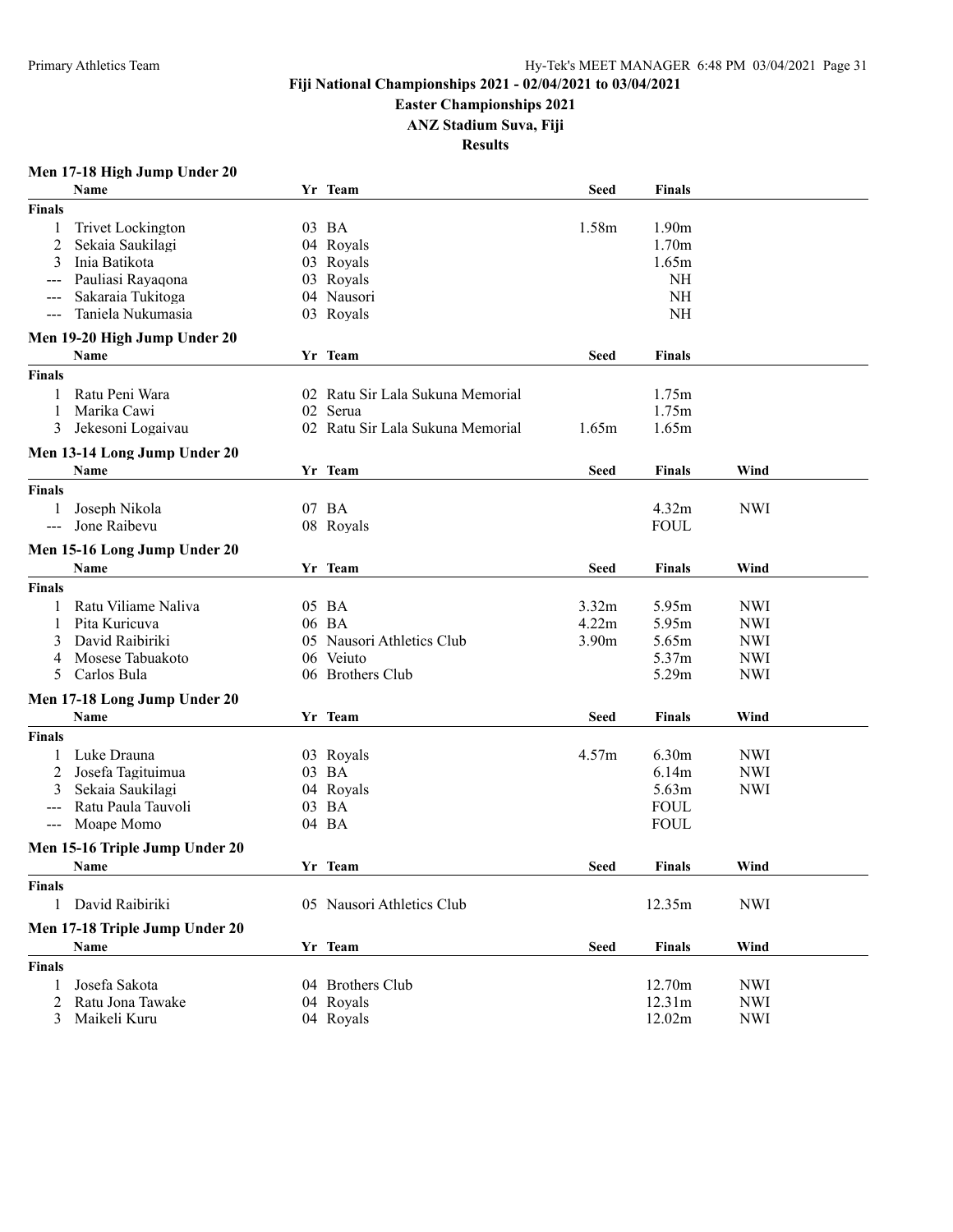**Easter Championships 2021**

**ANZ Stadium Suva, Fiji**

|                | Finals  (Men 17-18 Triple Jump Under 20) |    |                                  |             |                    |            |
|----------------|------------------------------------------|----|----------------------------------|-------------|--------------------|------------|
|                | Name                                     |    | Yr Team                          | <b>Seed</b> | <b>Finals</b>      | Wind       |
| 4              | Marika Balemaihawaii                     |    | 03 Ratu Sir Lala Sukuna Memorial |             | 11.97m             | <b>NWI</b> |
| 5              | Josefa Tagituimua                        |    | 03 BA                            |             | 11.77m             | <b>NWI</b> |
| 6              | Moape Momo                               |    | 04 BA                            |             | 11.38m             | <b>NWI</b> |
|                | Men 13-14 Shot Put Under 20              |    |                                  |             |                    |            |
|                | <b>Name</b>                              |    | Yr Team                          | <b>Seed</b> | <b>Finals</b>      |            |
|                |                                          |    |                                  |             |                    |            |
| <b>Finals</b>  |                                          |    |                                  |             |                    |            |
| 1              | Ravai Faktaufon                          |    | 07 Royals                        |             | 12.17m             |            |
| 2              | Bioia Seuvou                             |    | 07 Brothers Club                 |             | 10.47m             |            |
| 3              | Ratu Epeli Roseruvakula                  | 07 | <b>Brothers Club</b>             |             | 9.98m              |            |
| 4              | Koto Vitinavulagi                        | 07 | Trailblazers                     |             | 9.54m              |            |
| 5              | Taitusi Macanavanua                      |    | 07 RA                            |             | 8.79m              |            |
| 6              | Isoa Bakeidaku                           |    | 08 Nadi Jets                     |             | 8.26m              |            |
|                | Men 15-16 Shot Put Under 20              |    |                                  |             |                    |            |
|                | Name                                     |    | Yr Team                          | <b>Seed</b> | <b>Finals</b>      |            |
| <b>Finals</b>  |                                          |    |                                  |             |                    |            |
| 1              | Christian Taukei                         |    | 05 Brothers Club                 | 12.48m      | 13.04m             |            |
| $\overline{2}$ | Josese Tawake                            |    | 06 Royals                        |             | 12.58m             |            |
| 3              | Apisalome Qainiuci                       |    | 06 Royals                        |             | 12.32m             |            |
| 4              | Nicky Miller                             |    | 06 Laucala                       |             | 11.95m             |            |
| 5              | George Komaisavai                        |    | 06 Veiuto                        |             | 11.83m             |            |
| 6              | Semi Vueti                               |    | 05 Levuka                        |             | 11.29m             |            |
| 7              | Samson Rodan                             | 05 | Trailblazers                     |             | 10.57m             |            |
| 8              | Natano Lafita                            |    | 06 Ratu Sir Lala Sukuna Memorial |             | 10.51 <sub>m</sub> |            |
|                | Men 17-18 Shot Put Under 20              |    |                                  |             |                    |            |
|                | Name                                     |    | Yr Team                          | <b>Seed</b> | <b>Finals</b>      |            |
| <b>Finals</b>  |                                          |    |                                  |             |                    |            |
|                |                                          |    |                                  |             | 11.02m             |            |
| 1              | Seruitubuna Vosarogo                     |    | 04 Royals                        |             |                    |            |
| 2              | Mataiasi Kelekelevula<br>Uraia Saukuru   |    | 03 Royals                        | 8.81m       | 11.01m             |            |
| 3              |                                          |    | 03 Levuka                        |             | 10.23m             |            |
|                | Men 19-20 Shot Put Under 20              |    |                                  |             |                    |            |
|                | Name                                     |    | Yr Team                          | <b>Seed</b> | <b>Finals</b>      |            |
| <b>Finals</b>  |                                          |    |                                  |             |                    |            |
| 1              | David Miller                             |    | 02 Laucala                       |             | 10.03 <sub>m</sub> |            |
|                | Men 13-14 Discus Throw Under 20          |    |                                  |             |                    |            |
|                | Name                                     |    | Yr Team                          | <b>Seed</b> | <b>Finals</b>      |            |
| <b>Finals</b>  |                                          |    |                                  |             |                    |            |
|                |                                          |    | 07 Royals                        |             |                    |            |
| 1<br>2         | Ravai Faktaufon<br>Eparama Caunivalu     |    | 07 Ratu Sir Lala Sukuna Memorial |             | 33.59m<br>29.77m   |            |
|                |                                          |    |                                  |             |                    |            |
| 3              | Tomasi Lovo                              |    | 07 Veiuto                        |             | 26.93m             |            |
|                | Men 15-16 Discus Throw Under 20          |    |                                  |             |                    |            |
|                | Name                                     |    | Yr Team                          | <b>Seed</b> | <b>Finals</b>      |            |
| <b>Finals</b>  |                                          |    |                                  |             |                    |            |
| 1              | Josese Tawake                            |    | 06 Royals                        |             | 44.62m             |            |
| 2              | Volau Mateyawa                           |    | 06 Royals                        |             | 36.86m             |            |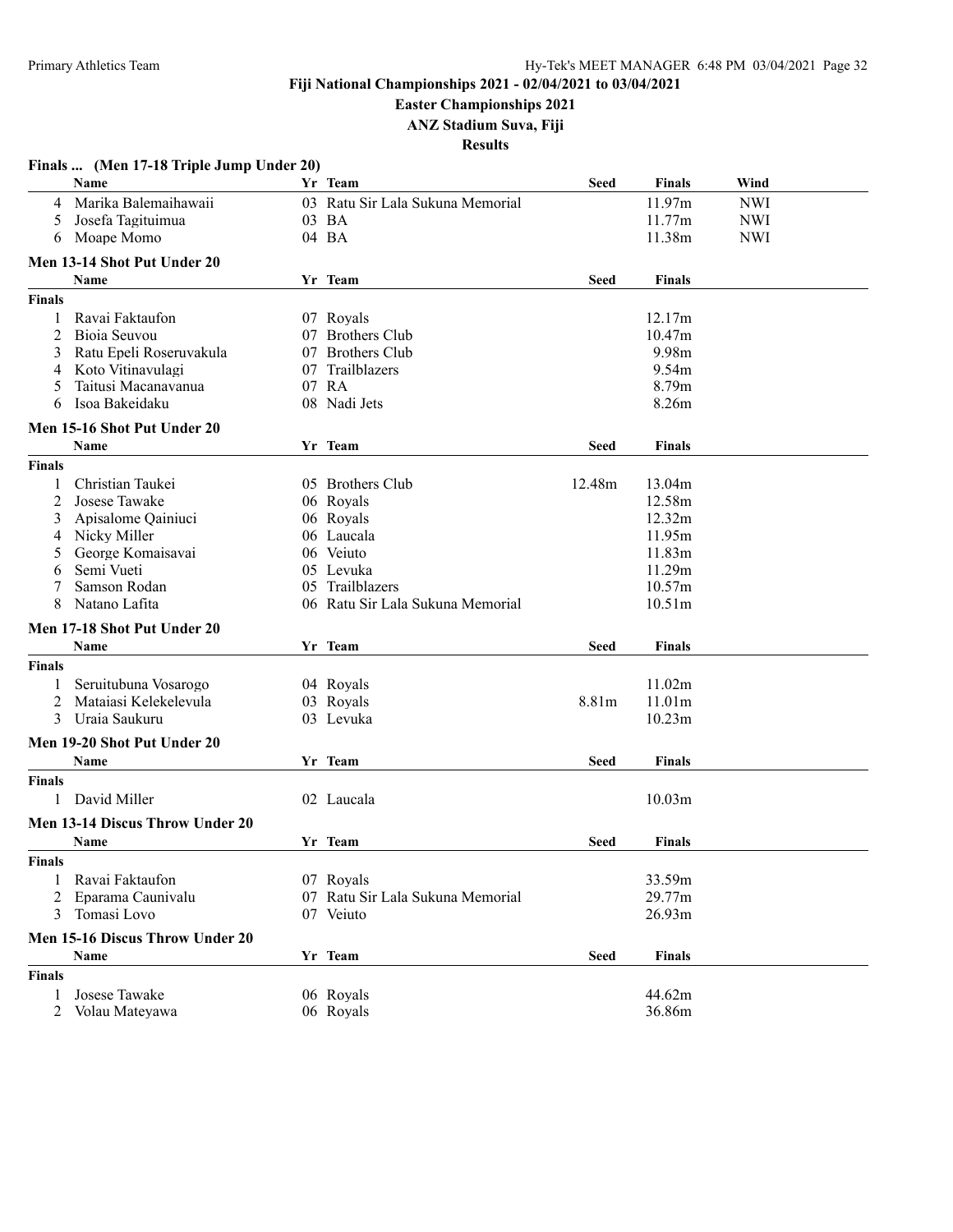**Easter Championships 2021**

**ANZ Stadium Suva, Fiji**

|               | Finals  (Men 15-16 Discus Throw Under 20) |        |                                  |             |               |  |
|---------------|-------------------------------------------|--------|----------------------------------|-------------|---------------|--|
|               | Name                                      |        | Yr Team                          | <b>Seed</b> | Finals        |  |
|               | 3 Laisenia Qarase                         |        | 05 Laucala                       |             | 30.04m        |  |
|               | 4 Laisiasa Sadrudugu                      |        | 06 Levuka                        |             | 29.91m        |  |
| 5             | Josaia Dau                                |        | 06 BA                            |             | 29.42m        |  |
| 6             | Semi Vueti                                |        | 05 Levuka                        |             | 24.27m        |  |
| 7             | Fonrito Fatiaki                           |        | 06 Brothers Club                 |             | 24.18m        |  |
|               | Men 17-18 Discus Throw Under 20           |        |                                  |             |               |  |
|               | Name                                      |        | Yr Team                          | <b>Seed</b> | <b>Finals</b> |  |
| <b>Finals</b> |                                           |        |                                  |             |               |  |
|               |                                           |        |                                  |             |               |  |
| 1             | <b>Emmanuel Temo</b>                      |        | 04 Veiuto                        | 34.35m      | 36.12m        |  |
| 2             | Nalani May                                |        | 04 Brothers Club                 | 38.12m      | 35.14m        |  |
| 3             | George Mataitoga                          |        | 03 Serua                         |             | 34.79m        |  |
| 4             | Murphey Sorovakatini                      |        | 03 Laucala                       |             | 30.88m        |  |
| 5             | Leon Stolz                                |        | 04 Brothers Club                 |             | 30.12m        |  |
| 6             | Niumaia Bekanimoli                        |        | 04 Ratu Sir Lala Sukuna Memorial | 26.31m      | 29.70m        |  |
| 7             | Uraia Saukuru                             |        | 03 Levuka                        |             | 28.30m        |  |
| 8             | Jioji Cakacaka Jnr                        |        | 03 Ratu Sir Lala Sukuna Memorial |             | 26.47m        |  |
| 9             | Jekope Siganimate                         |        | 04 Ratu Sir Lala Sukuna Memorial |             | 25.82m        |  |
| 10            | Pauliasi Dakuna                           |        | 04 Rovals                        |             | 22.62m        |  |
|               | Timoci Vunisina                           |        | 04 BA                            |             | <b>FOUL</b>   |  |
|               | Men 13-14 Javelin Throw Under 20          |        |                                  |             |               |  |
|               | Name                                      |        | Yr Team                          | <b>Seed</b> | <b>Finals</b> |  |
|               |                                           |        |                                  |             |               |  |
| <b>Finals</b> |                                           |        |                                  |             |               |  |
| 1             | Ryan Moko                                 |        | 07 Brothers Club                 |             | 39.08m        |  |
| 2             | Maika Daveta                              |        | 07 Nausori                       |             | 35.43m        |  |
| 3             | Timotea Kubunavanua                       |        | 07 Brothers Club                 |             | 32.45m        |  |
|               | Men 15-16 Javelin Throw Under 20          |        |                                  |             |               |  |
|               | Name                                      |        | Yr Team                          | <b>Seed</b> | Finals        |  |
| <b>Finals</b> |                                           |        |                                  |             |               |  |
| 1             | Marnoah Sorovakatini                      |        | 05 Laucala                       |             | 50.20m        |  |
| 2             | Virimi Tavitani                           |        | 06 Naitasiri                     |             | 40.93m        |  |
| 3             | Atunaisa Ratumala                         | 06     | <b>Brothers Club</b>             |             | 39.63m        |  |
| 4             | Navitalai Sorovi                          |        | 06 BA                            |             | 35.82m        |  |
| 5             | Ilaisa Gusuisoli                          |        | 06 Serua                         |             | 33.78m        |  |
|               |                                           |        |                                  |             |               |  |
|               | Men 17-18 Javelin Throw Under 20          |        |                                  |             |               |  |
|               | Name                                      |        | Yr Team                          | <b>Seed</b> | Finals        |  |
| <b>Finals</b> |                                           |        |                                  |             |               |  |
| 1             | Jone Vosabalavu                           |        | 03 Royals                        |             | 58.78m        |  |
| 2             | Ray Takayawa                              |        | 04 Levuka                        |             | 47.10m        |  |
| 3             | Viliame Komaidreke                        |        | 03 Royals                        |             | 44.65m        |  |
|               |                                           |        |                                  |             |               |  |
|               | <b>Mixed 5000 Meter Run Open</b>          |        |                                  |             |               |  |
|               | Name                                      |        | Yr Team                          | <b>Seed</b> | <b>Finals</b> |  |
| <b>Finals</b> |                                           |        |                                  |             |               |  |
| 1             | John Raju                                 | M04 BA |                                  |             | 18:40.99      |  |
| 2             | Jemesa Niukula                            |        | M02 Nausori                      |             | 18:42.29      |  |
| 3             | Naca Mohan                                |        | M03 Naitasiri                    |             | 18:44.58      |  |